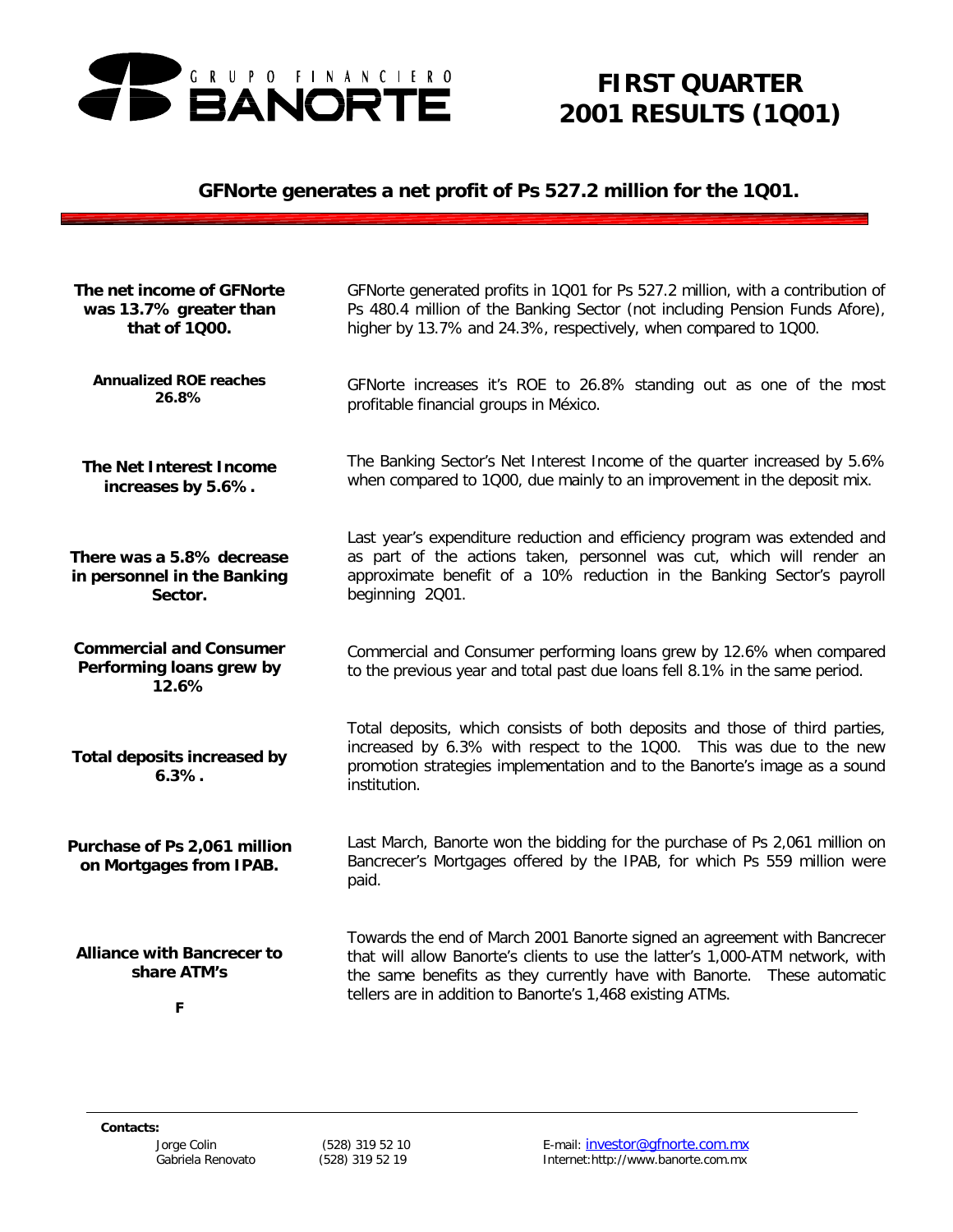

#### **I. Macroeconomic Environment**

During the first quarter of the year, the adverse conditions of the international environment contaminated the stock markets all over the world. Despite the fact that the Central Bank of the United States lowered its reference interest rate three times, the fear of recession and lower company earnings triggered marked drops in the world stock markets. The Mexican Stock Exchange, despite the external volatility, held relatively firm and, in all, it accumulated a slight earning of 1.3%.

The fixed income market was affected, at the beginning of the year, by the new short increase which raised the interest rates to levels above 19%. Later, the rates began a descending cycle. The Cete at 28 days closed the quarter at 15.38%, an earning of 240 basis points during the period.

The exchange rate has benefited from a considerable capital inflow to the Mexican economy. According to preliminary estimates of the Bank of Mexico, this flow is close to 10,000 million dollars. This is a reflection of the confidence and favorable financial expectations in the country. In total, the peso experienced a 0.4% revaluation vs the U.S. dollar in the quarter, ending the period in 9.54 pesos per dollar.

The international reserves reached a record high of over 40 billion dollars. During the quarter, 4.7 billion dollars were accrued. This figure gives a good idea of the important supply of money in the country during the period.

Sound monetary handling, the strength of the peso, and the unexpected drop in the prices of agricultural goods with a marked influence on the general price index, have contributed to an accumulated quarterly inflation of 1.12% -a figure 150% lower than the inflation in the first quarter last year.

During the first quarter of the year, all the economic activity indicators showed signs of deceleration. The principal factor has been the marked economic deceleration of the United States which has had a strong impact on the industrial sector of the economy. The country's industrial production grew around 2.5% in the first two months of the year, after having experienced a growth of 9.3% in the same period last year. Automobile production, grew 8.6% in the first quarter whereas in the same period last year its growth reached 19.3%.

As to the external sector, the deceleration of the American economy has hit the exporting sector hard. During the period of January-February, this sector grew 4.25%, far below the 34.3% of the same period the previous year. Imports, in turn, also showed a lower growth rate during the first two months of year barely reaching 6.8% compared to 32.1% in the same period in 2000.

Consumption, after its best year in three decades, has begun to show symptoms of moderation. The lower rate of employment generation, the high level of actual interest rates, the deceleration of the industrial and export sectors are now reflected in domestic consumption. Wholesale and supermarkets sales and car dealers sales show a slower growth rate than last year.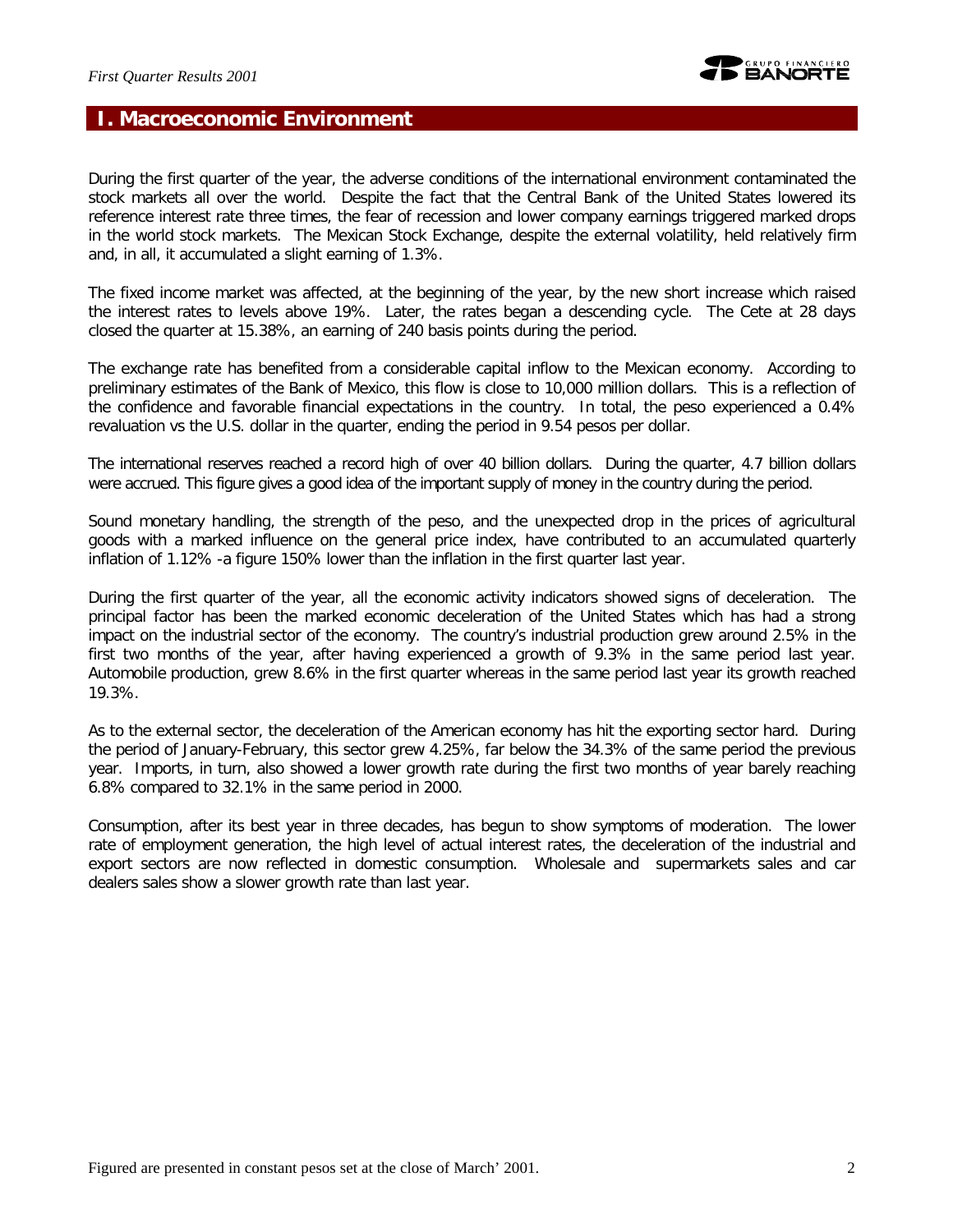

### **II. Recent Events**

#### *Grupo Financiero Banorte*

**Purchase of Ps 2,061 million on Mortgages from IPAB.** - On March 5, 2001, GFNorte won three of the six packages of the auction held by the IPAB, the sum of which adds up to Ps 2,061 million of Bancrecer's mortgages. A total of Ps 559 million will be paid for such loans. This operation will be carried out through Banorte's subsidiary Sólida Administradora de Portafolios, S.A. de C.V., which will handle the collecting on such loans.

*Grupo Financiero Banorte and America On Line sign an alliance.-* GFNorte and America On Line Mexico, an affiliate of America On Line, signed an alliance which would enable the latter's users to have access to a wide range of financial products that Banorte offers, while the clients and account holders of the financial firm will benefit with the innovative on-line services offered by AOL. This alliance is aimed at formalizing the commercial union of both companies and is part of the Group's strategy to consolidate the expansion of its operations and provide the best services on the Internet, as well as to promote on-line contracting, consulting and transactions. Banorte will have a portal activated by AOL Mexico, as well as the implementation of different interactive products.

*Goldman Sachs services contracted.-* Goldman Sachs services were hired at the beginning of the year to carry out an analysis for defining the better strategies and alliances for the Group.

#### *Banking Sector*

*Alliance with Bancrecer to share ATM's.-* Towards the end of March 2001 an agreement was signed with Bancrecer that would allow Banorte's Clients to use the latter's 1,000-ATM network, with the same benefits as they currently have with Banorte. These automatic tellers are the latest addition to Banorte's 1,468 existing ATM network.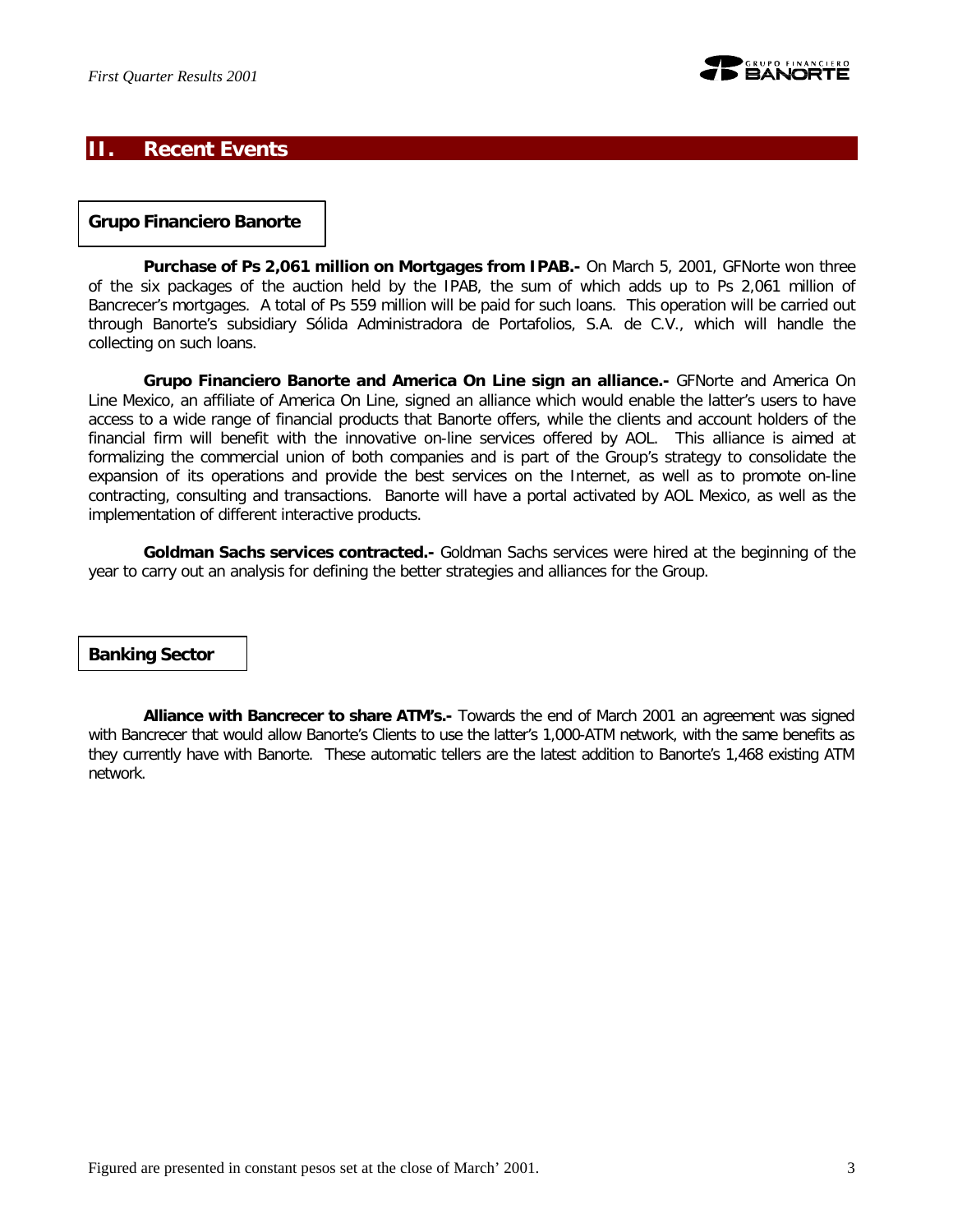

## **III. Grupo Financiero- Consolidated**

## **Grupo Financiero Banorte Earnings**

| (Millions of Pesos)                  | <b>QUARTER</b> |        |        |  |  |
|--------------------------------------|----------------|--------|--------|--|--|
|                                      | 1000           | 4000   | 1001   |  |  |
| G. F. Banorte [holding]              | (1.4)          | 37.1   | 5.4    |  |  |
| <b>Banking Sector</b>                |                |        |        |  |  |
| Banco Mercantil del Norte (1)        | 88.5           | 257.5  | 243.8  |  |  |
| Banco del Centro (2)                 | 297.9          | 172.4  | 236.6  |  |  |
|                                      | 386.4          | 429.9  | 480.4  |  |  |
| <b>Brokerage Sector</b>              |                |        |        |  |  |
| <b>Brokerage House</b>               | 18.8           | (31.5) | 12.2   |  |  |
| <b>Long-Term Saving Sector</b>       |                |        |        |  |  |
| Pension Funds Afore                  | 34.1           | 4.9    | 31.3   |  |  |
| Insurance                            | 2.1            | 7.6    | (19.4) |  |  |
| Annuities                            | 9.1            | (13.9) | (5.0)  |  |  |
|                                      | 45.4           | (1.4)  | 6.9    |  |  |
| <b>Auxiliary Organization Sector</b> |                |        |        |  |  |
| Leasing                              | 4.2            | 7.1    | 6.5    |  |  |
| Factoring                            | 9.2            | 13.3   | 12.4   |  |  |
| Warehousing                          | 0.6            | 10.4   | 1.9    |  |  |
| Bonding                              | 0.7            | 0.7    | 1.4    |  |  |
|                                      | 14.7           | 31.5   | 22.2   |  |  |
| <b>Total</b>                         | 463.8          | 465.5  | 527.2  |  |  |
| <b>RATIOS</b>                        |                |        |        |  |  |
| Net Income per Share (3)             | 0.94           | 0.94   | 1.07   |  |  |
| Dividends per share (3)              |                |        |        |  |  |
| Book Value per share(3) (4)          | 18.05          | 15.43  | 16.14  |  |  |

1) 95.79% owned by GFNorte. Includes Banpaís.

2) Includes the Bank's Subsidiaries. Excludes the AFORE

3) Per Share data, based on 492.8 million shares outstanding on March 31,2001.

4) Excluding Minority holdings.

*Grupo Financiero Banorte* consolidated generated a net income of Ps 527.2 million in the quarter, 13.7% higher than that of 1Q00. Equivalent to 1.07 pesos per share. The Book value per sahre at the close of the quarter was 16.14 pesos per share, lower than that of 1Q00 due to charges against Banorte´s capital in 3Q00 for an amount of Ps 2,021 million, to fully reserve for Fobaproa contingencies.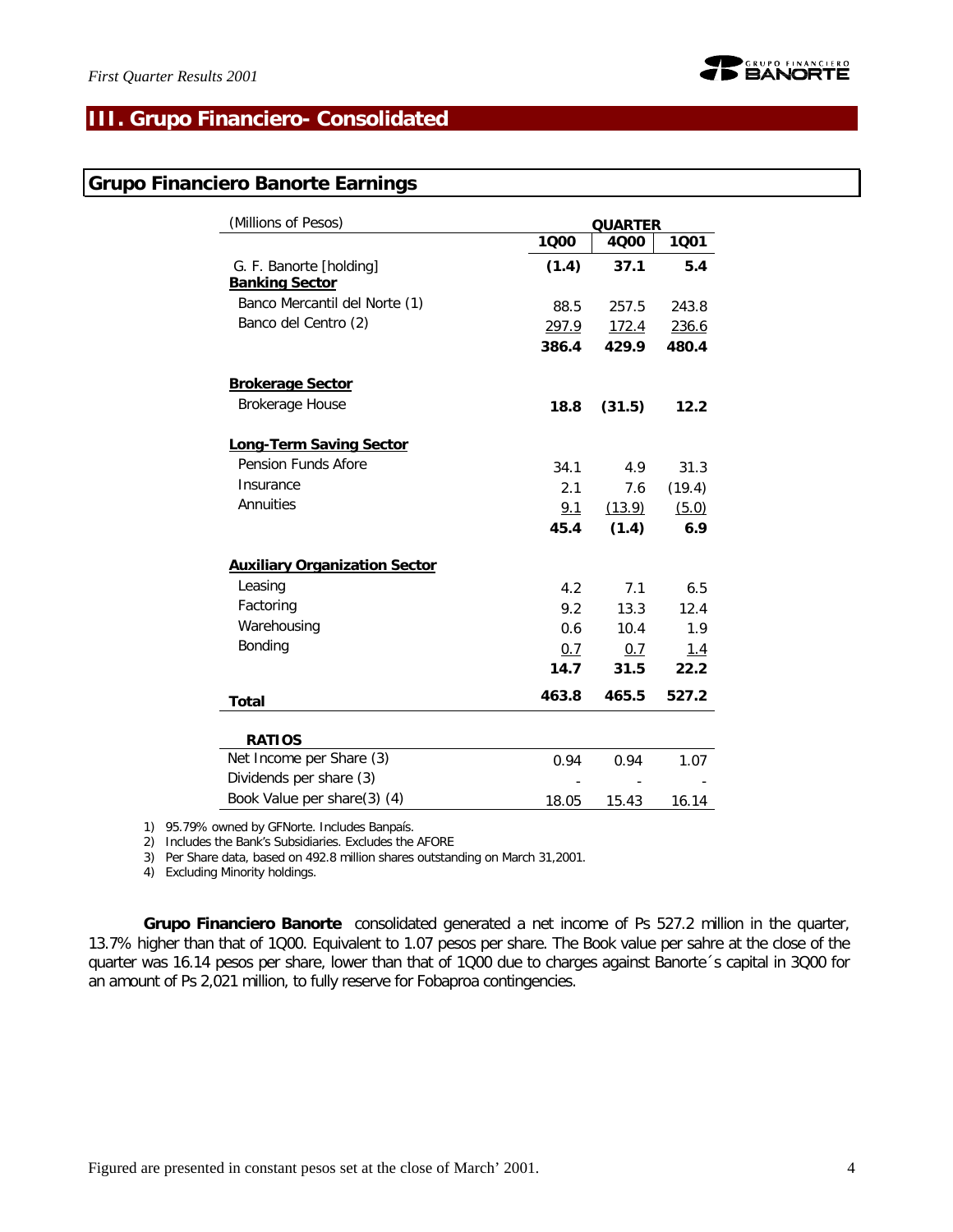

## **Relevant Numbers for Grupo Financiero**

| (Millions of Pesos)                         | <b>QUARTER</b> |              |            |  |  |
|---------------------------------------------|----------------|--------------|------------|--|--|
| <b>Income Statement</b>                     | 1000           | 4000         | 1001       |  |  |
| Net Interest Income (NII)                   | 1,826.3        | 1,468.7      | 1,613.4    |  |  |
| + REPOMO-Margin                             | 5.6            | <u>13.3</u>  | <u>7.5</u> |  |  |
| = NET Interest Income after Repomo          | 1,831.9        | 1,482.0      | 1,620.9    |  |  |
| - Loan Loss Provisions                      | 227.8          | 259.9        | 153.1      |  |  |
| - Loss Sharing Provisions                   | 42.3           | $\bar{=}$    | 93.9       |  |  |
| =Net Interest Income after Provisions       | 1,561.8        | 1,222.1      | 1,373.9    |  |  |
| + Non Interest Income                       | 677.9          | 773.2        | 885.6      |  |  |
| = Total Operating Income                    | 2,239.7        | 1,995.3      | 2,259.5    |  |  |
| - Non Interest Expense                      | 1,616.0        | 1,743.5      | 1,629.9    |  |  |
| = Net Operating Income                      | 623.8          | 251.8        | 629.6      |  |  |
| - Other Revenues and Expenses               | (52.8)         | <u>166.5</u> | 64.0       |  |  |
| $=$ Pre-tax Income                          | 571.0          | 418.3        | 693.6      |  |  |
| Income Tax & profit sharing                 | (37.5)         | (23.7)       | (19.1)     |  |  |
| Tax on asset                                | (5.6)          | (0.5)        | (1.9)      |  |  |
| - Deferred Income Tax & profit sharing      | (33.6)         | 74.8         | (103.6)    |  |  |
| = Net Income before Subsidiaries            | 494.2          | 469.0        | 569.1      |  |  |
| + Undistributed Earnings of Subsidiaries    | 12.1           | 11.2         | (1.1)      |  |  |
| =Net Income-contin. Operation               | 506.3          | 480.2        | 567.9      |  |  |
| + Extraordinary Items, net                  |                |              |            |  |  |
| - Minoritary Income                         | (42.6)         | (14.7)       | (40.8)     |  |  |
| =Total Net Income                           | 463.8          | 465.5        | 527.2      |  |  |
|                                             |                |              |            |  |  |
| <b>Profability Ratios</b><br><b>ROA</b> (1) |                |              |            |  |  |
| ROE (2)                                     | 1.4%           | 1.7%         | 2.1%       |  |  |
|                                             | 21.4%          | 25.3%        | 26.8%      |  |  |
|                                             |                |              |            |  |  |
| <b>Balance Sheet</b><br>Total Assets        | 1Q00           | 4000         | 1001       |  |  |
| Loan Portfolio                              | 134,285        | 104,497      | 103,172    |  |  |
| Performing loans excl. Fobaproa and Goverm. | 87,051         | 81,159       | 80,237     |  |  |
| Ent.                                        | 24,296         | 26,643       | 25,238     |  |  |
| Deposits                                    | 102,468        | 68,575       | 69,613     |  |  |
| Assets under Management (3)                 | 191,657        | 177,438      | 193,337    |  |  |
| Equity                                      | 9,750          | 8,330        | 8,711      |  |  |
| Past Due Loans                              | 4,613          | 4,202        | 4,236      |  |  |
| Loan Loss Reserves                          | 4,707          | 4,239        | 4,246      |  |  |
|                                             |                |              |            |  |  |
| <b>Asset Quality Ratios</b>                 |                |              |            |  |  |
| Past Due Loans to Total Loans               | 5.3%           | 5.2%         | 5.3%       |  |  |
| Loan Loss Reserves to Past Due Loans        | 102.0%         | 100.9%       | 100.2%     |  |  |

(1) Annualized earnings as a percentage of the average of end of the month assets over the period.

(2) Annualized earnings as a percentage of the average of end of the month equity over the period.

(3) Includes Deposits, On behalf of Third Parties Deposits and Mutual Funds of the Banking Sector, Assets under management of the Brokerage Sector and those of the Afore.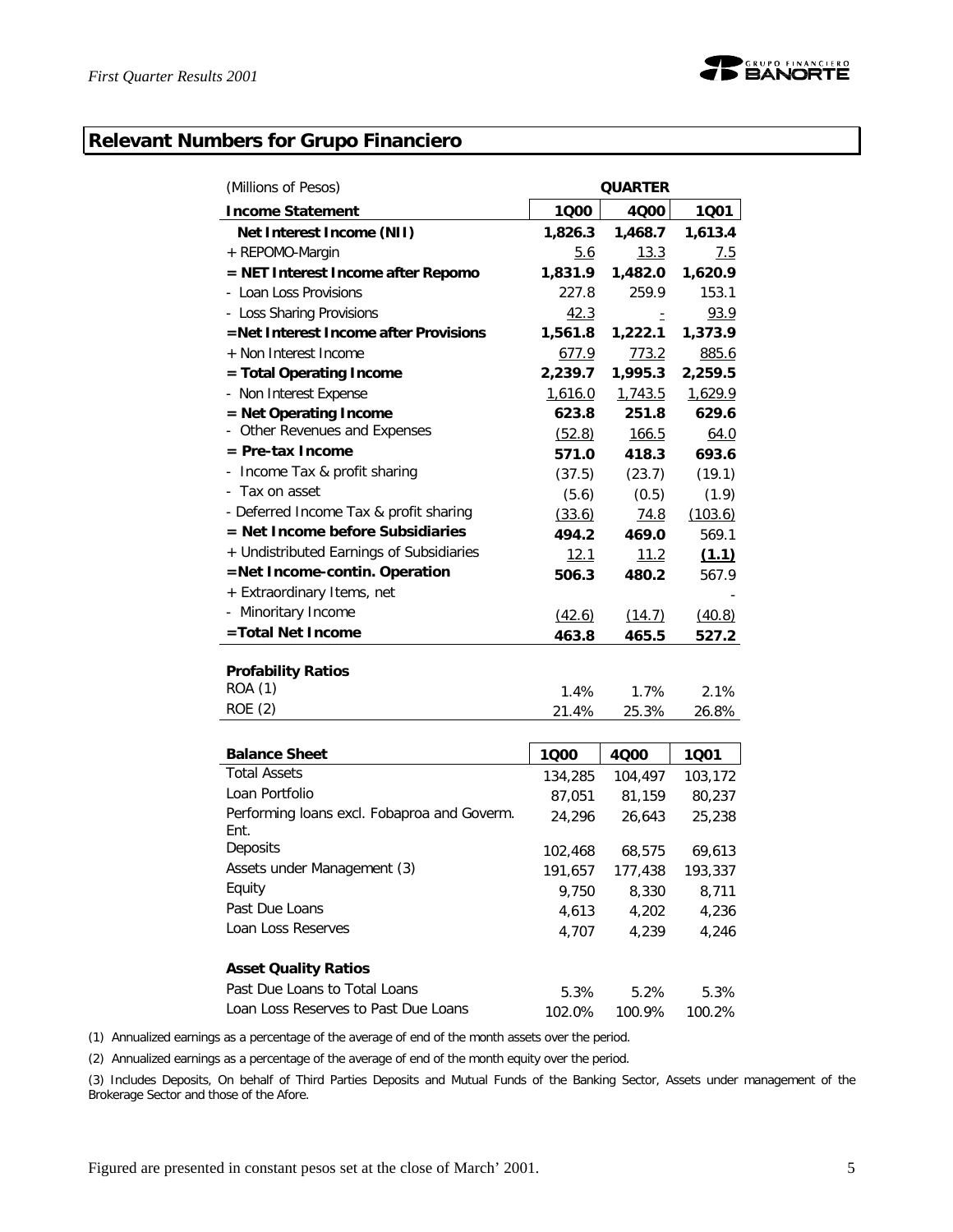# **IV. Information by Sectors 1. Banking Sector**

| (Millions of Pesos)                      | <b>QUARTER</b> |         |         |  |  |
|------------------------------------------|----------------|---------|---------|--|--|
| <b>Income Statement</b>                  | 1000           | 4000    | 1001    |  |  |
| <b>Net Interest Income</b>               | 1,715.2        | 1,434.1 | 1,522.2 |  |  |
| + REPOMO-Margin                          | 26.5           | 7.3     | 14.0    |  |  |
| = Net Interest Income after Repomo       | 1,741.7        | 1,441.4 | 1,536.2 |  |  |
| - Loan Loss Provisions                   | 225.1          | 259.6   | 152.7   |  |  |
| - Loss Sharing Provisions                | 42.3           | Ξ       | 93.9    |  |  |
| = Net Interest Income after Provisions   | 1,474.4        | 1,181.8 | 1,289.6 |  |  |
| + Non Interest Income                    | 453.2          | 624.7   | 659.0   |  |  |
| = Total Operating Income                 | 1,927.6        | 1,806.6 | 1,948.6 |  |  |
| - Non Interest Expense                   | 1,424.5        | 1,554.2 | 1,449.6 |  |  |
| = Net Operating Income                   | 503.0          | 252.4   | 499.0   |  |  |
| + Other Revenues and Expenses            | (47.9)         | 100.4   | 65.5    |  |  |
| = Pre-tax Income                         | 455.1          | 352.8   | 564.4   |  |  |
| Income Tax & profit sharing              |                | (21.4)  | (14.7)  |  |  |
| Tax on asset                             | (5.6)          | (0.5)   | (1.9)   |  |  |
| - Deferred Income Tax & profit sharing   | (52.0)         | 105.2   | (65.0)  |  |  |
| = Net Income before Subsidiaries         | 397.5          | 436.1   | 482.9   |  |  |
| + Undistributed Earnings of Subsidiaries | 33.9           | 8.1     | 39.5    |  |  |
| = Net Income-continuos Operation         | 431.4          | 444.1   | 522.4   |  |  |
| + Extraordinary Items, net               |                |         |         |  |  |
| Minoritary Income                        | (3.2)          |         |         |  |  |
| =Total Net Income                        | 428.2          | 444.1   | 522.4   |  |  |
|                                          |                |         |         |  |  |
| <b>Profability Ratios</b>                |                |         |         |  |  |
| <b>ROA (1)</b>                           | 1.2%           | 1.6%    | 2.0%    |  |  |
| <b>ROE (2)</b>                           | 22.5%          | 28.3%   | 29.6%   |  |  |
| <b>Balance Sheet</b>                     | 1000           | 4000    | 1001    |  |  |
| <b>Total Assets</b>                      | 130,340        | 102,236 | 100,789 |  |  |
| Loan Portfolio                           | 86,896         | 81,325  | 79,936  |  |  |
| Deposits                                 | 102,781        | 68,740  | 69,747  |  |  |
| Equity                                   | 7,644          | 6,957   | 7,302   |  |  |
| Past Due Loans                           | 4,582          | 4,175   | 4,210   |  |  |
| Loan Loss Reserves                       | 4,690          | 4,222   | 4,229   |  |  |
|                                          |                |         |         |  |  |
| <b>Asset Quality Ratios</b>              |                |         |         |  |  |
| Past Due Loans to Total Loans            | 5.3%           | 5.1%    | 5.3%    |  |  |
| Loan Loss Reserves to Past Due Loans     | 102.4%         | 101.1%  | 100.4%  |  |  |

1) Annualized earnings as a percentage of the average of month-end assets over the period.

2) Annualized earnings as a percentage of the average of month-end equity over the period.

The 1Q01 earnings of the Banking Sector rose to Ps 522.4 million (including the Pension Funds Afore in the Undistributed Earnings of Subsidiaries), 22.0% greater than those of 1Q00 and 17.6% higher than those of 4Q00. During the quarter, loan loss provisions for Ps 152.7 million were created, lower than those created in 4Q00, thereby reaching a reserves coverage of 100.4%, and Ps 93.9 million in Fobaproa loss sharing provisions. The Net Interest Income before Repomo increased by 6.1% with respect to 4Q00, due to the reclassification of fees charged to other institutions for the use of Banorte's ATMs and POS in the previous quarter, and also to the fact that interest rates stayed very much the same. The Non-Financial Income was Ps 659.0 million vs. Ps 624.7 million in 4Q00, 5.5% higher due mainly to income from fees for collecting on

Figured are presented in constant pesos set at the close of March' 2001. 6

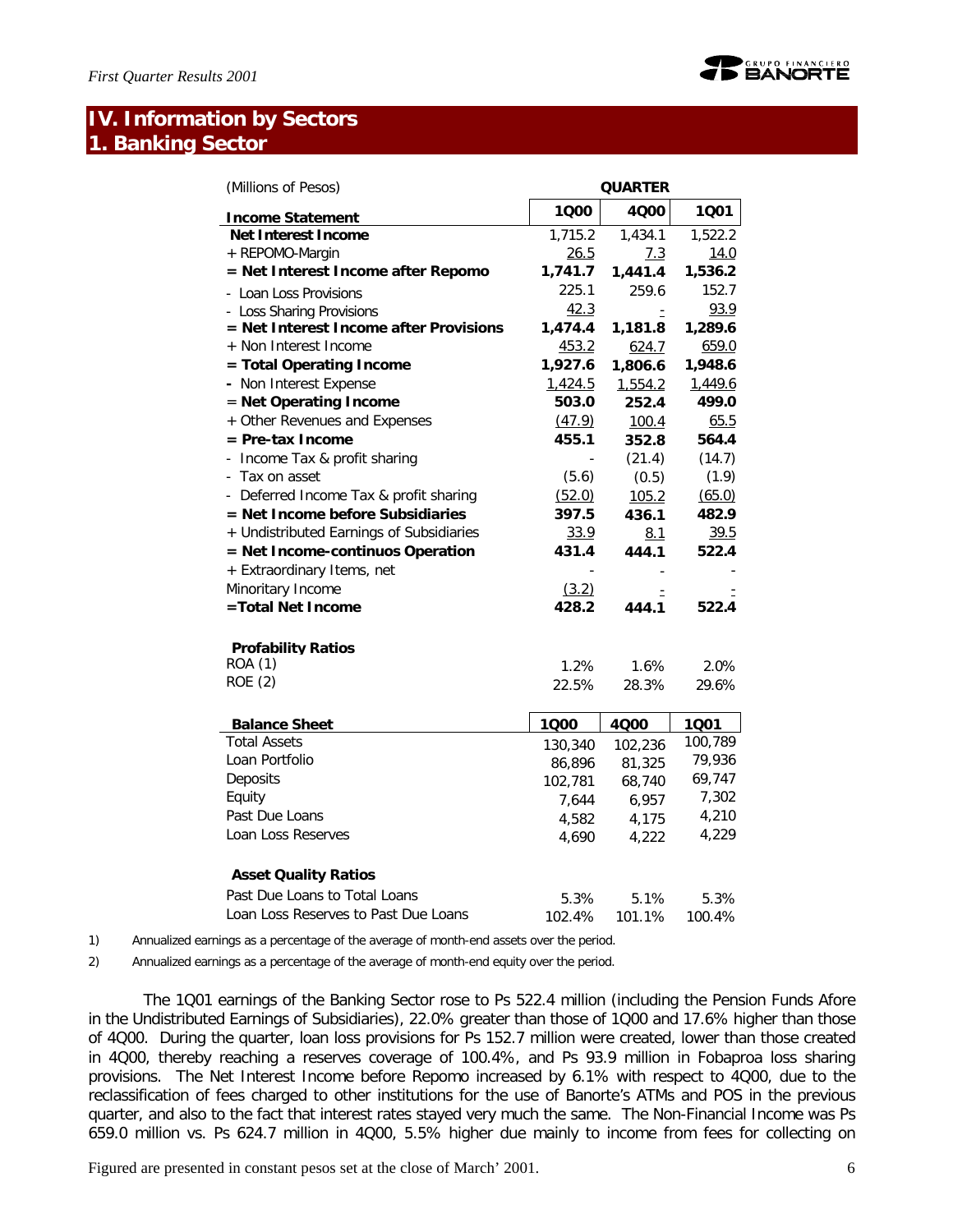#### *First Quarter Results 2001*



Serfin's loans and also to fee income from services. The Non Interest Expense was Ps 1,449.6 million in the quarter, 6.7% less than that of the previous quarter, because of the efficiency and expenditure rationing program and to lower VAT taxes paid. Other Revenues and Expenses went from Ps 100.4 million in 4Q00 to Ps 65.5 million in 1Q01 due to the cancellation of several creditors' accounts for Ps 86.0 million. The Undistributed Earnings of Subsidiaries rose from Ps 8.1 million in the previous quarter to Ps 39.5 million in 1Q01 because of the income from collecting on the mortgage portfolio of Serfin acquired in December 2000 from the IPAB. This collecting is channeled through Sólida Administradora de Portafolios, S.A. de C.V.

#### **Net Interest Income**

| (Millions of Pesos)                  | <b>QUARTER</b> |         |         |  |  |  |  |
|--------------------------------------|----------------|---------|---------|--|--|--|--|
| <b>BANKING SECTOR</b>                | 1000           | 4000    | 1001    |  |  |  |  |
| Interest Income                      | 6,158.2        | 9.843.9 | 8,251.4 |  |  |  |  |
| <b>Interest Expense</b>              | 4,580.4        | 8,291.6 | 6.791.5 |  |  |  |  |
| Loan Fees                            | 140.5          | (113.0) | 65.9    |  |  |  |  |
| Fees Paid                            | 3.2            | 5.2     | 3.6     |  |  |  |  |
| Net Interest Income before<br>Repomo | 1,715.2        | 1,434.1 | 1,522.2 |  |  |  |  |

| (Millions of Pesos)                | 1000           |         | 4000                  |         | 1001                  |               |  |
|------------------------------------|----------------|---------|-----------------------|---------|-----------------------|---------------|--|
|                                    | <b>BANORTE</b> |         | <b>BANCEN BANORTE</b> |         | <b>BANCEN BANORTE</b> | <b>BANCEN</b> |  |
| Interest Income loans & securities | 4,162.8        | 1,264.7 | 4,083.5               | 616.7   | 4,162.3               | 176.2         |  |
| Interest Income- repo agreement    | 704.9          | 5.1     | 2,535.1               | 2,610.0 | 1,923.9               | 1,989.0       |  |
| Foreign exchange Valuation         | 20.6           |         | (1.5)                 |         |                       | 0.1           |  |
| UDI valuation                      |                |         |                       |         |                       |               |  |
| Valorization Inst. Indizados       | 0.1            |         |                       |         |                       |               |  |
| <b>Interest Income</b>             | 4,888.4        | 1,269.8 | 6,617.2               | 3,226.7 | 6,086.2               | 2,165.2       |  |
| Loan Fees                          | 129.3          | 11.2    | (113.8)               | 0.8     | 65.5                  | 0.3           |  |
| Interest Expenses-dep.& funding    | 3,122.8        | 742.9   | 2,925.1               | 160.1   | 2,671.0               | 14.1          |  |
| Interest expenses- repo agreement  | 674.4          | 9.7     | 2,371.4               | 2,820.4 | 2,423.4               | 1,670.6       |  |
| Foreign exchange Valuation         |                | 0.6     |                       |         | 2.0                   |               |  |
| UDI valuation                      |                |         |                       |         |                       |               |  |
| Valorization Inst. Indizados       | 31.2           | (1.1)   | 12.4                  | 2.2     | 8.9                   | 1.5           |  |
| - Interest Expense                 | 3,828.4        | 752.0   | 5,308.8               | 2,982.8 | 5,105.3               | 1,686.2       |  |
| Fees paid                          | 2.1            | 1.1     | 5.2                   |         | 3.6                   |               |  |
| $=$ Net Interest Income            | 1,187.3        | 527.9   | 1,189.3               | 244.8   | 1,042.8               | 479.4         |  |

The Net Interest Income in the quarter was Ps 1,522.2, 11.3% lower than that of 1Q00 due to two extraordinary, non recurrent, items that were included in last year's numbers. The first one for Ps 191.5 million of the transfer of loan loss provisions surplus from UDI Trusts in Bancen to loan loss provisions on Bancen's balance sheet, and the other for Ps 82.8 million related to the Punto Final program. Excluding these effects, the Net Interest Income increased by 5.6% with respect to 1Q00 stemming from an improvement in the deposit mix where Demand Deposits increased by 6.3% and Term Deposits decreased by 44.0%.

When comparing to 4Q00, the Net Interest Income was 6.1% greater than the Ps 1,434.1 million of that quarter, mainly due to the reclassification of Loan Fees for Ps 207.8 million that arose from fees collected to other banks for the use of Banorte´s ATM's and POS's that were taken to the Other Fees line in the Other Revenues and Expenses items. Excluding this effect, and leaving only Ps 35.0 million of Loan Fees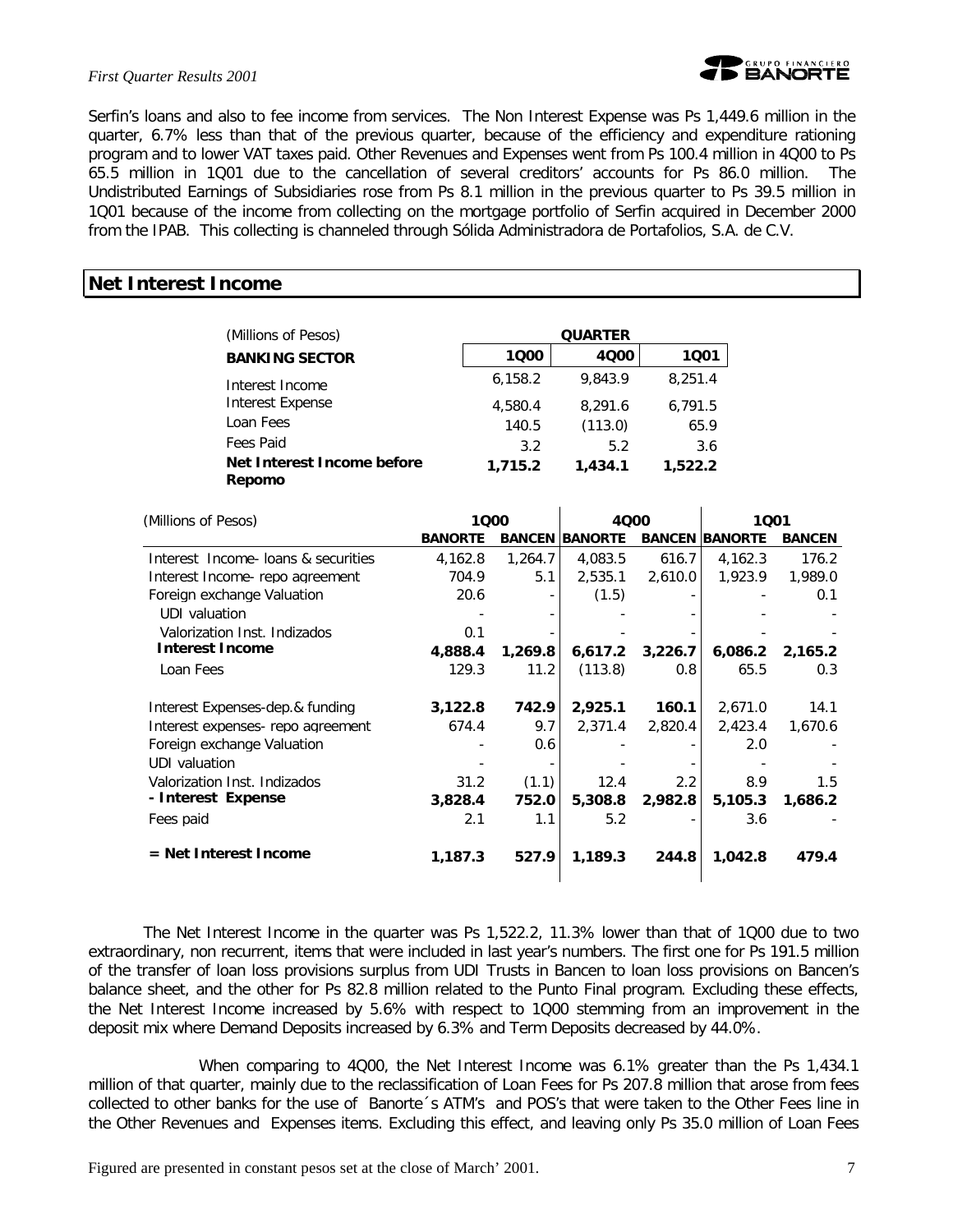#### *First Quarter Results 2001*



in 4Q00, the Net Interest Margin decreases by 3.8% due to a lower Loan portfolio amount with respect to 4Q00.

The income from loans and securities and the Interest Expense on deposits and funds in Bancen dropped significantly in 1Q01 with respect to 4Q00 because in mid-November 2000 the Fobaproa notes were renegotiated and thereby accounted in Banorte, as well as their corresponding funding.

# **Non Interest Income**

| (Millions of Pesos)            | <b>QUARTER</b> |       |       |  |  |  |
|--------------------------------|----------------|-------|-------|--|--|--|
|                                | 1000           | 4000  | 1001  |  |  |  |
| Fees on purchased services:    |                |       |       |  |  |  |
| + Fund Transfers               | 8.3            | 8.5   | 9.0   |  |  |  |
| + Account Management Fees      | 56.5           | 77.9  | 71.7  |  |  |  |
| + Fiduciary                    | 211.3          | 138.0 | 241.7 |  |  |  |
| + Credit Card                  | 5.9            | 9.1   | 77.8  |  |  |  |
| + From Fobaproa                | 88.0           | 105.1 | 76.5  |  |  |  |
| + Other Fees                   | 85.6           | 318.0 | 69.0  |  |  |  |
|                                | 455.6          | 656.7 | 545.7 |  |  |  |
| Fees paid:                     |                |       |       |  |  |  |
| + Fund Transfers               |                |       |       |  |  |  |
| + Other Fees                   | 88.6           | 84.8  | 81.5  |  |  |  |
| $=$ Net Fees                   | 88.6           | 84.8  | 81.5  |  |  |  |
| $=$ Trading Income             | 367.0          | 571.9 | 464.2 |  |  |  |
| + Foreign Exchange             | 54.2           | 45.5  | 53.3  |  |  |  |
| + Securities- Realized gains   | 11.7           | (0.5) | 30.2  |  |  |  |
| + Securities- Unrealized gains | 20.2           | 7.8   | 111.2 |  |  |  |
|                                | 86.2           | 52.8  | 194.7 |  |  |  |
| = Non Interest Income          | 453.2          | 624.7 | 659.0 |  |  |  |

The Non Interest Income of the quarter rose to Ps 659.0 million, 5.5% higher than that of 4Q00, mainly because the income from collecting Serfin's portfolio (those which rights for collections were acquired at the end of 1999), which is entered through the Fiduciary was 75.1% greater than the sum registered in 4Q00, and also to an increase on fee income on services. On the other hand, fees from Fobaproa fell 27.2% with respect to 4Q00 because of reduced collecting during the quarter. Other fees fell 78.3% compared to those of 4Q00 because of the reclassification in 4Q00 of fees collected from other Banks for the use of automatic tellers and point of sales terminals (POS) for a total of Ps 207.8 million, which were included in the Loan Fees line in the Net Interest Income. The Trading Income increased due mainly to Securities unrealized gains which increased significantly with respect to that of 4Q00 overcompensating the decrease in Securities Realized Gains.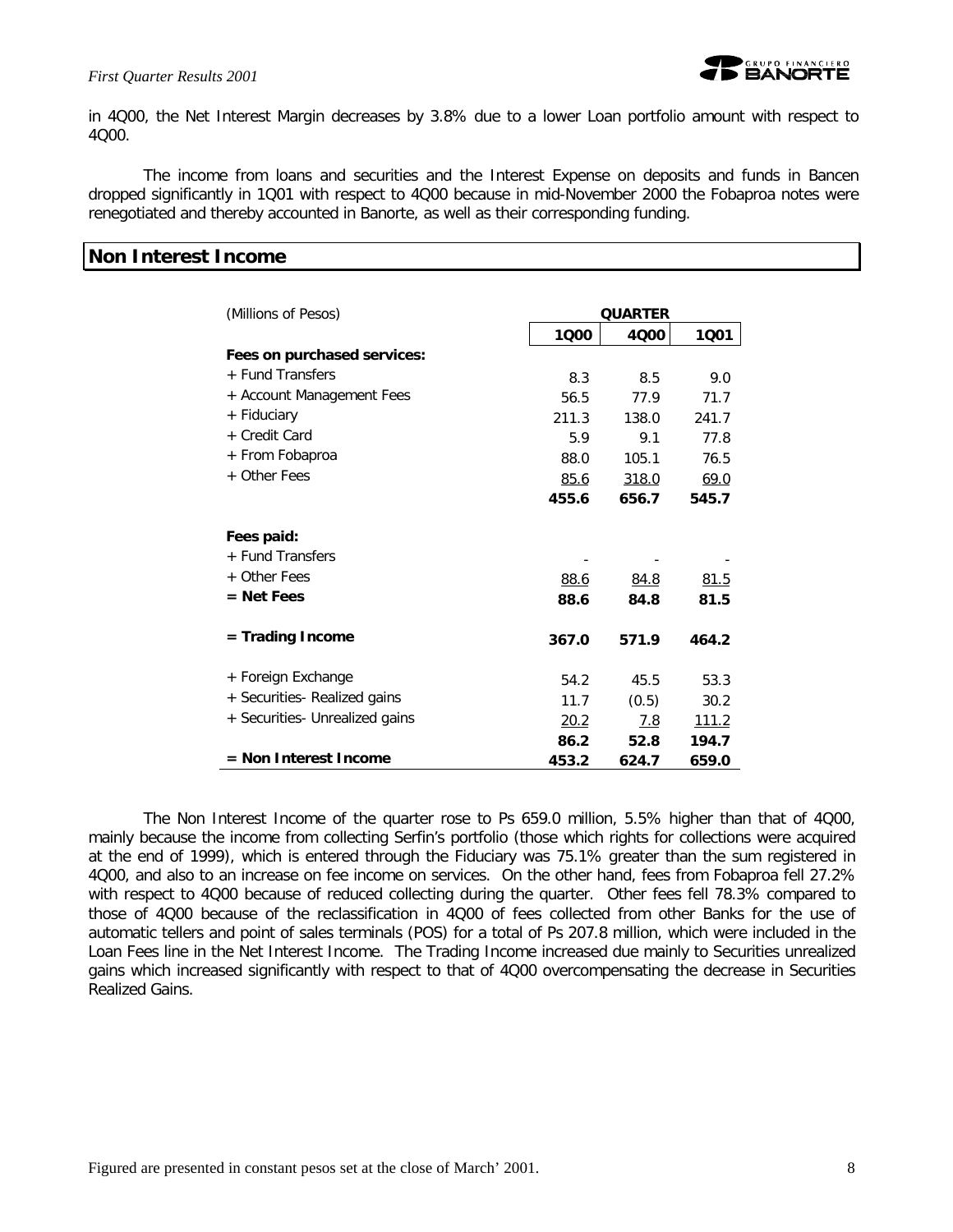

#### **Non Interest Expense**

| (Millions of Pesos)                  | <b>QUARTER</b> |         |         |  |  |  |
|--------------------------------------|----------------|---------|---------|--|--|--|
|                                      | 1099           | 4000    | 1001    |  |  |  |
| Personnel Expenses                   | 603.9          | 665.2   | 667.7   |  |  |  |
| +Fees Paid                           | 75.5           | 78.9    | 81.0    |  |  |  |
| +Operation & Administration Expenses | 385.9          | 387.4   | 345.7   |  |  |  |
| +Rent, Depreciation& Amortization    | 182.8          | 149.9   | 164.1   |  |  |  |
| $+$ Tax other than income tax        | 93.4           | 180.2   | 100.9   |  |  |  |
| +Contributions to IPAB               | 83.0           | 92.7    | 90.2    |  |  |  |
| - Corporate Expense Recoveries       |                |         |         |  |  |  |
| $=$ Non Interest Expense             | 1,424.5        | 1,554.2 | 1.449.6 |  |  |  |

The Non Interest Expense dropped by 6.7% with respect to the previous quarter because of the lower VAT taxes paid associated to a lower volume of purchases and expenses in the period. Personnel Expenses held a level similar to that of the previous quarter, however in the month of February, as a continuation of the expense reduction and efficiency program, 531 employees were laid off, equivalent to 5.8% of employees in the Banking Sector. It is estimated that this measure will reduce the amount of the payroll by 10% and will be apparent departing 2Q01. Operations & Administration Expenses fell 10.8% in the quarter as a result of implanting strict expense policies and to the fact that in 4Q00 branch maintenance programs were carried out and also there was a larger volume of valuables transfer.

| <b>Other Revenues and Expenses</b> |             |                |         |
|------------------------------------|-------------|----------------|---------|
| (Millions of Pesos)                |             | <b>QUARTER</b> |         |
| +Other Revenues                    | 1000        | 4000           | 1001    |
|                                    | 119.9       | 200.5          | 90.9    |
| +Foreign Exchange                  | 0.4         |                |         |
| + Recoveries                       | 18.7        | 89.5           | 100.4   |
| +Repomo-other                      | <u>16.9</u> |                |         |
| $=$ Other Revenues                 | 155.8       | 290.1          | 191.3   |
| -Other Expenses                    | (56.4)      | (148.3)        | (104.6) |
| -Foreign Exchange                  | (21.9)      |                |         |
| -Repomo-other                      | (125.4)     | (41.4)         | (21.3)  |
| =Other Expenses                    | (203.7)     | (189.7)        | (125.9) |
| = Other Revenues and Expenses      | (47.9)      | 100.4          | 65.5    |

The net result of Other Revenues and Expenses for 1Q01 was Ps 65.5 million vs. Ps100.4 million of the previous quarter caused by the cancellation of several creditors for a sum of Ps 86.0 million and to the cancellation of diverse liabilities accounts of previous years for a sum of Ps 16.5 million (cashier's checks, bank remittances, etc.).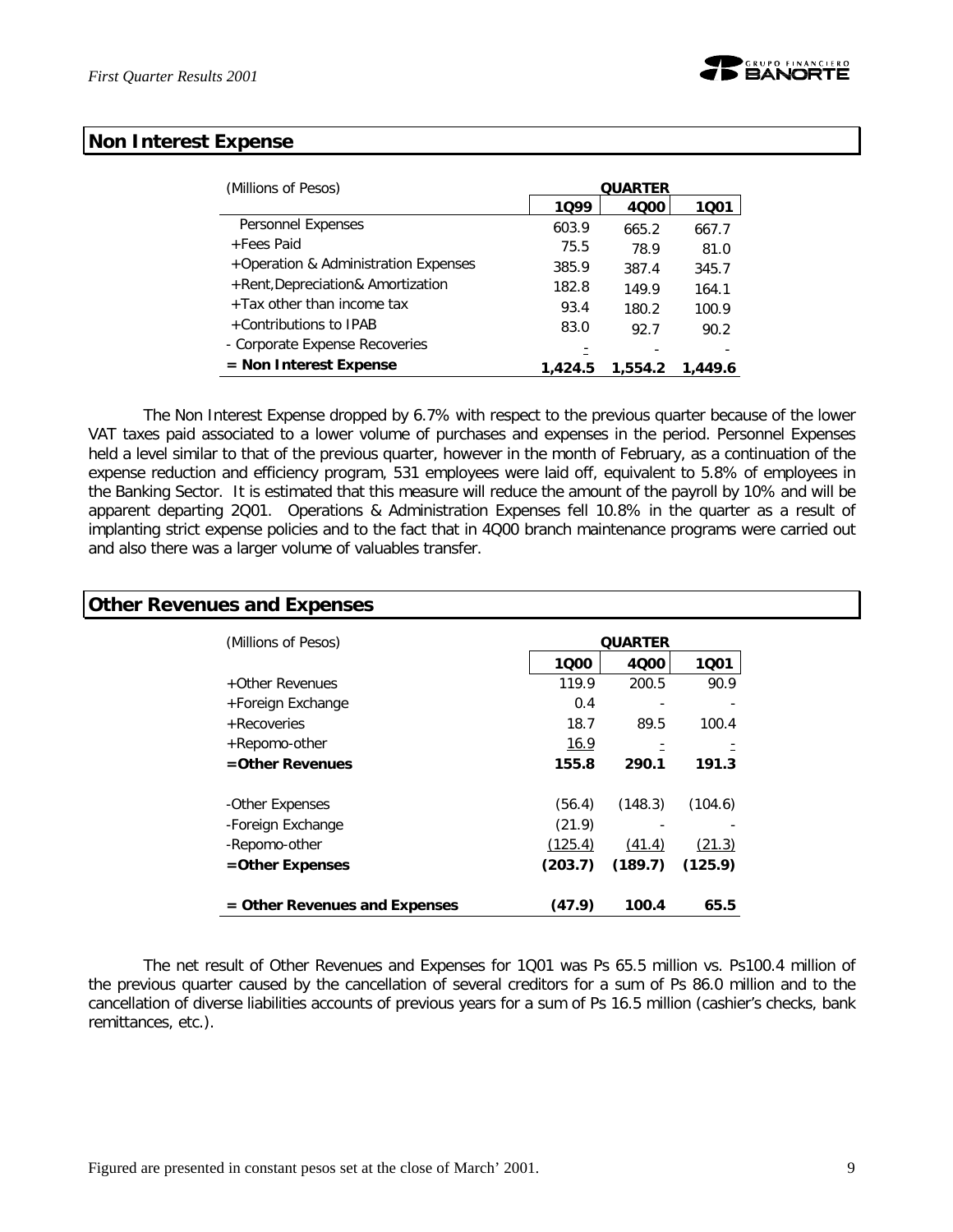

| (Millions of Pesos)             | <b>Local Currency</b> |                          |                          | <b>Foreign Currency</b> |        | Total  |                          |                          |        |
|---------------------------------|-----------------------|--------------------------|--------------------------|-------------------------|--------|--------|--------------------------|--------------------------|--------|
| <b>Performing Loans</b>         | 1000                  | 4000                     | 1001                     | 1000                    | 4000   | 1001   | 1000                     | 4000                     | 1001   |
| Commercial                      | 12,049                | 14,966                   | 13,142                   | 4,441                   | 4,513  | 4,860  | 16,490                   | 19,479                   | 18,002 |
| <b>Financial Intermediaries</b> | 2,395                 | 1,596                    | 960                      | 386                     | 1,025  | 759    | 2,781                    | 2,621                    | 1,719  |
| Consumer                        | 596                   | 631                      | 1,237                    |                         |        |        | 596                      | 631                      | 1,237  |
| <b>Mortgages</b>                | 4,324                 | 4,122                    | 4,027                    |                         |        |        | 4,323                    | 4,122                    | 4,027  |
| <b>Goverment Entities</b>       | 3,272                 | 38,261                   | 38,817                   |                         |        | 16     | 3,272                    | 38,261                   | 38,833 |
| Fobaproa                        | 45,992                | 5,862                    | 5,989                    | 8,863                   | 6,174  | 5,918  | 54,853                   | 12,036                   | 11,907 |
| Total                           | 68,628                | 65,439                   | 64,172                   | 13,690                  | 11,712 | 11,554 | 82,314                   | 77,151                   | 75,726 |
| <b>Past Due Loans</b>           |                       |                          |                          |                         |        |        |                          |                          |        |
| Commercial                      | 1,618                 | 1,169                    | 1,173                    | 548                     | 576    | 552    | 2,166                    | 1,745                    | 1,725  |
| <b>Financial Intermediaries</b> |                       | $\overline{\phantom{a}}$ | $\overline{\phantom{a}}$ |                         |        |        | $\overline{\phantom{a}}$ | $\overline{\phantom{a}}$ |        |
| Consumer                        | 620                   | 603                      | 613                      |                         |        |        | 620                      | 603                      | 613    |
| <b>Mortgages</b>                | 1,797                 | 1,827                    | 1,872                    |                         |        |        | 1,797                    | 1,827                    | 1,872  |
| <b>Goverment Entities</b>       |                       |                          | $\overline{\phantom{a}}$ |                         |        |        |                          | $\overline{\phantom{a}}$ |        |
| <b>Total</b>                    | 4,035                 | 3,599                    | 3,658                    | 548                     | 576    | 552    | 4,582                    | 4,175                    | 4,210  |
| <b>Total Propietary Loans</b>   | 72,663                | 69,037                   | 67,830                   | 14,238                  | 12,288 | 12,106 | 86,896                   | 81,325                   | 79,936 |
| % Past Due Loans                | 5.6%                  | 5.2%                     | 5.4%                     | 3.8%                    | 4.7%   | 4.6%   | 5.3%                     | 5.1%                     | 5.3%   |

The performing loan portfolio, without Fobaproa and loans to Government Entities, increased by 3.3% with respect to 1Q00, standing out the commercial and consumer portfolios which grew by 12.6%, and fell 7.0% with respect to the previous quarter, the latter due mainly to an increase in payments made by financial intermediaries and commercial companies. The total portfolio, including Fobaproa and Government Entities, dropped 1.7% with respect to 4Q00. During 1Q01, there was a reclassification of the consumption loans and those of government entities which used to be grouped in the commercial loans for Ps 625 million and Ps 1,384 million respectively.

The past due loans fell by 8.1% with respect to 1Q00 and increased slightly when compared to the previous quarter. Being the latter due to non performing loans of the Punto Final and Banorte es Más que Punto Final mortgage loan restructuring programs. The past due loan ratio closed the quarter at 5.3%.

| UIUJJIHUU LUUHJ |              |      |                |             |                  |                     |                 |      |         |              |      |         |
|-----------------|--------------|------|----------------|-------------|------------------|---------------------|-----------------|------|---------|--------------|------|---------|
|                 |              |      |                |             |                  | (Millions of Pesos) |                 |      |         |              |      |         |
|                 |              |      | COMMERCIAL (*) |             | <b>MORTGAGES</b> |                     | <b>CONSUMER</b> |      |         | <b>TOTAL</b> |      |         |
| Categoría       | Loans        | ℅    | Reserve        | Loans       | ℅                | <b>Reserve</b>      | Loans           | ℅    | Reserve | Loans        | ℅    | Reserve |
| $\mathsf{A}$    | 17,823       | 71.7 |                | 2.192       | 37.2             | 11                  | 909             | 48.7 | 5       | 20.924       | 64.1 | 15      |
| B               | 3.136        | 12.6 | 31             | 1,412       | 23.9             | 76                  | 320             | 17.2 | 32      | 4.868        | 14.9 | 139     |
| C               | 795          | 3.2  | 159            | 803         | 13.6             | 252                 | 28              | 1.5  | 13      | 1.626        | 5.0  | 424     |
| D               | 1.040        | 4.2  | 624            | 1.492       | 25.3             | 1.045               | 28              | 1.5  | 20      | 2.560        | 7.8  | 1.689   |
| E               | 377          | 1.5  | 377            |             |                  |                     | 582             | 31.2 | 581     | 959          | 2.9  | 959     |
| Not Classified  | 1.697        | 6.8  | ٠              |             |                  |                     |                 |      | -       | 1.697        | 5.2  |         |
| Total           | 24,869 100.0 |      | 1,192          | 5,899 100.0 |                  | 1,384               | 1,867 100.0     |      | 651     | 32,635 100.0 |      | 3,226   |
| Excepted        |              |      |                |             |                  |                     |                 |      | ۰.      | 48,525       | 59.8 |         |
| <b>Total</b>    | 24,869 100.0 |      | 1,192          | 5,899 100.0 |                  | 1,384               | 1,867 100.0     |      | 651     | 81.160 100.0 |      | 3,226   |

# **Classified Loans**

Note : Consolidated with UDIS as of March 2001. Excludes PS 89 million from Fobaproa ckecking account of Bancen.

(\*) Includes Financial Intermediaries, Goverment Entities, Irrevocable Lines of Credit and Signatures Guarantees Granted.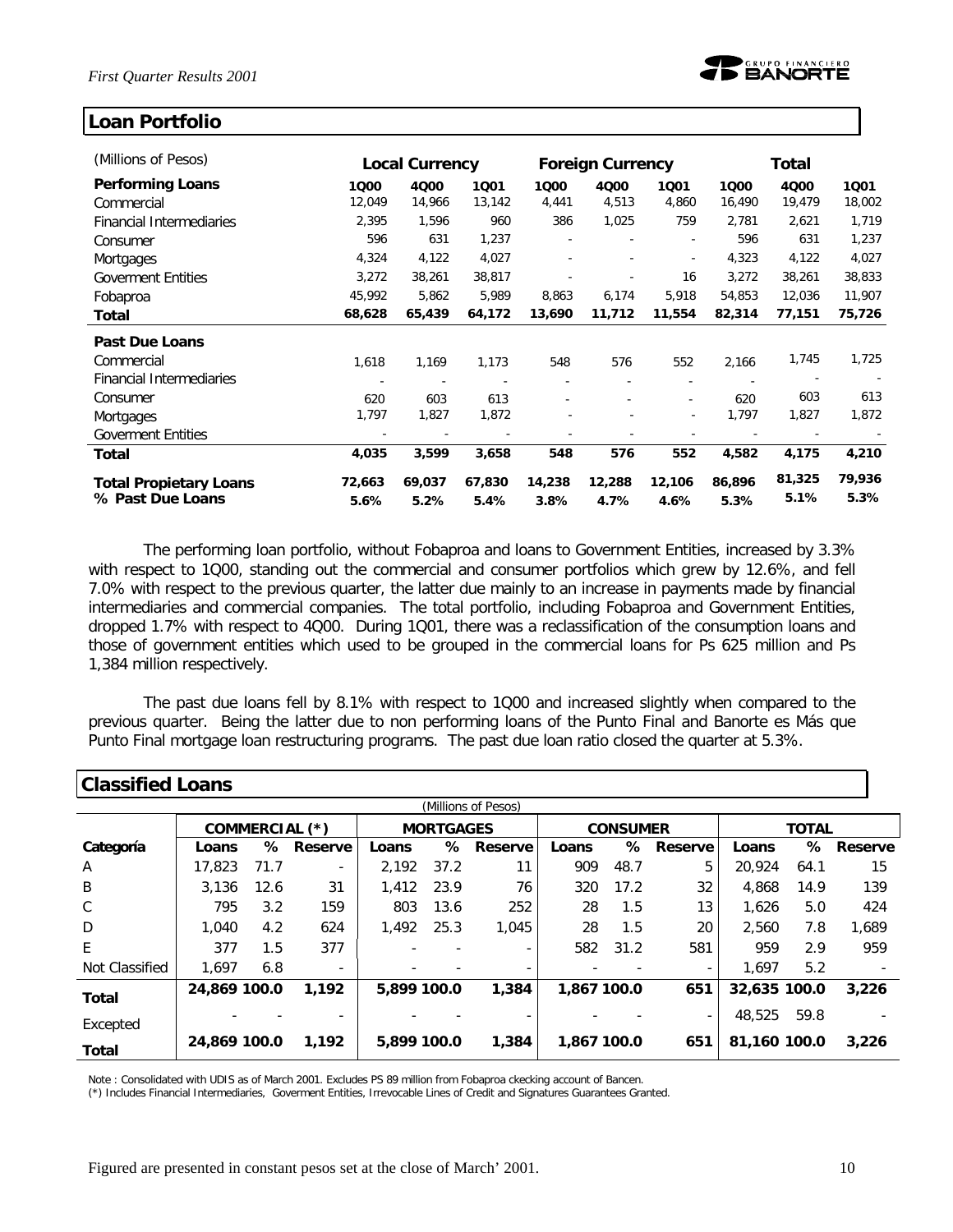

#### **Fobaproa-IPAB**

| (Million of Pesos)            | <b>REMAINING CONTINGENCIES</b> |                               |                |              |  |  |  |  |
|-------------------------------|--------------------------------|-------------------------------|----------------|--------------|--|--|--|--|
|                               | LOS(1)<br><b>SHARING</b>       | INCENTIVE(1)<br><b>SCHEME</b> | FOBA-70<br>(2) | <b>TOTAL</b> |  |  |  |  |
| Gross Fobaproa notes balance  | 9.274                          | 5.568                         | 913            | 15,755       |  |  |  |  |
| - Cash recoveries             | 1,933                          | 1,263                         | 218            | 3,414        |  |  |  |  |
| - Repossesed assets           | Ξ                              | Ξ                             | 230            | 230          |  |  |  |  |
| $=$ Balance net of recoveries | 7.341                          | 4.305                         | 465            | 12,111       |  |  |  |  |
| Contingency before reserves   | 1,957                          | 321                           | 465            | 2.743        |  |  |  |  |
| - Reserves                    | 1,957                          | 321                           | 465            | 2,743        |  |  |  |  |
| $=$ Remaining contingencies   | 0                              | 0                             | O              | 0            |  |  |  |  |

1) Includes only cash recoveries.

2) Includes the historical value of repossesed assets without inflation updating.

Banorte provioned Ps 93.9 million through the Income Statement during the quarter to keep 100% provioning on FOBAPROA-IPAB Loss Sharing programs, Incentive, and FOBA-70 programs. Total cash recoveries represented 21.7% of Banorte's Gross FOBAPROA-IPAB notes balance.

#### **Loan Loss Reserves (LLR)**

| (Millions of Pesos)                     |                | 1001          |       |  |
|-----------------------------------------|----------------|---------------|-------|--|
|                                         | <b>BANORTE</b> | <b>BANCEN</b> | Total |  |
| <b>PREVIOUS PERIOD END BALANCE</b>      | 3,834          | 387           | 4,222 |  |
| Provision taken in the period           | 127            | 26            | 153   |  |
| UDI trusts transfers                    | 19             | 4             | 23    |  |
| Charges offs and discounts:             |                |               |       |  |
| Commercial Portfolio                    | (38)           | (2)           | (39)  |  |
| Consumer Portfolio                      | (2)            |               | (2)   |  |
| Mortgage Portfolio                      | (40)           | (7)           | (47)  |  |
|                                         | (80)           | (9)           | (88)  |  |
| Cost of debtors support programs        | (30)           | (4)           | (34)  |  |
| Valuation                               | (46)           |               | (47)  |  |
| <b>LOAN LOSS RESERVES AT PERIOD END</b> | 3,825          | 404           | 4,229 |  |

During the quarter, Ps 153 million were provisioned through the Income Statement and Ps 88 million were taken out through Charge offs and discounts related to the recovery and restructuring of the Past Due Loans. The cost of debtor support programs of the quarter was Ps 34 million. On the other hand, in the Valuation concept, there were Ps 47 million negative as a result of the reduction of the exchange rate in the dollar loan portfolio. The balance of Loan Loss Provisions at the close of 1Q01 was Ps 4,229 million.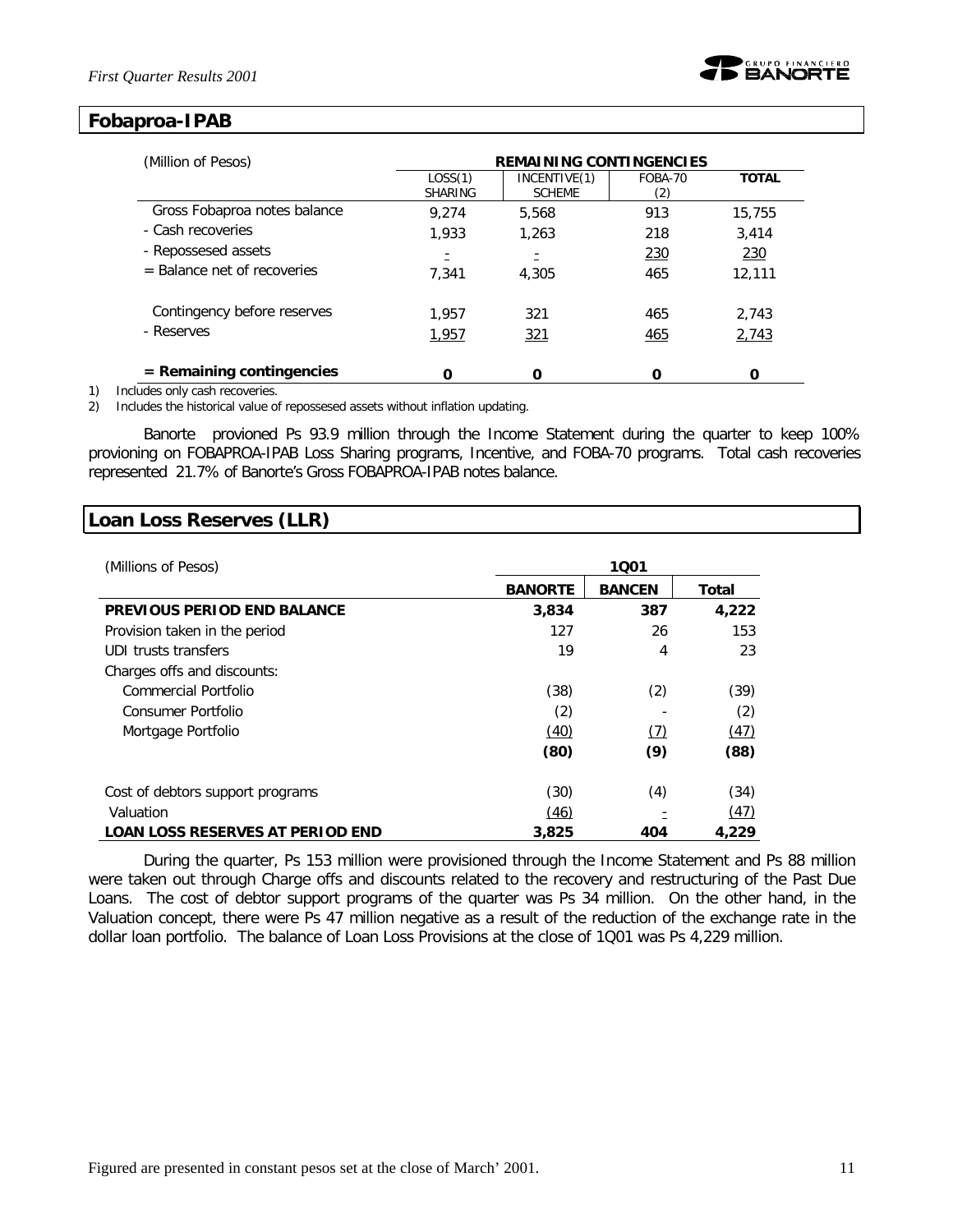#### **Reserve Coverage as of 1Q01**

| <b>BANORTE</b>                  | <b>Past Due</b> | <b>Reserves</b> | <b>Reserves/Past Due</b> |
|---------------------------------|-----------------|-----------------|--------------------------|
| Commercial                      | 1,674           | 1,674           | 100.0%                   |
| <b>Financial Intermediaries</b> |                 |                 |                          |
| Consumer                        | 613             | 613             | 100.0%                   |
| Mortgage                        | 1,730           | 1,538           | 88.9%                    |
| <b>Goverment Entities</b>       |                 |                 |                          |
| Total                           | 4,017           | 3,825           | 95.2%                    |
|                                 |                 |                 |                          |
| <b>BANCEN</b>                   |                 |                 |                          |
| Commercial                      | 51              | 51              | 100.0%                   |
| <b>Financial Intermediaries</b> |                 |                 |                          |
| Consumer                        |                 |                 |                          |
| Mortgage                        | 142             | 142             | 100.0%                   |
| <b>Goverment Entities</b>       |                 |                 |                          |
| Surplus                         |                 | 211             |                          |
| Total                           | 193             | 404             | 209.3%                   |
| Total                           | 4,210           | 4,229           | 100.4%                   |

The Reserve Coverage of the Banking Sector was 100.4% in 1Q01. In Banorte's case, the reserve coverage was 95.2%, with a 100% coverage of past due commercial and consumer loans, and 88.9% in Mortgage loans. In the case of Bancen, the reserve coverage was 209.3%, with individual coverage exceeding 100.0%, leaving a surplus of Ps 211 million to cover future contingencies.

# **Deposits**

| (Millions of Pesos)                                                                                               | 1000    | 4000   | 1001   |
|-------------------------------------------------------------------------------------------------------------------|---------|--------|--------|
| Demand Deposits                                                                                                   | 22,824  | 26,326 | 24,257 |
| Time Deposits                                                                                                     | 78,884  | 41.087 | 44.154 |
| <b>Bonds</b>                                                                                                      | 1,074   | 1,326  | 1,337  |
| Total                                                                                                             | 102.781 | 68,740 | 69.747 |
|                                                                                                                   |         |        |        |
| On behalf of Third Parties Deposits (*)                                                                           | 12,512  | 36,459 | 42,028 |
| المتحالف ومستجم المتشامس والمتحارب والمستحدث والمتحارب والمتحارب المتحارب والمستحدث والمستحدث والمستحال والمستحار |         |        |        |

(\*) Accounted in Memorandum Accounts. Historical data were changed due to a grouping correction.

The total deposits (including those of third parties) increased by 6.3% as compared to the previous quarter thanks the implementing new promotional strategies, which is reflected in the on behalf of Third Party Deposits. Term Deposits grew by 7.5% partly to cover the seasonal low of Demand Deposits and also to substitute loans from Banks. All this was achieved through Treasury operations.

#### **Risk Management**

December 2000 marked the completion of what was stipulated in Circular 1423 of the National Bank Commission as "Provisions of a Prudential Nature in Risk Management." The corresponding Policies and Risks Manual was approved by the Board of Director.

Moreover, there is in effect an ongoing process related to the updating and improvement of risk management policies and procedures according to the established objectives and with the involvement of all related areas. Besides, the aforementioned Manual has been widely spreaded out, via satelite and through Internet to all employees in the bank.

Figured are presented in constant pesos set at the close of March' 2001. 12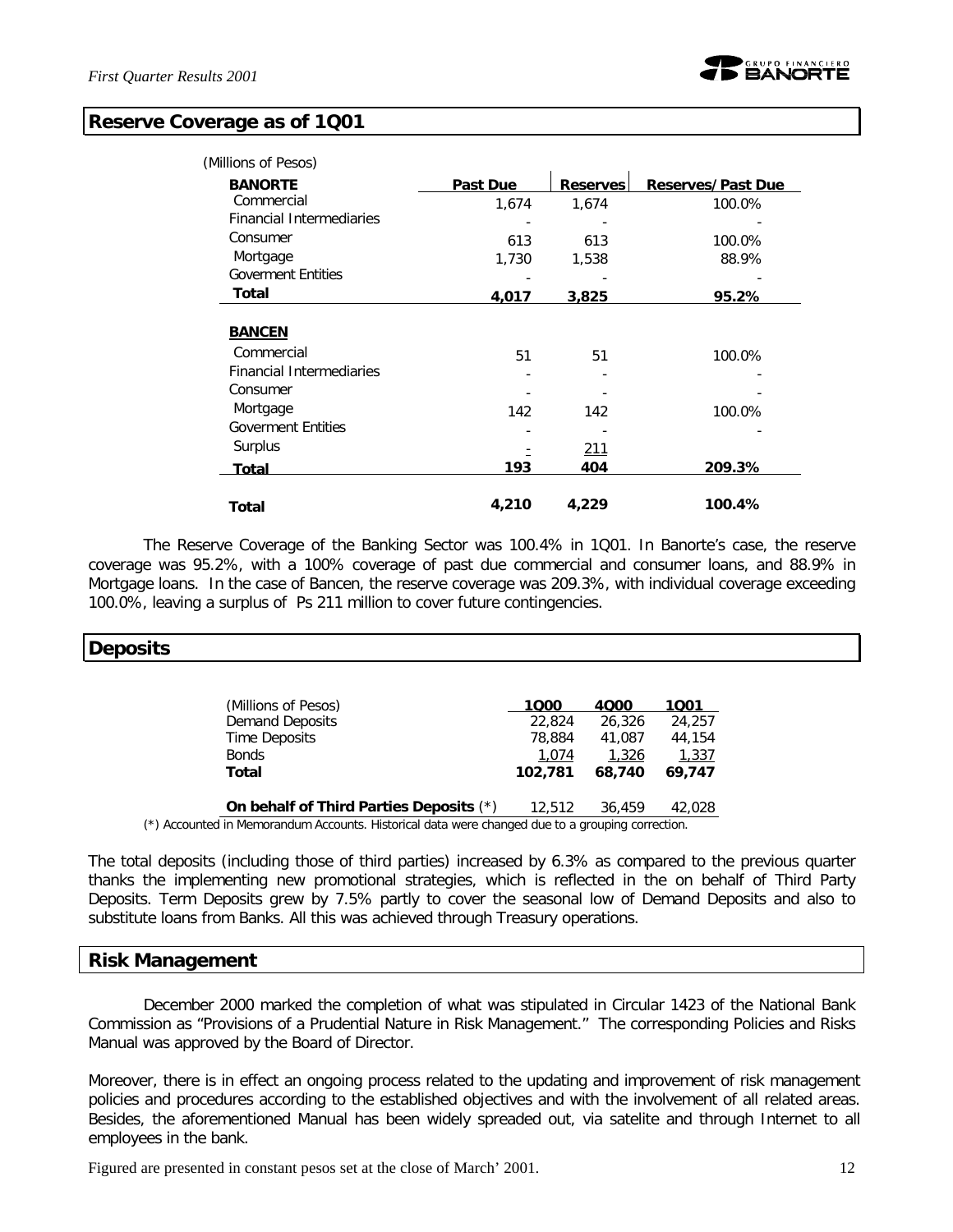

#### **Market Risk**

The methodology used to calculate market risk is Value at Risk (VaR). The main elements that affect this method are the volatility of the diverse risk factors, such as domestic interest rates, foreign interest rates, exchange rates, etc.

Said methodology is applied to the negotiable instruments portfolio in two ways: the first is through a 1-day tenure with a 95% level of trust, and the second is considering a 10-day tenure with a 99% level of trust.

The average quarterly Risk Value (VaR) of the Group's portfolio of negotiable instrument (Banking and Brokerage Sectors) including bonds, shares, money market operations, interest rate swaps, forwards and other derivatives and out balance are as follows:

Value at Risk

*(Millions of pesos)*

|              | 1Q00          | 2000 | 3Q00                    | 4Q00        | 1Q01        |
|--------------|---------------|------|-------------------------|-------------|-------------|
| VaR 1<br>dav | $\sim$<br>0 J |      | $\epsilon$ $\sim$<br>ია | $\sim$<br>ັ | οč          |
| VaR 10 days  | 286           | 226  | 288                     | 360         | າດາ<br>ے رے |

The average VaR during the quarter under a 1-day tenure was Ps 68 million, equivalent to 0.93% of the Group's capital, and under a 10-day tenure, the average VaR was Ps 292 million, equivalent to 3.98% of the Group's capital.

Moreover, the Value at Risk of the negotiable instruments described, in a risk factor break down, performed as follows:

*(Millios of pesos)*

| <b>RISK FACTOR</b>     | VaR 1 day | VaR 10 days |
|------------------------|-----------|-------------|
| Domestic interest rate |           | 255         |
| Foreign interest rate  |           | 26          |
| Exchange rate          |           |             |
| <b>Shares</b>          |           |             |
| Total                  | 68        | 292         |

The methodology and descriptions of the types of risks are included in the Notes to the Financial Statements of the Banking Sector.

#### **Capitalization**

| (Millions of Pesos)                  | <b>RULES OF 2003</b> |               |                |               |
|--------------------------------------|----------------------|---------------|----------------|---------------|
|                                      | 4000                 |               | 1001           |               |
|                                      | <b>BANORTE</b>       | <b>BANCEN</b> | <b>BANORTE</b> | <b>BANCEN</b> |
| <b>Basic Capital</b>                 | 4,602                | 811           | 4.671          | 1.047         |
| Supplemental Capital                 | 461                  |               | 440            |               |
| <b>Net Capital</b>                   | 5,063                | 811           | 5,111          | 1,047         |
| Credit risk assets                   | 39,428               | 3.841         | 40.372         | 3,675         |
| Net Capital / Risk Credit            | 12.8%                | 24.9%         | $12.7\%(2)$    | 28.5%         |
| Total risks assets (1)               | 45,079               | 3.841         | 45,607         | 5.278         |
| <b>Capitalization Ratio</b>          |                      |               |                |               |
| Tier 1                               | 10.2%                | 21.1%         | 10.2%          | 19.8%         |
| Tier 2                               | 1.0%                 |               | 1.0%           |               |
| <b>Capitalization Ratio</b><br>Total | 11.2%                | 21.1%         | 10.7%(2)       | 19.8%         |

Figured are presented in constant pesos set at the close of March' 2001. 13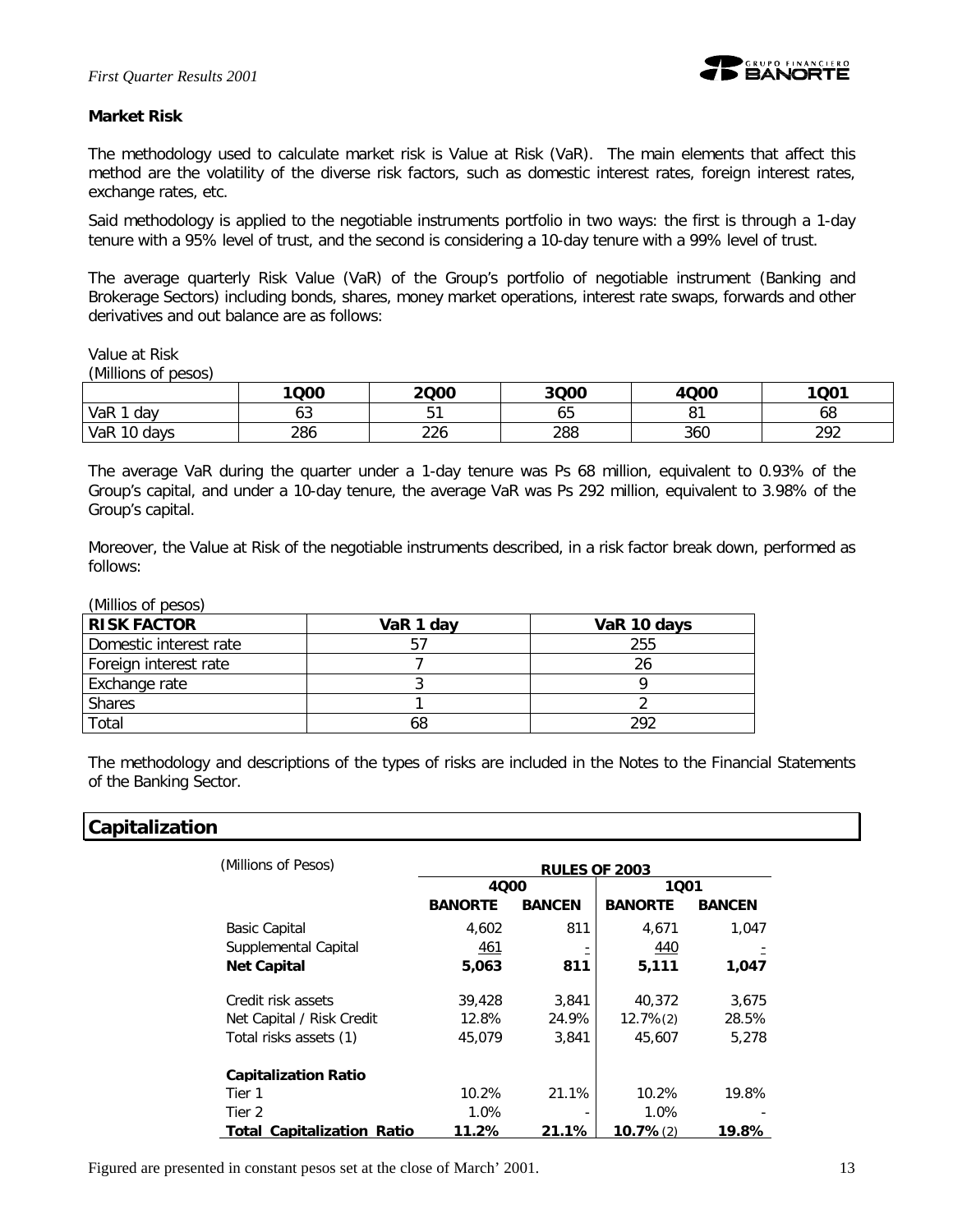

- (1) Includes Market Risks. Without inter-company eliminations
- (2) This ratio was calculated substracting to the Net Capital Ps 249 million because the allowed limit of loans to subsidiaries was exceeded.
- (3) The disclosure of capital and credit risk assets is included in the Notes to Banking Sector Financial Statements section.

At the close of 1Q01, Banorte presented a credit risk capitalization ratio of 12.0%, and 10.7% considering also market risks, with 10.2% of Tier 1 and 1.0% of Tier 2. This ratio was negatively affected by Ps 249 million that were substracted because the allowed limit of loans to subsidiaries was exceeded by this same amount (this situation was corrected as of the time of releasing this report) and also to the increase in the mark to market loss for USD 18.7 million vs. 4Q00 registered in Capital because of the transfer of Eurobonds to Securities Held for Sale. Bancen, on the other hand, closed with a 28.5% ratio with respect to the credit risk assets, and with 19.8% including market risks. Its Tier 1 ratio was 19.8% and zero as for Tier 2.

On March 19, 2001 the General Shareholders Assembly of Bancen approved the capitalization of Ps 461 million of the previous year profits thereby increasing it's Paid-in capital to Ps 948 million, as part of the application project of 2000 profits.

#### **US Dollar Assets and Liabilities**

| (Millions of Dollars)                   | 4000           |               | 1001           |               |
|-----------------------------------------|----------------|---------------|----------------|---------------|
| <b>Liabilities</b>                      | <b>BANORTE</b> | <b>BANCEN</b> | <b>BANORTE</b> | <b>BANCEN</b> |
| <b>Retail Deposits</b>                  | 824.2          | 0.0           | 829.4          | 0.0           |
| Market Issues                           | 373.1          | 0.0           | 330.7          | 0.0           |
| Loans                                   | 393.9          | 0.0           | 351.3          | 0.0           |
| Intergroup Funding                      | 0.0            | 0.0           | 0.0            | 0.0           |
| Development Banks                       | 174.1          | 34.4          | 153.9          | 32.4          |
| <b>Cross Currency Swaps</b>             | 150.0          | 0.0           | 150.0          | 0.0           |
| Deferred payments                       | 23.3           | 0.0           | 31.7           | 0.0           |
| Loan Loss Reserves                      | 52.7           | 0.0           | 52.7           | 0.0           |
| Foreign Exchange Der                    | 65.3           | 0.0           | 114.7          | 0.0           |
| Other liabilities                       | 18.3           | <u>1.4</u>    | <u>15.6</u>    |               |
| Total                                   | 2,074.9        | 35.8          | 2,030.0        | 32.4          |
| <u>Assets</u>                           |                |               |                |               |
| Cash                                    | 14.1           | 0.0           | 10.1           | 0.0           |
| Deposits on Foreign B                   | 474.5          | 35.4          | 309.2          | 32.0          |
| <b>Intergroup Deposits</b>              | 0.0            | 0.0           | 0.0            | 0.0           |
| <b>USCP</b>                             | 19.9           | 0.0           | 69.7           | 0.0           |
| <b>Remittances Securitization Trust</b> | 6.2            | 0.0           | 11.9           | 0.0           |
| Investment portfolio                    | 213.5          | 0.0           | 214.9          | 0.0           |
| Loan portfolio                          | 621.4          | 0.0           | 637.5          | 0.0           |
| Fobaproa or IPAB Note(1)                | 634.0          | 0.4           | 623.4          | 0.4           |
| Foreign Exchange Der                    | 65.5           | 0.0           | 113.4          | 0.0           |
| Other assets                            | 25.9           | 0.0           | <u>39.9</u>    | <u>0.0</u>    |
| Total                                   | 2,074.9        | 35.8          | 2,030.0        | 32.4          |

During the quarter, liabilities with banks were paid in the amounts of USD 42 million and USD 21 million to development banking, and USD 43 million in Banorte market shares were amortized. Additionally, investments in shares increased by USD 49 million and loans were granted for USD 16 million. All of this was reflected in a USD 165 million reduction of Banorte's balance of Deposits in Foreign banks.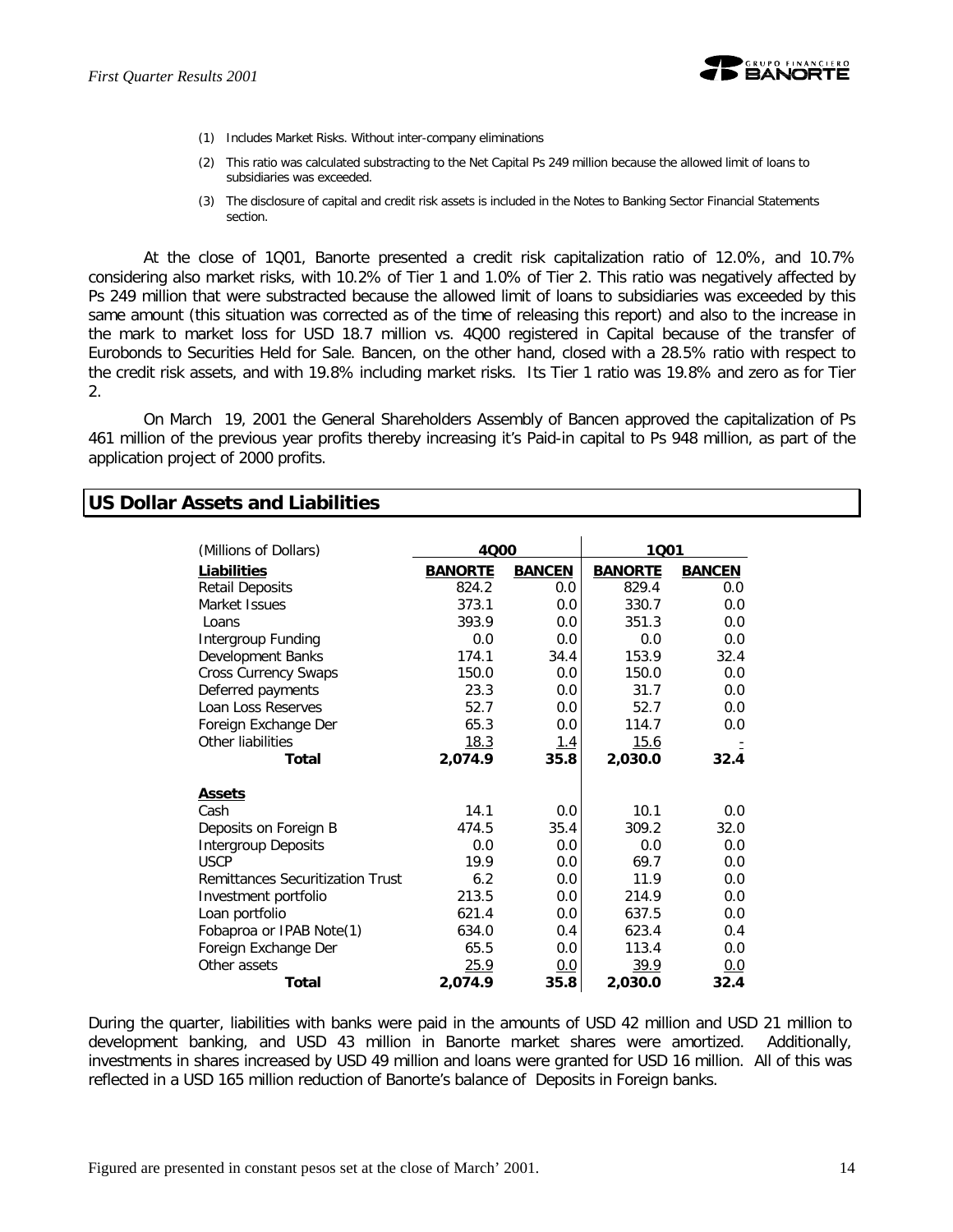

## **2.-Brokerage Sector**

| (Millions of Pesos)     |          | <b>QUARTER</b> |          |  |  |
|-------------------------|----------|----------------|----------|--|--|
|                         | 1000     | 4000           | 1001     |  |  |
| <b>Brokerage House</b>  |          |                |          |  |  |
| Net Income              | 18.8     | (31.5)         | 12.2     |  |  |
| Equity                  | 553.2    | 145.1          | 155.3    |  |  |
| <b>Total Assets</b>     | 2,681.5  | 369.7          | 286.7    |  |  |
| Assets under Management | 70,051.6 | 62,758.8       | 70,867.8 |  |  |

The *Brokerage House* obtained profits for Ps 12.2 million in the quarter as a result of the excellent income from money market operations derived of the deposit increase, to the strategies followed aimed to increase the operational margin which was reflected in a 24% increase in income when compared to the same period of the previous year, and also due to expense savings.

Because since August 2000 the fixed income securities position was relocated in Bancen, Ps 23.1 million of income generated in the quarter have to be added to 1Q01 results in order to be comparable with that of 1Q00.

On the income from stock trading and stock mutual funds side, there was a 31.5% reduction in 1Q01 vs. 1Q00, due to a 23.3% loss in the stock market in the last twelve months. In 1Q01 the evolution of the stock market was complex and unclear due to the uncertainly in the international environment, and particularly, in the bahavior and perspectives of the U.S.A. economy for the short and mid terms.

#### **3.-Long Term Savings Sector**

| (Millions of Pesos)               | <b>QUARTER</b> |         |         |
|-----------------------------------|----------------|---------|---------|
|                                   | 1000           | 4000    | 1001    |
| Afore                             |                |         |         |
| Net Income                        | 71.1           | 10.9    | 61.4    |
| Equity                            | 1,070.1        | 997.7   | 1,054.7 |
| <b>Total Assets</b>               | 1,114.7        | 1,124.4 | 1,222.6 |
| Assets under Management (SIEFORE) | 6,613.2        | 8,858.2 | 9,819.0 |
| <b>Insurance</b>                  |                |         |         |
| Net Income                        | 4.1            | 14.08   | (38.0)  |
| Equity                            | 140.7          | 119.8   | 81.8    |
| <b>Total Assets</b>               | 1,351.3        | 1,268.6 | 1,356.7 |
| <b>Technical Reserves</b>         | 1,013.8        | 1,124.4 | 1,222.6 |
| <b>Annuities</b>                  |                |         |         |
| Net Income                        | 17.9           | (27.2)  | (9.8)   |
| Equity                            | 120.9          | 85.5    | 93.7    |
| <b>Total Assets</b>               | 1,416.6        | 2,178.2 | 2,455.5 |
| <b>Technical Reserves</b>         | 1,283.3        | 2,081.2 | 2,353.1 |

The *Afore* business generated profits of Ps 61.4 million in the 1Q01 (51% for Bancen), 13.6% lower than those of 1Q00 due to Ps 38.0 million of deferred taxes that were charged through the income statement in 1Q01 that for 2000 were charged until 4Q00. An important annual increase of 48.5% in Assets under Management was achieved an new affiliates were attracted to reach a total of 1,636,750 affiliates at the end of the quarter. The Net Income increase with respect to the previous quarter was due to the normal business cycle because bimonthly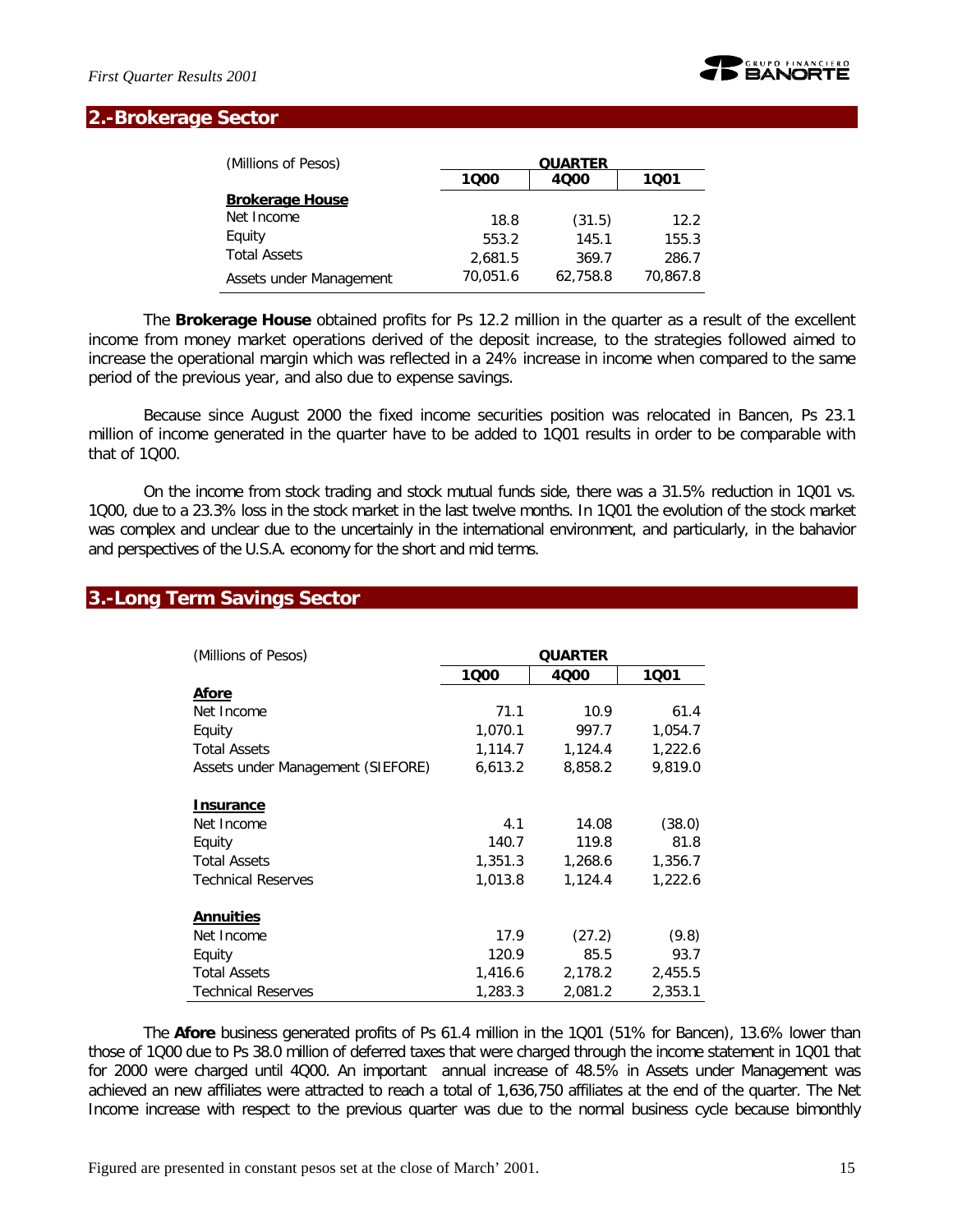

contributions from the companies that are received by the Afore are unevenly distributed throughout the year receiving two contributions in 1<sup>st</sup> and 3<sup>rd</sup> quarters and just one contribution in 2<sup>nd</sup> and 4<sup>th</sup> quarters.

The *Insurance* company showed a Ps 38.0 million loss (51% for GFNorte) in 1Q01 vs a Ps 4.1 profit in 1Q00 due mainly to the highly positive mark to market valuation effect reflected a year ago on the securities portfolio. When compared to 4Q00 there was a negative variation due to some institutional clients that deffered their policy renewal thus decreasing premiums in the quarter, and also due to lower financial products in those securities which yield is tied to inflation (UDIS) given that inflation in 1Q01 was at a 0.86% level lower than the 2.65% posted in 4Q00.

The *Annuities* business presented a Ps 9.8 million loss in 1Q01 a Ps 17.9 million profit in 1Q00 (51% for GFNorte). This decrease was due mainly to a Ps 31.4 million positive mark to market valuation effect on long term securities in 1Q00.

#### **4.-Auxiliary Organizations Sector**

| (Millions of Pesos) | <b>QUARTER</b> |         |         |
|---------------------|----------------|---------|---------|
|                     | 1000           | 4000    | 1001    |
| Leasing             |                |         |         |
| Net Income          | 4.2            | 7.1     | 6.5     |
| Equity              | 99.1           | 116.0   | 122.5   |
| Loan Portfolio(*)   | 493.1          | 528.3   | 538.6   |
| Past Due Loans      | 20.5           | 18.2    | 17.7    |
| Loan Loss Reserves  | 6.9            | 8.4     | 8.5     |
| <b>Total Assets</b> | 497.9          | 532.9   | 542.4   |
| Factoring           |                |         |         |
| Net Income          | 9.2            | 13.3    | 12.4    |
| Equity              | 131.2          | 163.5   | 175.9   |
| Loan Portfolio      | 1,142.8        | 1,867.1 | 1521.3  |
| Past Due Loans      | 10.3           | 8.9     | 8.4     |
| Loan Loss Reserves  | 10.3           | 8.9     | 8.4     |
| <b>Total Assets</b> | 1,151.2        | 1,879.7 | 1,530.2 |
| <b>Warehousing</b>  |                |         |         |
| Net Income          | 0.6            | 10.4    | 1.9     |
| Equity              | 57.3           | 50.8    | 51.2    |
| Inventories(**)     |                | 123.1   | 165.1   |
| <b>Total Assets</b> | 62.6           | 243.7   | 271.4   |
| <b>Bonding</b>      |                |         |         |
| Net Income          | 0.7            | 0.7     | 1.4     |
| Equity              | 56.9           | 61.8    | 63.1    |
| <b>Total Assets</b> | 120.4          | 122.0   | 131.5   |

**New Accounting Principles : Warehousing, Leasing & Factoring= Circular 1490**

(\*) Departing 2Q00 it includes operating lease.

(\*\*) Accounted in Other Assets, Deferred charges and Intangibles account.

The *Leasing Company* generat a Net Income of Ps 6.5 million in the quarter, 54.8% higher than the Ps4.2 million profit in the 1Q00, due to a 9.2% increase in the loan portfolio and also to a lower loans level which ratio to total loans went from 4.2% in 1Q00 to 3.3% in 1Q01. Presently it's ranks  $8<sup>th</sup>$ . place among 30 leasing companies in the industry.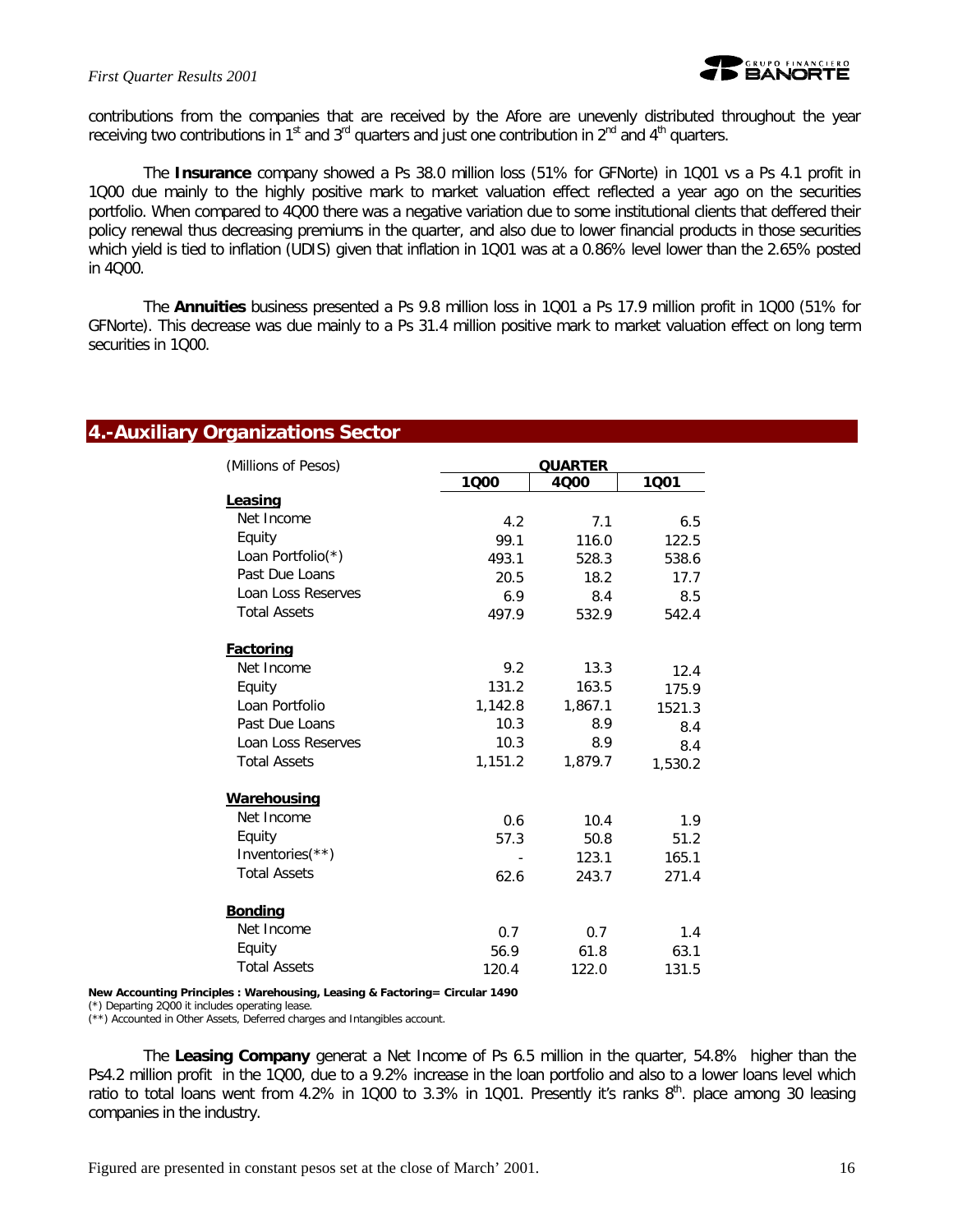#### *First Quarter Results 2001*

The *Factoring Company* posted a Ps 12.4 million profit in 1Q01, 34.8% higher than that of 1Q00, due to an important 33.1% increase in it's loan portfolio and also to 18.4% decrease in past due loans. Presently ranks 1st place in the industry in terms of loan portfolio and profits.

The *Warehousing* had a favorable quarter, showing profits of Ps 1.9 million vs. Ps 0.6 million in 1Q00, thanks to the inventory commercialization service as well as the traditional warehousing services that has offset the negative effect of a slowdown in the global economy being our company tied to the foreign trade activity.

The *Bonding Company* generated profits of Ps 1.4 million in the quarter, double the amount of 1Q00. This increase was due to an important 31% premium growth as a result of more aggressive promotional strategies. On the other hand, claims decreased by 40.0%.

#### **V. Accounting Changes and Regulations**

*Grupo Financiero Banorte.-* The CNByV issued bulletin 1489 dated October 30, 2000 which considers that due to several adjustments in domestic and international accounting, it is necessary to update certain accounting criteria to add rules of disclosure of financial information consolidated in the mid term, to incorporate the concept of overall (integral) profit, as well as to set certain rules of registration, appraisal, presentation and disclosure as to investments in shares, thereby partially replacing the provision of Circular 1456. This circular was effective as of January 1, 2001.

*Eurobonds Registration.-* On March 2, 2001, Banorte received instructions from the National Banking Commission to reclassify the Eurobonds in Securities Held to Maturity into the category of Securities Held for Sale.

The accounting registers carried out to comply with these instructions were the following; which are reflected in Banorte's capital:

#### Earnings Statement

Repomo.- the Repomo-Margin was affected positively by USD 0.1 million through the Income Statement, because as Securities Held for Sale, their monetary position is reflected in the shareholder's equity. There was no retroactive survey of the impact of the estimates on the Monetary Position. The benefit was made effective in March 2001 as of the date the accounting category was changed.

#### Balance Sheet

Assets.- The Eurobonds were registered as Securities Held for Sale for an amount of USD 214.9 million, along with a USD 58.5 million reduction in the account of Valuation of Securities Held for Sale.

Capital.- Up until December, 2000, there was a mark to market loss of USD 39.8 million for the concept of the market valuation of the AHMSA Eurobonds as dictated by special requirement of the CNBV, given that usually Securities held to maturity are not valuated to market. Upon making the category transfer of all these titles, they were valuated at market prices. Thus the accumulated effect of said appraisal was negative USD 58.5 million and negative USD 0.1 million for acknowledging the monetary position.

*Banking Sector (Banorte y Bancen)*- The National Banking and Shares Commission published on October 30, 2000 circular 1488, which went into effect as of January 1, 2001, thereby replacing several of the accounting criteria of Circular 1448, relative to the application of specific rules, investments in shares, derived financial instruments, loan portfolio, guarantees, related parties, accounting statement or balance sheet, earnings statement and the state of variation in stockholder's equity.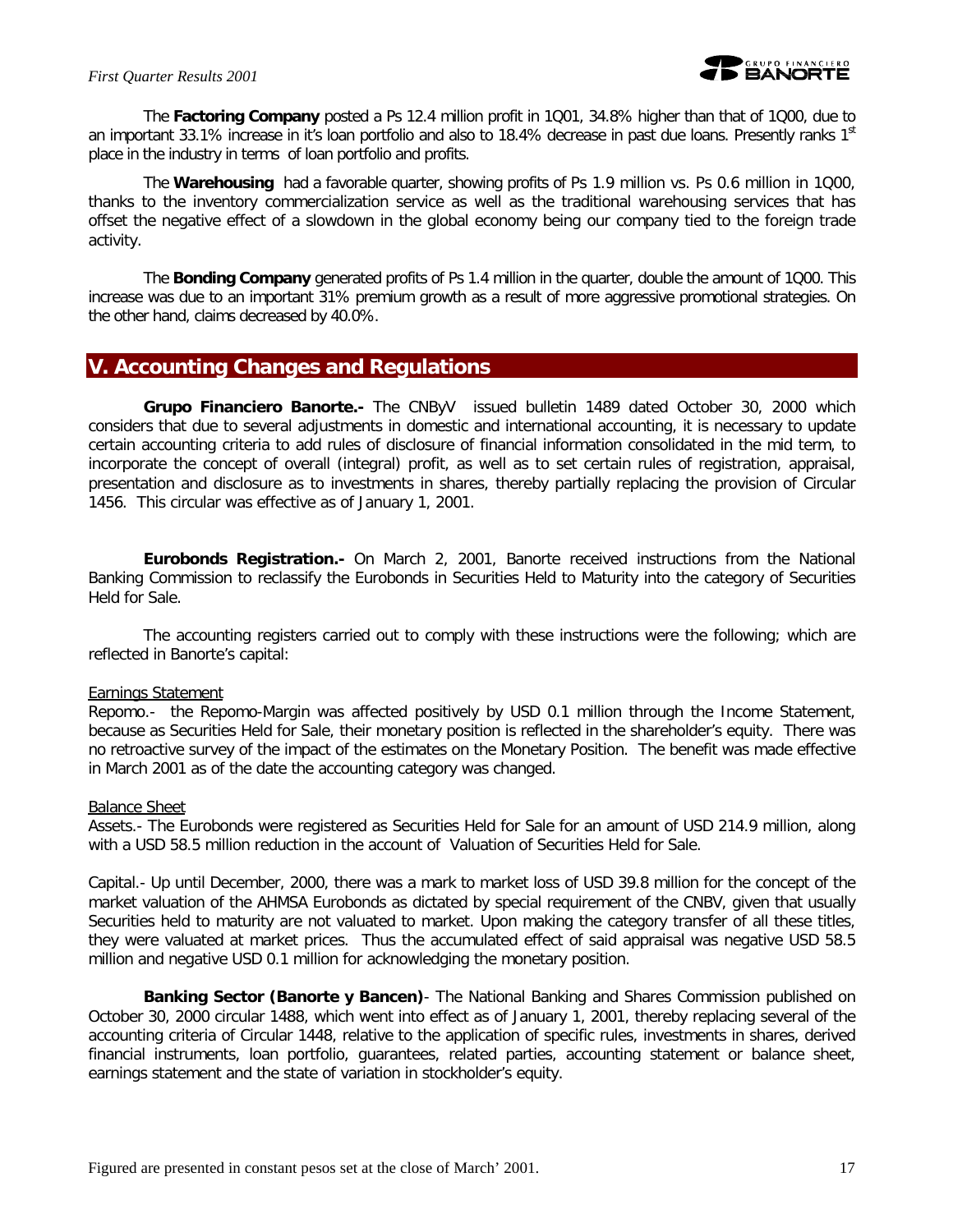

# **ANNEX 1- GRUPO FINANCIERO- GENERAL INFORMATION**

## **GFNorte Ownership in Subsidiaries- 1Q01**

| (Percentages)                 | 1001   |
|-------------------------------|--------|
| Banco Mercantil del Norte (1) | 95.79% |
| Banco del Centro              | 99.99% |
| Brokerage House               | 99.99% |
| Pension Funds Afore (2)       | 51.00% |
| Insurance                     | 51.00% |
| Annuities                     | 51.00% |
| Leasing                       | 99.99% |
| Factoring                     | 99.99% |
| Warehousing                   | 99.99% |
| Bonding                       | 99.99% |

(1) As a result of merging Banpaís in February, 2000.

(2) Subsidiary of Banco del Centro.

## **Capital Structure of the Holding Company**

| <b>Number of Shares</b>          | <b>SERIE O</b><br>as of March 31,2001 |
|----------------------------------|---------------------------------------|
| Number of shares issued          | 504 586,887                           |
| - Shares held on Treasury        | 11 ^ 826,500                          |
| $=$ Number of shares outstanding | 492 760.387                           |

## **Banorte's Rating – 1Q01**

| Calificadoras    | Calificated<br><b>Entity</b> | Opinion     | Category                                | <b>Date</b> |
|------------------|------------------------------|-------------|-----------------------------------------|-------------|
| Moody's Investor | <b>Banorte</b>               | D+          | Banorte's Financial Strength            | Apr-2001    |
| Standard & Poors | <b>Banorte</b>               | BB/Stable/B | Banorte's Financial Strength            | Aug-2000    |
| Duff & Phelps    | <b>Banorte</b>               | AAA         | Remittance-Baked Certificates (Banorte) | Jul-1999    |
| Fitch            | Banorye                      | BBB-        | Long Term-local money                   | Dec. - 2000 |
|                  |                              | $BB+$       | Long Term-                              |             |
|                  |                              | C/D         | Individual-                             |             |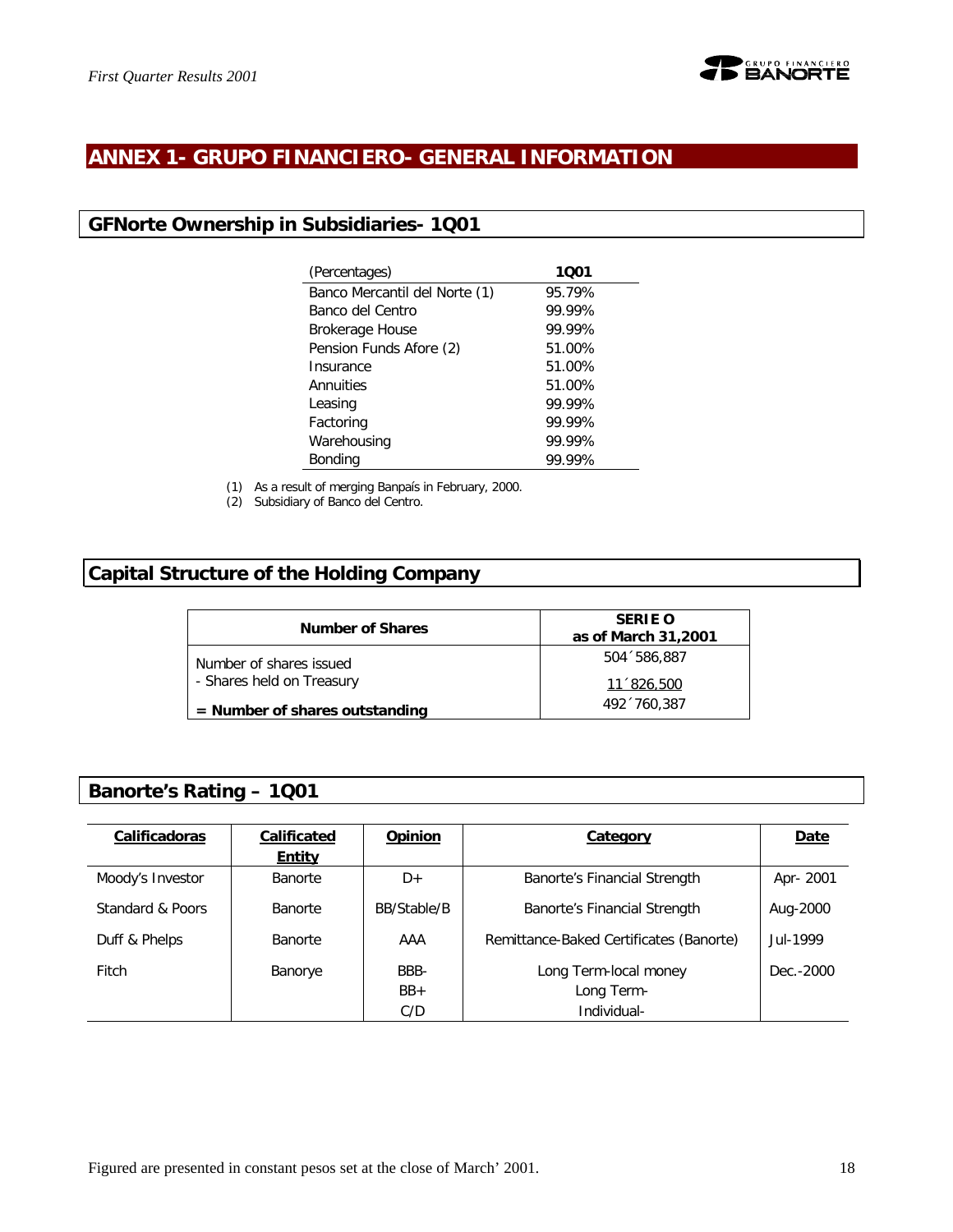

# **No of Employees & Distribution Network**

| <b>EMPLOYEES</b>            | 1000   | 4000   | 1001   |
|-----------------------------|--------|--------|--------|
| <b>Banking Sector</b>       | 8.928  | 9.172  | 8,641  |
| Other Sectors               | 2,170  | 2,113  | 2,156  |
| <b>Total Group</b>          | 11,098 | 11,285 | 10,797 |
| <b>DISTRIBUTION NETWORK</b> |        |        |        |
| Branches (*)                | 456    | 452    | 458    |
| ATM                         | 1,354  | 1.434  | 1.468  |

(\*) Includes banking modules and excludes 1 branch located in Cayman Island.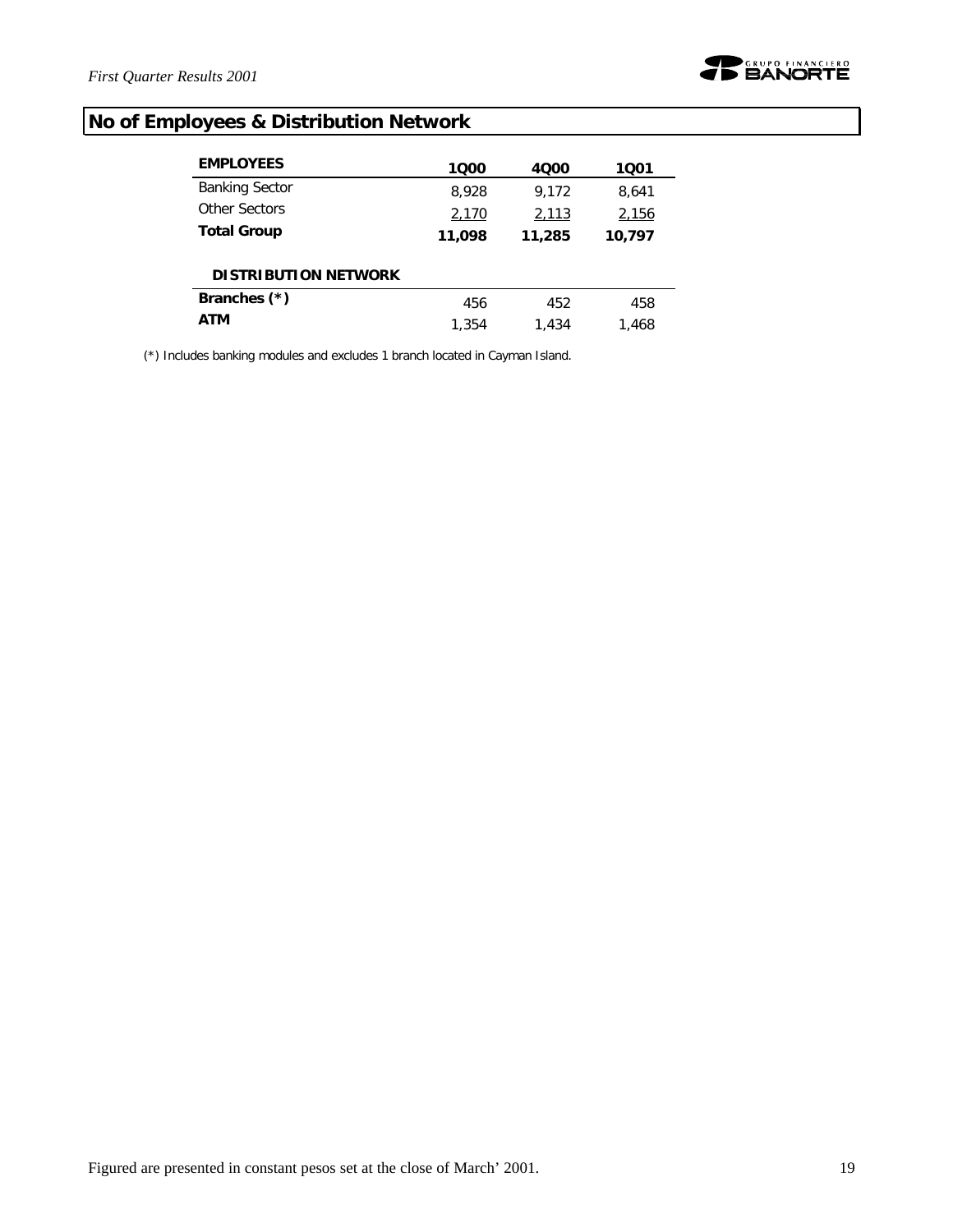

## **ANNEX 2- Grupo Financiero- Information by Segments**

#### **Proforma consolidated data as of 1Q01**

| (Millions of Pesos)       | BANORTE (1) | <b>BANCEN (3)</b> | TOTAL<br><b>SECTOR</b> |
|---------------------------|-------------|-------------------|------------------------|
| <b>Income Statement</b>   |             |                   |                        |
| Net Interest Income       | 1,042.8     | 479.4             | 1,522.2                |
| Non Interest Income       | 375.3       | 283.7             | 659.0                  |
| Non Interest Expense      | 1,394.4     | 55.2              | 1,449.6                |
| Other income (expense)    | 17.9        | 47.5              | 65.5                   |
| Extraordinary items, net  |             |                   |                        |
| Net Income                | (229.7)     | 752.1             | 522.4                  |
| <b>Balance Sheet</b>      |             |                   |                        |
| Assets                    | 97,294      | 3,495             | 100,789                |
| Loans                     | 79,202      | 734               | 79,936                 |
| Deposits                  | 69,747      |                   | 69,747                 |
| Equity                    | 5,716       | 1,586             | 7,302                  |
| Past Due Loans            | 4,017       | 193               | 4,210                  |
| Loan Loss Reserves        | 3,825       | 404               | 4,229                  |
| <b>Ratios</b>             |             |                   |                        |
| Expense/ Total Assets     | 5.7%        | 6.3%              | 5.8%                   |
| % Past Due Loans          | 5.1%        | 26.3%             | 5.3%                   |
| Reserves / Past Due Loans | 95.2%       | 209.4%            | 100.4%                 |
| % Capitalization (2)      | 10.7%       | 19.8%             | N.A.                   |

1)Includes a 95.41% participation of the Group.

2)Includes Market Risks.Using 2003 rules.

3)Excludes the AFORE.

With the ultimate goal of improving the understanding of information of the Group and given the importance of the 2 banks (Banorte and Bancen) within the Financial Group, (together representing more than 90% each of the Shares, Deposits, and Profits of the Group), we have included their financial statements and combined indicators pro-forma together under the "Banking Sector" heading. The Banking Sector is defined as the 2 banks with their respective subsidiaries, except the Afore unit (a subsidiary of Bancen), which is not considered part of this Sector for management reasons (as of the end of 1998). We have also grouped companies corresponding to other Sectors, which are defined in accordance with the orientation of the companies. These Sectors are as follows: The Brokerage Sector which is made up of the Brokerage House; the Long-Term Savings Sector, made up of the Annuities, Bancassurance and Afore companies, and the Auxiliary Organizations Sector which includes the Leasing, the Brokerage, the Warehousing, and the Bonding companies. For purposes of the Reconciliation Table by Sector, these sectors are all put under the heading "Other Sectors" given that they each represent only a very small participation in the group. This segmentation was done on the basis of the International Accounting Normative (NIC 14) and the Statement of Financial and Accounting Standards N° 131 that refers to the rules for presenting financial information by segment.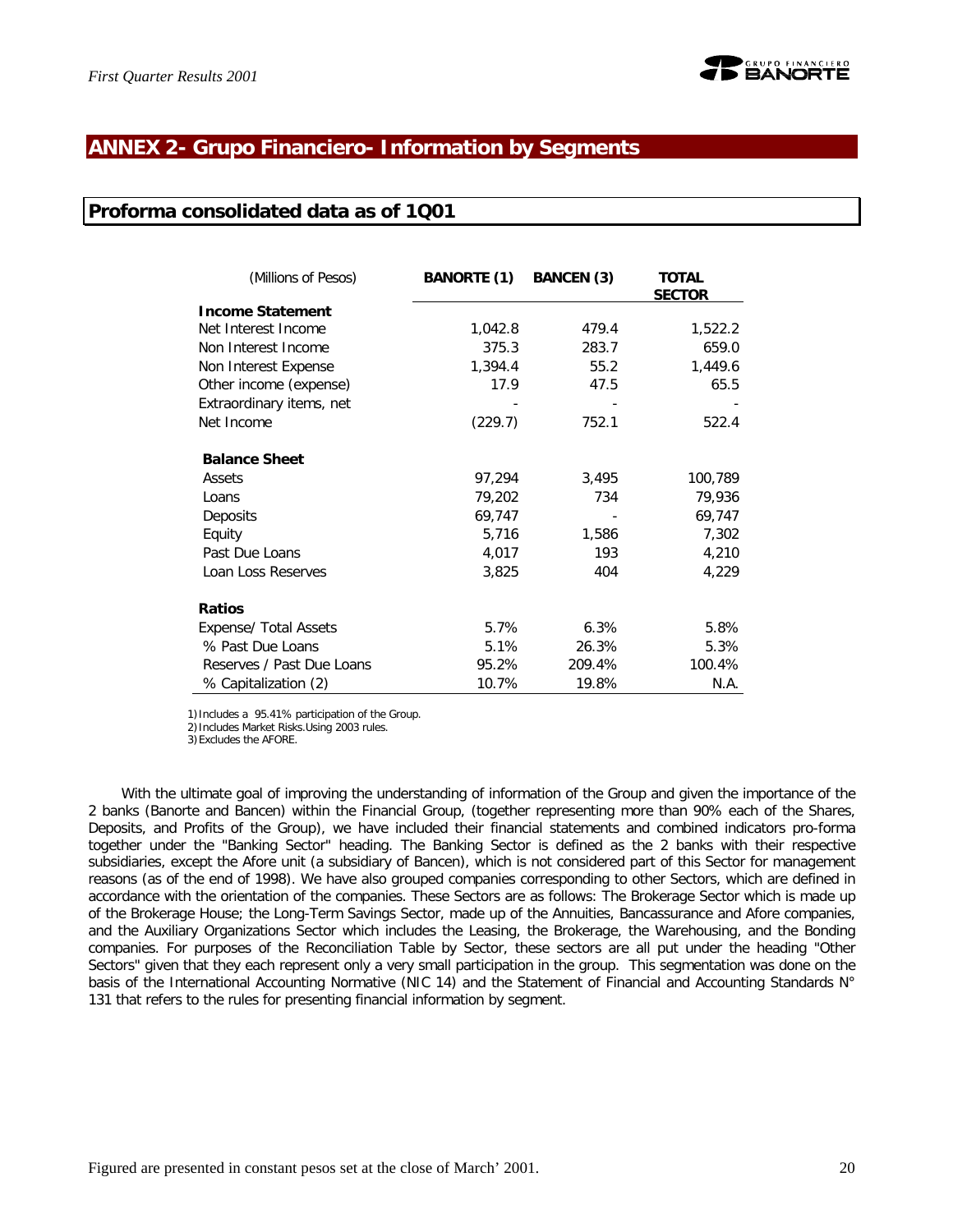

#### **Inter-bank Eliminations Summary**

| (Millions of Pesos)      | <b>BANORTE</b> | <b>BANCEN</b> | INTERBANK<br><b>ELIMINATIONS</b> |  |
|--------------------------|----------------|---------------|----------------------------------|--|
| <b>Income Statement</b>  |                |               |                                  |  |
| Net Interest Income      | (484.2)        | 484.2         |                                  |  |
| Non Interest Income      |                |               |                                  |  |
| Non Interest Expense     | (30.0)         | 30.0          |                                  |  |
| Other Income (expense)   |                |               |                                  |  |
| Extraordinary items, net |                |               |                                  |  |
|                          |                |               |                                  |  |
| <b>Balance Sheet</b>     |                |               |                                  |  |
| Assets                   | (1, 471)       |               | (1, 471)                         |  |
| Loans                    |                |               |                                  |  |
| Deposits                 |                | (971)         | (971)                            |  |
| Due to Banks             |                | (500)         | (500)                            |  |
| Equity                   |                |               |                                  |  |
| Past Due Loans           |                |               |                                  |  |
| Loan Loss Reserves       |                |               |                                  |  |

The afore mentioned table shows the eliminations between the two banks, considered as the "Banking Sector," showing the balance of the same under each heading in the Income Statement and the Balance Sheet. Note, however, that the individual numbers from the pro-forma table of combined indicators cannot be compared directly with those of the individual Financial Statements of each Bank, as one must consider the eliminations contained in this section, and also take into account that the Afore unit is not included under Bancen but *i*s, nevertheless, included in the individual Financial Statements of Bancen.

## **Reconciliation of Segments Summary-1Q01**

| (Millions of Pesos)      | <b>BANKING</b><br><b>SECTOR</b> | <b>OTHER</b><br><b>SECTORS</b> | WITHOUT<br>OT. SECT. | <b>TOTAL</b><br><b>GROUP</b> |
|--------------------------|---------------------------------|--------------------------------|----------------------|------------------------------|
| <b>Income Statement</b>  |                                 |                                |                      |                              |
| Net Interest Income      | 1,522.2                         | 91.2                           |                      | 1,613.4                      |
| Non Interest Income      | 659.0                           | 226.6                          |                      | 885.6                        |
| Non Interest Expense     | 1,449.6                         | 180.4                          | (0.1)                | 1,629.9                      |
| Other Income (expense)   | 65.5                            | (1.4)                          | (0.1)                | 64.0                         |
| Extraordinary items, net |                                 |                                |                      |                              |
| <b>Balance Sheet</b>     |                                 |                                |                      |                              |
| Assets                   | 100,789                         | 12,733                         | (10.350)             | 103,172                      |
| Loans                    | 79,936                          | 1,983                          | (1,682)              | 80,237                       |
| Deposits                 | 69,747                          |                                | (134)                | 69,613                       |
| Equity                   | 7,302                           | 9.729                          | (8, 320)             | 8,711                        |
| Past Due Loans           | 4,210                           | 26                             |                      | 4,236                        |
| Loan Loss Reserves       | 4.229                           | 17                             |                      | 4.246                        |

The criteria for distributing income and expenditures between the Subsidiaries of the Group is done on the basis of the relative size and operational volume of each company, depending on the type of primary service it provides. These criteria are applied to the expenses related to the operation of primary areas, these being Accounting, Systems, and Operations, and also to the expenses for maintaining the corporate structure.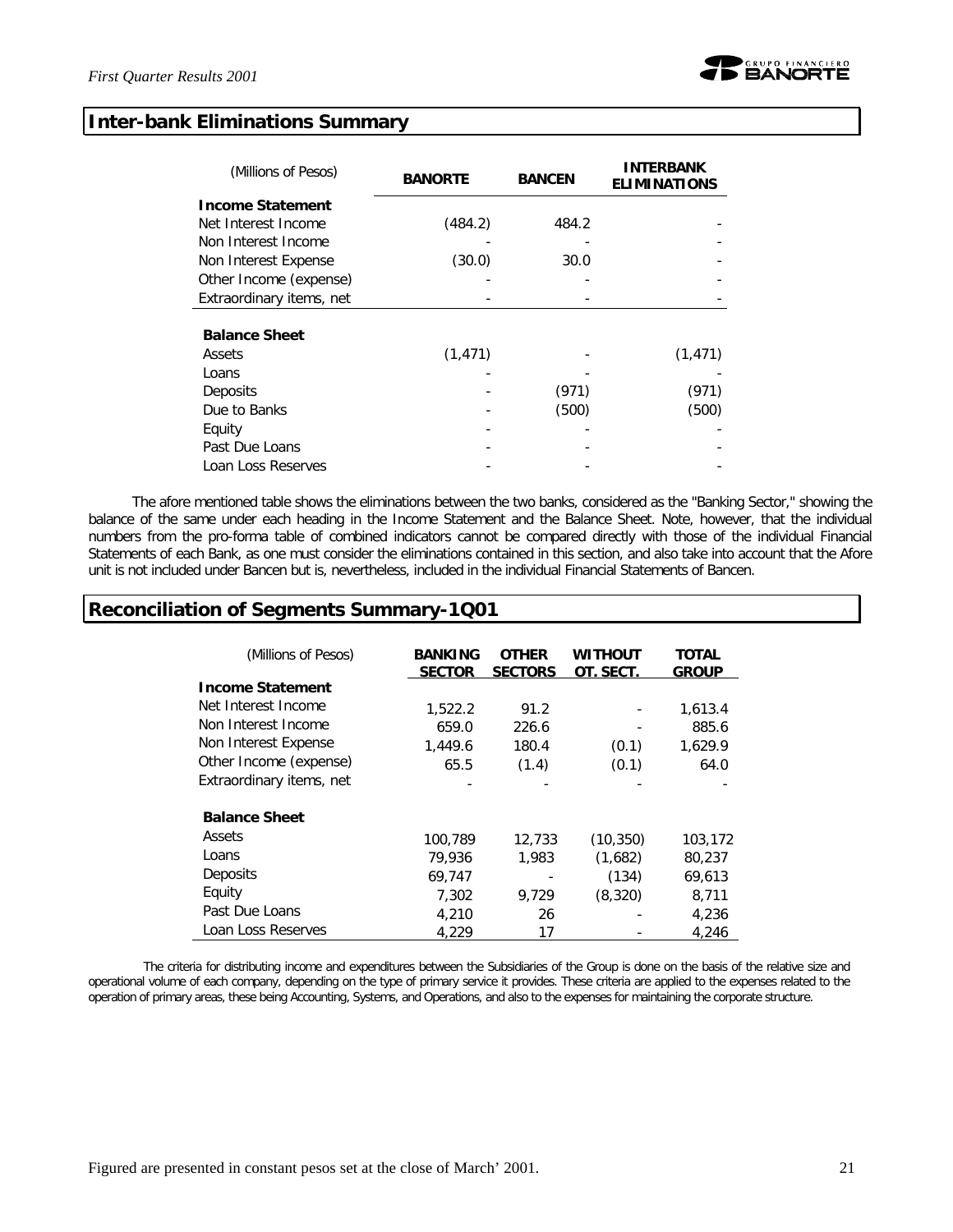

#### **HOLDING - Balance Sheet** *(Millions of Pesos)*

| <b>ASSETS</b>                       | 1000     | 2000     | 3000                     | 4000                     | 1001     | 2001 | 3001 | 4001 |
|-------------------------------------|----------|----------|--------------------------|--------------------------|----------|------|------|------|
| Cash and due from Banks             | 294      | 279      | 273                      | 210                      | 195      |      |      |      |
| Negotiable Instruments              |          |          |                          |                          |          |      |      |      |
| Securities held for sale            |          |          |                          |                          |          |      |      |      |
| Securities held to maturity         |          |          |                          |                          |          |      |      |      |
| <b>Financial Instruments:</b>       |          |          |                          |                          |          |      |      |      |
| Sundry debtors and other assets.net | 6        | 8        | 6                        | 33                       | 43       |      |      |      |
| Real Estate, Furniture & Equipment, |          |          |                          | $\overline{\phantom{a}}$ |          |      |      |      |
| Investments in subsidiaries         | 8,346    | 8,259    | 6,865                    | 7,361                    | 7,719    |      |      |      |
| Deferred taxes                      |          |          |                          |                          |          |      |      |      |
| Goodwill                            | 250      |          |                          |                          |          |      |      |      |
| Other Assets, Deferred charges,     |          |          |                          |                          |          |      |      |      |
|                                     | 250      |          |                          |                          |          |      |      |      |
| <b>TOTAL ASSETS</b>                 | 8,896    | 8,546    | 7,143                    | 7,604                    | 7,958    |      |      |      |
| <b>LIABILITIES</b>                  |          |          |                          |                          |          |      |      |      |
| Due to banks and correspondents     |          |          | $\overline{\phantom{a}}$ |                          |          |      |      |      |
| Income Tax & Profit Sharing         |          |          |                          |                          |          |      |      |      |
| Other Payable accounts              |          |          |                          |                          | 5        |      |      |      |
| Other payable accounts              | 1        |          |                          |                          | 5        |      |      |      |
| Deferred taxes                      |          |          | ٠                        |                          | $\sim$   |      |      |      |
| <b>TOTAL LIABILITIES</b>            | 1        |          |                          |                          |          |      |      |      |
| <b>STOCKHOLDER 'S EQUITY</b>        |          |          |                          |                          |          |      |      |      |
| Paid-in Capital                     | 4,577    | 4,576    | 4,543                    | 4,650                    | 4.649    |      |      |      |
| Share subscription premiums         | 961      | 961      | 961                      | 1,277                    | 1,282    |      |      |      |
| Subordinated Convertible Debentures | 455      | 450      | 444                      | $\sim$                   |          |      |      |      |
| <b>Subscribed Capital</b>           | 5,993    | 5,987    | 5,948                    | 5,927                    | 5,930    |      |      |      |
| <b>Capital Reserves</b>             | 624      | 682      | 600                      | 751                      | 745      |      |      |      |
| <b>Retained Earnings</b>            | 6,624    | 6,315    | 6,315                    | 6,143                    | 7,843    |      |      |      |
| Surplus (Deficit) from securities   |          |          |                          |                          |          |      |      |      |
| Results of foreign operations       |          |          |                          |                          |          |      |      |      |
| Excess (Insuf.) in capital          | (4, 784) | (4, 792) | (4, 782)                 | (4, 783)                 | (4, 783) |      |      |      |
| Non Mon assets results Fixed Assets |          |          |                          |                          |          |      |      |      |
| Non Mon assets results Investm      | (26)     | (315)    | (2, 172)                 | (2, 135)                 | (2,309)  |      |      |      |
| Adjustment in the employees         |          |          |                          |                          |          |      |      |      |
| Accumulated Deferred tax effect     |          |          |                          |                          |          |      |      |      |
| Net Income                          | 464      | 668      | 1,234                    | 1,700                    | 527      |      |      |      |
| <b>Earned Capital</b>               | 2,903    | 2,559    | 1,196                    | 1,677                    | 2,023    |      |      |      |
| Total Stockholder's Equity          | 8,895    | 8,546    | 7,143                    | 7,604                    | 7,954    |      |      |      |
| <b>TOTAL LIABILITIES &amp;</b>      | 8.896    | 8,546    | 7,143                    | 7.604                    | 7,958    |      |      |      |
|                                     |          |          |                          |                          |          |      |      |      |

| <b>MEMORANDUM ACCOUNTS OF HOLDING</b> (Millions of Pesos) |  |  |  |
|-----------------------------------------------------------|--|--|--|
|-----------------------------------------------------------|--|--|--|

|                                                                             | 1000   | 2000   | 3Q00   | 4000   | 1001   | 2001 | 3001 | 4Q01 |
|-----------------------------------------------------------------------------|--------|--------|--------|--------|--------|------|------|------|
| Client securities held in custody                                           | 13,290 | 2,608  | 2,565  | 2.775  | 2.738  |      |      |      |
| Other trust account items                                                   | 12.613 | 4.493  | 14.231 | 13.909 | 13.725 |      |      |      |
| Total                                                                       | 25,903 | 17.101 | 16.796 | 16.684 | 16,464 |      |      |      |
| <b>IDO DINC Concolidated Income Ctatement</b><br>$\lambda$<br>$\sim$ $\sim$ |        |        |        |        |        |      |      |      |

|                                       | <b>HOLDING-Consolidated Income Statement</b><br>(Millions of Pesos) |       |       |       |       |      |      |      |  |
|---------------------------------------|---------------------------------------------------------------------|-------|-------|-------|-------|------|------|------|--|
| <b>MARGEN FINANCIERO NETO</b>         | 1Q00                                                                | 2000  | 3Q00  | 4000  | 1001  | 2001 | 3Q01 | 4Q01 |  |
| Income from Subsidiaries and Interest | 500.2                                                               | 225.2 | 581.0 | 454.3 | 530.7 |      |      |      |  |
| <b>Interest Expense</b>               | 23.6                                                                | 20.3  | 21.4  | 16.0  |       |      |      |      |  |
| Trading Income                        |                                                                     |       |       |       |       |      |      |      |  |
| Fees & Tarifs                         | $\overline{\phantom{a}}$                                            |       |       |       |       |      |      |      |  |
| <b>REPOMO</b>                         | (8.8)                                                               | (4.3) | (4.3) | (5.7) | (3.2) |      |      |      |  |
| <b>Total Operating Income</b>         | 467.7                                                               | 200.7 | 555.3 | 432.6 | 527.5 |      |      |      |  |
| Operation & Administrative expenses   | 0.8                                                                 | 0.7   | 0.6   | 0.8   | 0.3   |      |      |      |  |
| <b>Operating Income</b>               | 467.0                                                               | 200.0 | 554.7 | 431.8 | 527.3 |      |      |      |  |
| Other Income                          | (2.6)                                                               | 4.9   | 12.2  | 34.4  |       |      |      |      |  |
| Other Expense                         |                                                                     |       |       |       | (0.1) |      |      |      |  |
| Otros Expenses (Revenues), Net        | (2.6)                                                               | 4.9   | 12.2  | 34.4  | (0.1) |      |      |      |  |
| Pre-tax Income                        | 464.4                                                               | 204.9 | 566.9 | 466.1 | 527.2 |      |      |      |  |
| Income Tax & Profit Sharing           | (0.6)                                                               | (0.6) | (0.6) | (0.6) |       |      |      |      |  |
| Tax on Assets                         |                                                                     |       |       |       |       |      |      |      |  |
| Deferred Inc. Tax and Profit sharing  |                                                                     |       |       |       |       |      |      |      |  |
|                                       | (0.6)                                                               | (0.6) | (0.6) | (0.6) |       |      |      |      |  |
| Net income from Continuos             | 463.8                                                               | 204.2 | 566.3 | 465.5 | 527.2 |      |      |      |  |
| Extraordinary Items, net              |                                                                     |       |       |       |       |      |      |      |  |
| <b>Total Net Income</b>               | 463.8                                                               | 204.2 | 566.3 | 465.5 | 527.2 |      |      |      |  |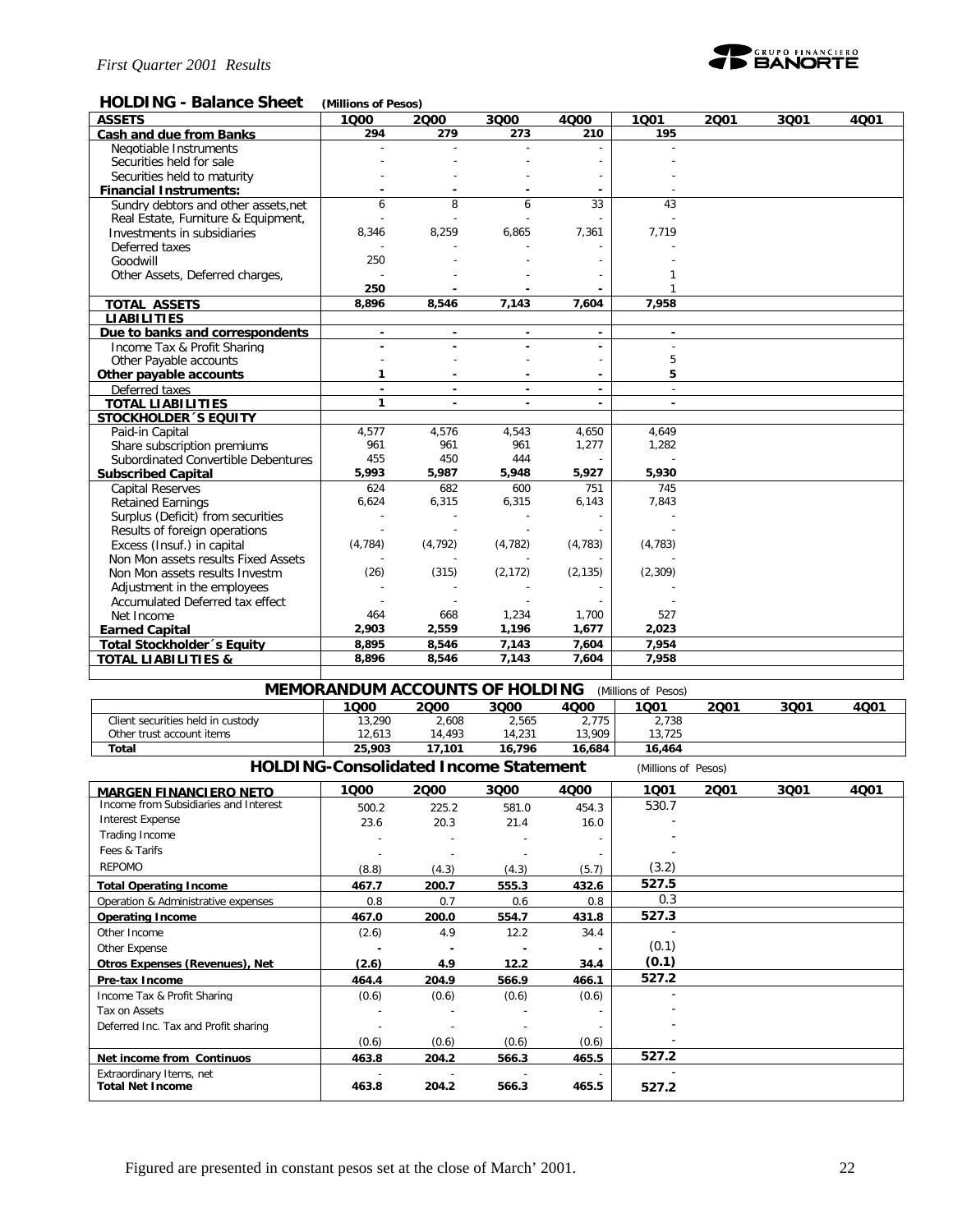

#### **GRUPO FINANCIERO BANORTE – Consolidated Balance Sheet** *(Millions of Pesos)*

| <b>ASSETS</b>                           | 1000    | 2000                     | 3000                     | 4000                     | 1001    | 2001 | 3Q01 | 4Q01 |
|-----------------------------------------|---------|--------------------------|--------------------------|--------------------------|---------|------|------|------|
| Cash and due from Banks                 | 11,593  | 10,996                   | 9,261                    | 9,646                    | 7,754   |      |      |      |
| Negotiable Instruments                  | 25,486  | 18,425                   | 14.986                   | 4.199                    | 6,210   |      |      |      |
| Securities held for sale                | 50      | 49                       | 166                      | 172                      | 1,756   |      |      |      |
| Securities held to maturity             | 5,007   | 4,886                    | 3,248                    | 2,970                    | 1,257   |      |      |      |
| <b>Financial Instruments:</b>           | 30,543  | 23,359                   | 18,400                   | 7,340                    | 9,222   |      |      |      |
| Repurchase agreements, net              | 63      | 220                      | 169                      | 129                      | 167     |      |      |      |
| Operations with collateral              |         |                          |                          |                          |         |      |      |      |
| Futures receivable, net                 |         |                          |                          |                          |         |      |      |      |
| Options and derivatives, net            | 193     | 73                       | $\overline{2}$           | 6                        | 5       |      |      |      |
| <b>Repos &amp; Derivatives:</b>         | 257     | 294                      | 171                      | 136                      | 172     |      |      |      |
| Commercial                              | 18,000  | 17,959                   | 18,584                   | 21,724                   | 19,902  |      |      |      |
| <b>Financial Intermediaries</b>         | 1,377   | 3,303                    | 2,068                    | 166                      | 64      |      |      |      |
| Consumer                                | 596     | 607                      | 616                      | 631                      | 1,245   |      |      |      |
| Mortgage                                | 4,323   | 4,311                    | 4,199                    | 4,122                    | 4,027   |      |      |      |
| <b>Goverment Entities</b>               | 3,289   | 3,305                    | 2,754                    | 38,279                   | 38,855  |      |      |      |
| Fobaproa                                | 54,853  | 54,826                   | 53,359                   | 12,036                   | 11,907  |      |      |      |
| Fiduciary collection rights             |         |                          |                          |                          |         |      |      |      |
| <b>Performing Loans</b>                 | 82,438  | 84,310                   | 81,580                   | 76,958                   | 76,000  |      |      |      |
| Commercial                              | 2,196   | 2,015                    | 1,823                    | 1,772                    | 1,742   |      |      |      |
| <b>Financial Intermediaries</b>         |         | 7                        | $\mathbf{1}$             |                          |         |      |      |      |
| Consumer                                | 620     | 615                      | 602                      | 603                      | 623     |      |      |      |
| Mortgage                                | 1,797   | 1,724                    | 1,785                    | 1,827                    | 1,872   |      |      |      |
| <b>Goverment Entities</b>               | ÷,      | $\overline{\phantom{a}}$ | $\overline{\phantom{a}}$ | $\overline{\phantom{a}}$ |         |      |      |      |
| <b>Past Due Loans</b>                   | 4,613   | 4,360                    | 4,211                    | 4,202                    | 4,236   |      |      |      |
| <b>Total Loans</b>                      | 87,051  | 88,671                   | 85,791                   | 81,159                   | 80,237  |      |      |      |
| Preventive loan loss reserves           | 4,707   | 4,592                    | 4,325                    | 4,239                    | 4,246   |      |      |      |
| Net Loan Portfolio                      | 82,344  | 84,079                   | 81,467                   | 76,920                   | 75,991  |      |      |      |
| Sundry debtors and other assets, net    | 1,840   | 1,480                    | 1,745                    | 2,793                    | 2,275   |      |      |      |
| Foreclosed assets, net                  | 1,442   | 1,435                    | 1,400                    | 1,531                    | 1,442   |      |      |      |
| Real Estate, Furniture & Equipment, net | 3,391   | 3,353                    | 3,311                    | 3,347                    | 3,266   |      |      |      |
| Investments in subsidiaries             | 859     | 876                      | 845                      | 861                      | 922     |      |      |      |
| Deferred taxes                          | 408     | 17                       | 148                      | 630                      | 610     |      |      |      |
| Goodwill                                | 250     | $\overline{a}$           | $\overline{a}$           |                          |         |      |      |      |
| Deferred charges & Intangibles          | 1,325   | 1,438                    | 1,621                    | 1,294                    | 1,518   |      |      |      |
| UDIS Mortgage loans reserve coverage    | 34      |                          | $\overline{\phantom{a}}$ |                          |         |      |      |      |
| <b>Other Assets</b>                     | 9,549   | 8,598                    | 9,070                    | 10,455                   | 10,033  |      |      |      |
| <b>TOTAL ASSETS</b>                     | 134,285 | 127,326                  | 118,369                  | 104,497                  | 103,172 |      |      |      |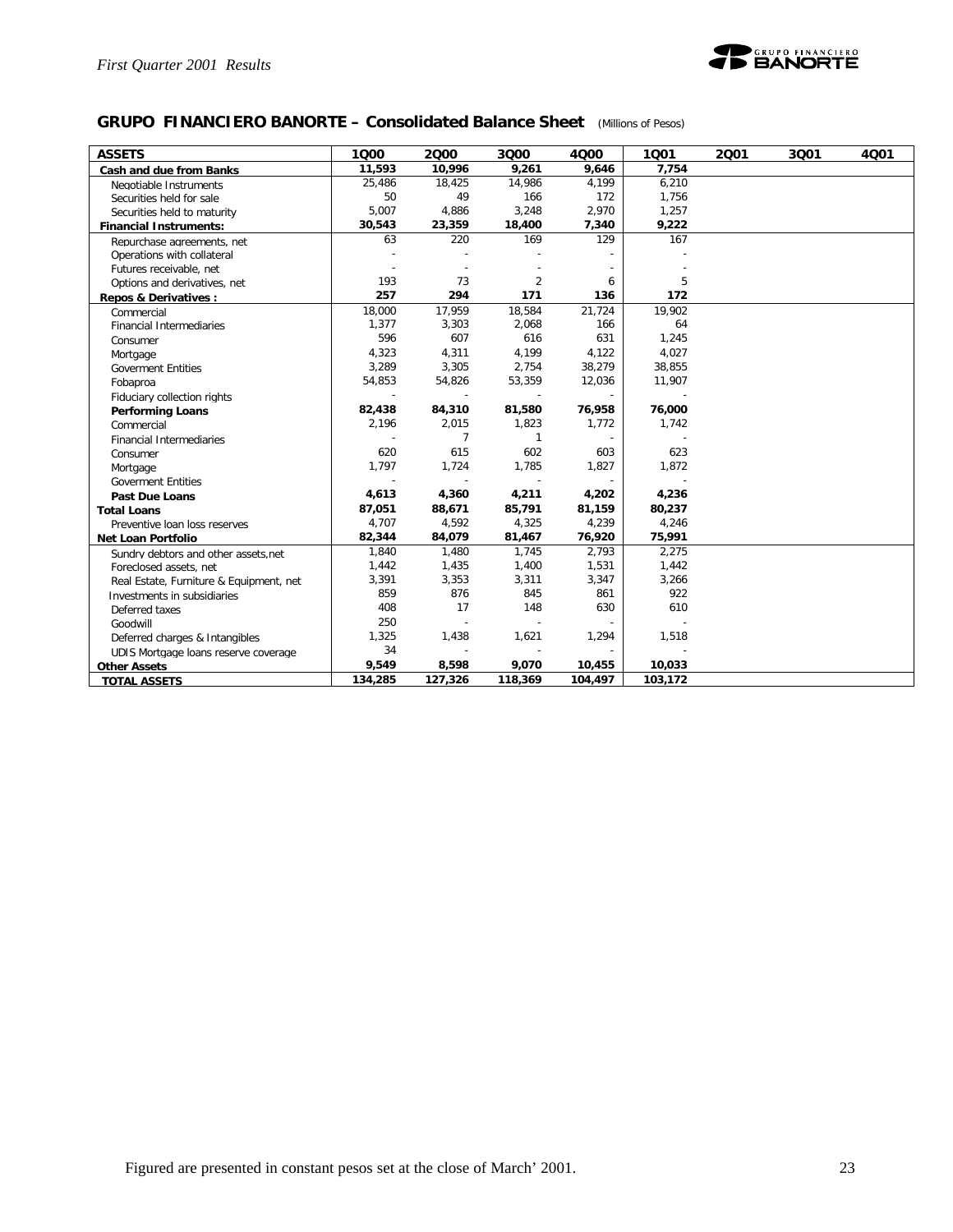

#### **GRUPO FINANCIERO BANORTE – Consolidated Balance Sheet** *(Millions of Pesos)*

| <b>LIABILITIES</b>                          | 1000           | 2000     | 3000     | 4000     | 1001     | 2001 | 3Q01 | 4001 |
|---------------------------------------------|----------------|----------|----------|----------|----------|------|------|------|
| <b>Demand Deposits</b>                      | 22,810         | 23,698   | 24,155   | 26,287   | 24,235   |      |      |      |
| <b>Time Deposits</b>                        | 78,584         | 68,451   | 62,350   | 40,961   | 44,042   |      |      |      |
| <b>Bonds</b>                                | 1,074          | 1,100    | 1,305    | 1,326    | 1,337    |      |      |      |
| <b>Deposits</b>                             | 102,468        | 93,249   | 87,810   | 68,575   | 69,613   |      |      |      |
| Demand                                      | 394            | 2,636    | 310      | 3.929    | 4.182    |      |      |      |
| Short term                                  | 7,203          | 7,364    | 9,944    | 10,287   | 8,815    |      |      |      |
| Long term                                   | 9,884          | 9,592    | 9,802    | 10,296   | 9,556    |      |      |      |
| Due to banks and correspondents             | 17,481         | 19,591   | 20,056   | 24,511   | 22,553   |      |      |      |
| Repurchase agreements, net                  | 16             | 241      | 76       | 124      | 50       |      |      |      |
| Operations with collateral                  |                |          |          |          |          |      |      |      |
| Futures receivable, net                     | $\overline{2}$ |          |          |          |          |      |      |      |
| Options and derivatives, net                | 341            | 452      | 56       | 37       | 20       |      |      |      |
| <b>Repos &amp; Derivatives:</b>             | 360            | 692      | 132      | 161      | 70       |      |      |      |
| Income Tax & Profit Sharing                 | 115            | 61       | 80       | 224      | 280      |      |      |      |
| Other Payable accounts                      | 3,794          | 4,263    | 2,316    | 2,595    | 1,841    |      |      |      |
| Other payable accounts                      | 3,909          | 4,323    | 2,396    | 2,818    | 2,121    |      |      |      |
| Subordinated non Convertible Debenture      | 203            |          |          |          |          |      |      |      |
| <b>Deferred Taxes</b>                       | 15             | 39       |          |          |          |      |      |      |
| Deferred credits                            | 101            | 102      | 102      | 101      | 104      |      |      |      |
| <b>TOTAL LIABILITIES</b>                    | 124,535        | 117,997  | 110,496  | 96,167   | 94,460   |      |      |      |
| <b>STOCKHOLDER 'S EQUITY</b>                |                |          |          |          |          |      |      |      |
| Paid-in Capital                             | 4,577          | 4,576    | 4,543    | 4,650    | 4,649    |      |      |      |
|                                             | 961            | 961      | 961      | 1,277    | 1,282    |      |      |      |
| Share subscription premiums                 | 455            | 450      | 444      |          |          |      |      |      |
| Subordinated Convertible Debentures         | 5,993          | 5,987    | 5,948    | 5,927    | 5,930    |      |      |      |
| <b>Subscribed Capital</b>                   | 624            | 682      | 600      | 751      | 745      |      |      |      |
| <b>Capital Reserves</b>                     | 6,624          | 6,315    | 6,315    |          |          |      |      |      |
| <b>Retained Earnings</b>                    |                |          |          | 6,143    | 7,843    |      |      |      |
| Surplus (Deficit) from securities           |                |          |          |          |          |      |      |      |
| Results of foreign operations exchange      |                |          |          |          |          |      |      |      |
| Excess (Insuf.) in capital restatement      | (4, 784)       | (4, 792) | (4, 782) | (4, 783) | (4, 783) |      |      |      |
| Non Mon assets results Fixed Assets         |                |          |          |          |          |      |      |      |
| Non Mon assets results Investm subsidiaries | (26)           | (315)    | (2, 172) | (2, 135) | (2,309)  |      |      |      |
| Adjustment in the employees pension funds   |                |          |          |          |          |      |      |      |
| Accumulated Deferred tax effect             |                |          |          |          |          |      |      |      |
| Net Income                                  | 464            | 668      | 1,234    | 1,700    | 527      |      |      |      |
| <b>Earned Capital</b>                       | 2,903          | 2,559    | 1,196    | 1,677    | 2,023    |      |      |      |
| Minority Holdings                           | 854            | 784      | 729      | 726      | 758      |      |      |      |
| <b>Total Stockholder</b> 's Equity          | 9,750          | 9,330    | 7,873    | 8,330    | 8,711    |      |      |      |
| TOTAL LIABILITIES & STOCKHOLDER 'S          | 134,285        | 127,326  | 118,369  | 104,497  | 103,172  |      |      |      |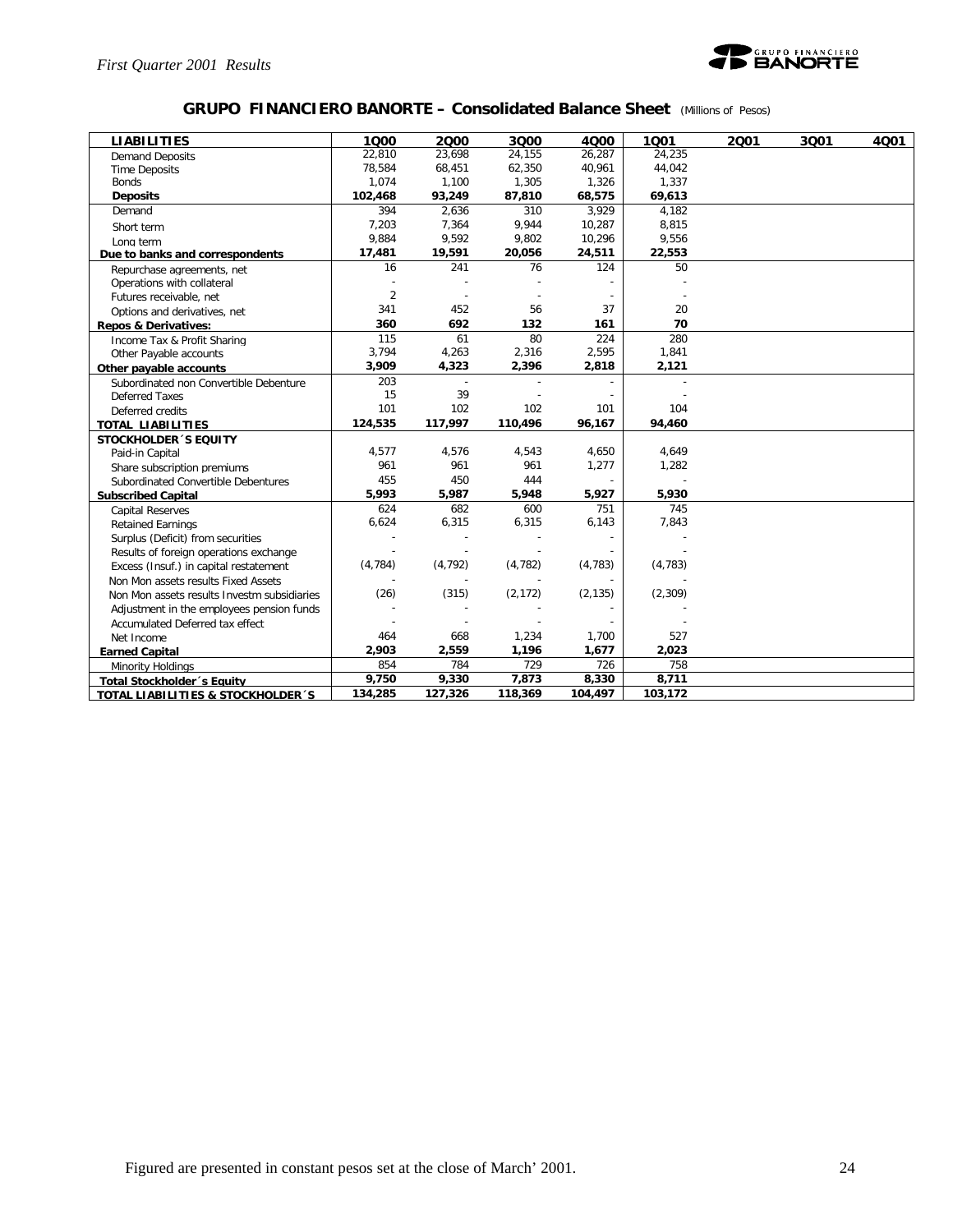

## **MEMORANDUM ACCOUNTS OF GRUPO FINANCIERO BANORTE CONSOLIDATED**

*(Millions of Pesos)*

|                                                  | 1000                     | 2000                     | 3Q00                     | 4Q00      | 1001           | 2001 | 3Q01 | 4Q01 |
|--------------------------------------------------|--------------------------|--------------------------|--------------------------|-----------|----------------|------|------|------|
| ONBEHALF OF THIRD PARTY TRANSACTIONS             |                          |                          |                          |           |                |      |      |      |
| Customers' banks                                 |                          | 4                        | 1                        | 2         | 3              |      |      |      |
| Dividends receivable from customers              |                          |                          |                          |           |                |      |      |      |
| Interest receivable from customers               |                          |                          |                          |           |                |      |      |      |
| Liquidation of customer transactions             | (1, 954)                 | 167                      | 3,186                    | 3,596     | 7,493          |      |      |      |
| Customer Ioans                                   |                          |                          |                          |           |                |      |      |      |
| Liquidation with foreign currencies of customers |                          |                          |                          |           |                |      |      |      |
| Margin accounts in futures operations            |                          |                          |                          |           |                |      |      |      |
| Other current accounts                           |                          |                          |                          |           |                |      |      |      |
| <b>CUSTOMERS CURRENT ACCOUNT</b>                 | (1,953)                  | 172                      | 3,188                    | 3,598     | 7,496          |      |      |      |
| Client securities held in custody                | 68,245                   | 59.906                   | 67,873                   | 60,708    | 68.730         |      |      |      |
| Securities and documents received in quarantee   | 4                        | 4                        |                          |           |                |      |      |      |
| Client securities abroad                         |                          |                          | $\overline{\phantom{a}}$ |           |                |      |      |      |
| <b>CLIENT SECURITIES</b>                         | 68,249                   | 59,910                   | 67,873                   | 60,708    | 68,730         |      |      |      |
| Repurchase operations for customers              | 21,792                   | 29,619                   | 15,193                   | 24,610    | 19,274         |      |      |      |
| Clients securities loans                         |                          |                          |                          |           |                |      |      |      |
| Purchase of Futures & forward contracts (nati.   | $\overline{a}$           | $\overline{\phantom{a}}$ | $\overline{\phantom{a}}$ |           |                |      |      |      |
| Sale of futures and forward contracts (national  |                          |                          | ÷,                       |           |                |      |      |      |
| Purchasing operations (option price)             | 243                      | 344                      | 343                      | 341       | 335            |      |      |      |
| Sales operations (option price)                  |                          |                          |                          |           |                |      |      |      |
| Purchase of derivative packages                  |                          |                          |                          |           |                |      |      |      |
| Sale of derivative packages                      |                          |                          |                          |           |                |      |      |      |
| Administration trusts                            | 1,070                    | 983                      | 904                      | 960       | 1,045          |      |      |      |
| TRANSACTIONS ON BEHALF OF CLIENT                 | 23,106                   | 30,945                   | 16,441                   | 25,911    | 20,655         |      |      |      |
| TOTAL ON BEHALF OF THIRD PARTY                   | 89,401                   | 91,027                   | 87,502                   | 90,218    | 96,880         |      |      |      |
| Signature guarantees granted                     | 3                        | 3                        | 3                        | 3         | 3              |      |      |      |
| Issuing of irrevocable letters of credit         | 565                      | 450                      | 661                      | 503       | 1,132          |      |      |      |
| Property in trust and guardianship               | 36,397                   | 37,273                   | 35,833                   | 36,686    | 37,182         |      |      |      |
| Assets held in custody or in administration      | 116,550                  | 96,786                   | 89,434                   | 74,250    | 77,272         |      |      |      |
| Amounts committed to operations with             | 9,111                    | 9,518                    | 8,465                    | 3,653     | 3,810          |      |      |      |
| In Transit drafts                                |                          | $\overline{a}$           | $\overline{a}$           |           |                |      |      |      |
| Certificates of Deposit in circulation           | 138                      | 476                      | 409                      | 435       | 152            |      |      |      |
| Secured Credit Cards from the company            | $\overline{\phantom{a}}$ | ÷                        | ÷                        |           | $\overline{a}$ |      |      |      |
|                                                  | 1,998                    | 2,635                    | 54                       | 29        | 22             |      |      |      |
| Securities given to the company in custody       | 21                       | 25                       | 23                       | 25        | 26             |      |      |      |
| Government securities in custody of the company  | 2                        |                          | $\overline{a}$           |           |                |      |      |      |
| Securities given to the company on guarantee     | 20                       | 20                       |                          |           |                |      |      |      |
| Securities outside the country                   |                          |                          | ÷,                       |           |                |      |      |      |
| Liquidations with foreign currencies abroad      | $\overline{\phantom{a}}$ | $\overline{\phantom{a}}$ |                          |           |                |      |      |      |
| Debits to the contingency fund                   |                          |                          | $\overline{a}$           |           |                |      |      |      |
| Other contingent obligations                     | 17,375                   | 18,438                   | 21,001                   | 20,204    | 16,079         |      |      |      |
| Banking transactions on behalf of third-parties  | 25,526                   | 29,058                   | 47,203                   | 70,271    | 80,501         |      |      |      |
| Investments in funds for the retirem.saving      | 2,486                    | 2,511                    | 2,197                    | 2,191     | 2,213          |      |      |      |
| Integration of the credit portfolio              |                          |                          |                          |           |                |      |      |      |
| Amounts contracted in derivative instruments     | 2,392                    | 2,544                    | 2,591                    | 2,685     | 2,583          |      |      |      |
| Other trust account items                        | 291,990                  | 291,352                  | 363,158                  | 207,563   | 245,765        |      |      |      |
| OWN ACCOUNT OPERATIONS                           | 504,572                  | 491,088                  | 571,032                  | 418,498   | 466,740        |      |      |      |
| Repurchase agreements                            |                          |                          |                          |           |                |      |      |      |
| Securities to be received                        | 34,956                   | 43,646                   | 63,577                   | 92,465    | 105,235        |      |      |      |
| (Less) Securities to be delivered                | (34, 892)                | (43, 774)                | (63, 684)                | (92, 503) | (105, 087)     |      |      |      |
| REPURCHASE TRANSACTIONS- RECEIVED                | 63                       | (128)                    | (107)                    | (38)      | 148            |      |      |      |
| Securities to be received                        | 13,529                   | 19,315                   | 32,486                   | 55,423    | 57,773         |      |      |      |
| (Less) securities to be delivered                | (13, 545)                | (19, 208)                | (32, 340)                | (55, 380) | (57, 804)      |      |      |      |
| REPURCHASE TRANSACTIONS- SOLD                    | (16)                     | 107                      | 146                      | 43        | (30)           |      |      |      |
| TOTAL ON OWN ACCOUNT OPERATIONS                  | 504,620                  | 491,068                  | 571,071                  | 418,503   | 466,858        |      |      |      |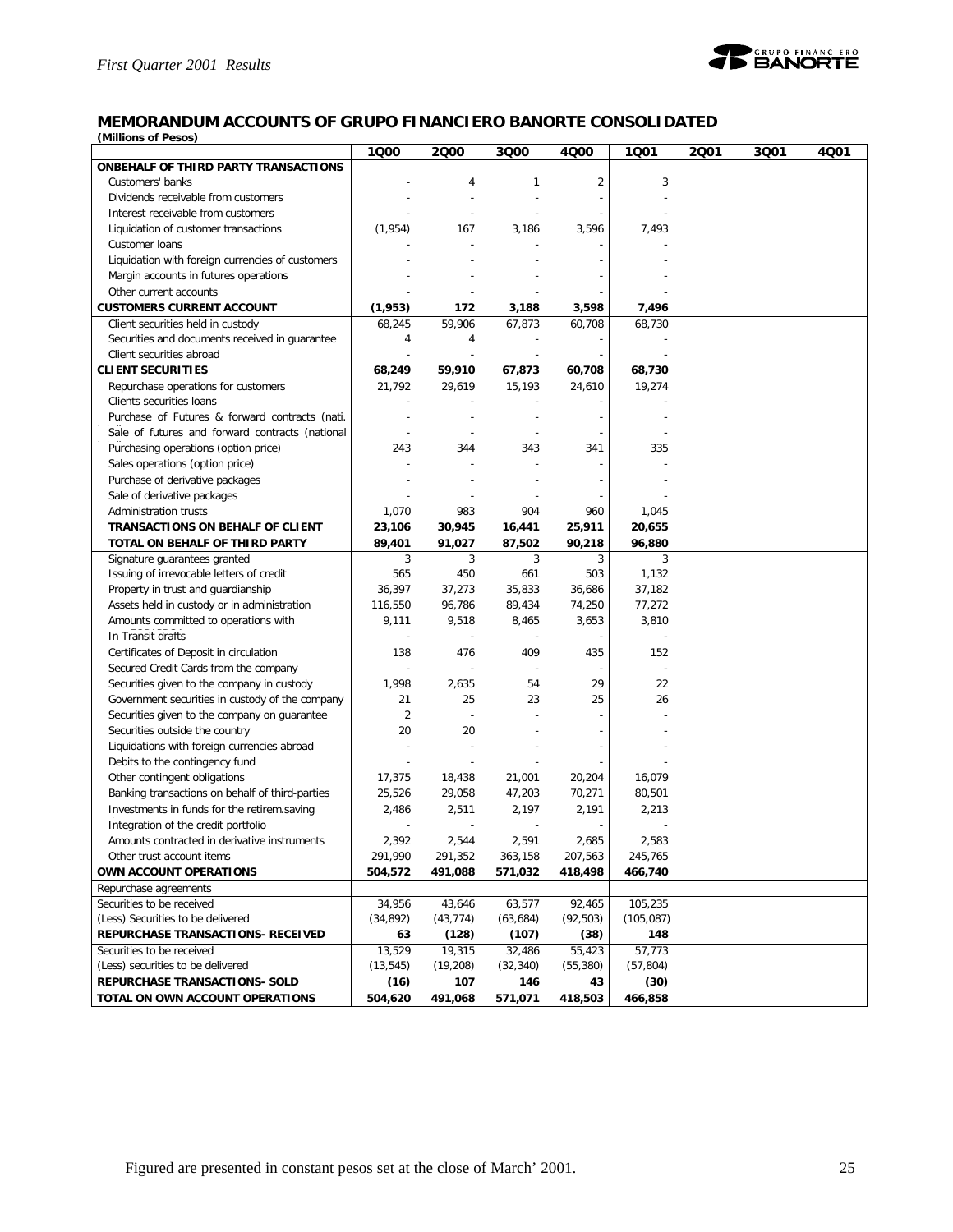

#### **GRUPO FINANCIERO BANORTE-Consolidated Income Statement** *(Millions of Pesos)*

| <b>NET INTEREST INCOME</b>              | 1Q00    | 2000          | 3Q00           | 4000    | 1Q01              | 2001 | 3Q01 | 4Q01 |
|-----------------------------------------|---------|---------------|----------------|---------|-------------------|------|------|------|
| Interest Income                         | 7,275.2 | 6,394.2       | 7,249.6        | 9,351.2 | 8,288.8           |      |      |      |
| <b>Interest Expense</b>                 | 5,589.8 | 4,883.6       | 5,857.4        | 7,767.0 | 6,737.6           |      |      |      |
| Loan Fees                               | 144.0   | 151.5         | 145.8          | (110.5) | 65.9              |      |      |      |
| Fees Paid                               | 3.2     | 3.7           | 3.0            | 5.0     | 3.6               |      |      |      |
| Net Interest Income (NII)               | 1,826.3 | 1,658.5       | 1,535.0        | 1,468.7 | 1,613.4           |      |      |      |
| Repomo-Margin                           | 5.6     | (13.4)        | (26.7)         | 13.3    | 7.5               |      |      |      |
| <b>NII after Repomo</b>                 | 1,831.9 | 1,645.1       | 1,508.3        | 1,482.0 | 1,620.9           |      |      |      |
| Loan Loss Provisions                    | 227.8   | 176.1         | 6.7            | 259.9   | 153.1             |      |      |      |
| Loss Sharing Provisions                 | 42.3    | 37.1          | 81.9           |         | 93.9              |      |      |      |
| <b>NII after Provisions</b>             | 1,561.8 | 1,431.9       | 1,419.8        | 1,222.1 | 1,373.9           |      |      |      |
| Fund transfers                          | 8.3     | 8.4           | 7.9            | 8.5     | 9.0               |      |      |      |
| Account management                      | 56.5    | 58.4          | 69.2           | 77.9    | 71.7              |      |      |      |
| Fiduciary                               | 211.3   | 39.9          | 226.1          | 138.0   | 241.7             |      |      |      |
| Credit Card                             | 5.9     | 5.4           | 7.9            | 9.1     | 77.8              |      |      |      |
| Fees from FOBAPROA                      | 88.0    | 221.3         | 139.4          | 105.1   | 76.5              |      |      |      |
| Other fees                              | 274.3   | 175.5         | 249.1          | 453.2   | 274.7             |      |      |      |
| Fees on services,                       | 644.3   | 508.9         | 699.6          | 791.9   | 751.4             |      |      |      |
| Fund transfers                          |         |               | $\overline{a}$ |         |                   |      |      |      |
| Other fees                              | 80.2    | 83.6          | 78.5           | 80.0    | 78.1              |      |      |      |
| Fees paid,                              | 80.2    | 83.6          | 78.5           | 80.0    | 78.1              |      |      |      |
| Foreign exchange                        | 54.2    | 48.4          | 49.9           | 45.5    | 53.3              |      |      |      |
| Securities - Realized gains             | 37.3    | 32.8          | 8.3            | 10.9    | 50.3              |      |      |      |
| Securities- Unrealized gains            | 22.3    | (59.9)        | 54.8           | 4.9     | 108.7             |      |      |      |
| <b>Market-related Income</b>            | 113.8   | 21.3          | 113.0          | 61.3    | 212.3             |      |      |      |
| <b>Total Non Interest Income</b>        | 677.9   | 446.6         | 734.1          | 773.2   | 885.6             |      |      |      |
| <b>Total Operating Income</b>           |         |               |                |         | 2,259.5           |      |      |      |
| Personnel                               | 2,239.7 | 1,878.5       | 2,153.9        | 1,995.3 | 725.1             |      |      |      |
| <b>Fees Paid</b>                        | 724.3   | 762.5         | 731.2          | 769.2   | 82.5              |      |      |      |
| Operation & Administrative expenses     | 77.7    | 83.6          | 65.4           | 81.0    | 437.7             |      |      |      |
| Rents, depreciation and amortization    | 426.9   | 431.0         | 504.2          | 446.1   | 190.7             |      |      |      |
| Taxes, other than income tax            | 208.0   | 178.5         | 195.4          | 171.1   | 103.6             |      |      |      |
| Contributions to IPAB                   | 96.0    | 129.8         | 125.1          | 183.4   | 90.2              |      |      |      |
| Corporate expenses Recoveries           | 83.0    | 104.1         | 93.8           | 92.7    |                   |      |      |      |
| <b>Non-Interest Expense</b>             |         |               |                |         | 1,629.9           |      |      |      |
|                                         | 1,616.0 | 1,689.6       | 1,715.2        | 1,743.5 | 629.6             |      |      |      |
| <b>Operating Income</b><br>Other Income | 623.8   | 188.9         | 438.7          | 251.8   | 150.4             |      |      |      |
| Foreign exchange                        | 118.4   | 147.2         | 277.3          | 814.6   |                   |      |      |      |
| Recoveries                              | 0.4     |               |                |         | 101.9             |      |      |      |
| Repomo-other (Debtor balance)           | 20.3    | 11.7          | 206.8          | 90.1    | (0.1)             |      |      |      |
| <b>Total Other Products</b>             | 14.3    | 4.9           | 12.2           | 34.4    | 252.2             |      |      |      |
| Other Expense                           | 153.3   | 163.8         | 496.3          | 939.0   |                   |      |      |      |
| Foreign exchange                        | (56.4)  | (41.5)        | (244.6)        | (732.0) | (167.6)           |      |      |      |
| Repomo-other (Creditor balance)         | (21.9)  |               |                |         |                   |      |      |      |
| <b>Total Other Expense</b>              | (127.9) | (41.8)        | (34.9)         | (40.5)  | (20.6)<br>(188.2) |      |      |      |
| Other revenues and expenses, net        | (206.1) | (83.3)        | (279.5)        | (772.5) | 64.0              |      |      |      |
| Pre-tax Income                          | (52.8)  | 80.5          | 216.9          | 166.5   | 693.6             |      |      |      |
|                                         | 571.0   | 269.4         | 655.6          | 418.3   |                   |      |      |      |
| Income tax<br>Profit sharing            | (29.1)  | 23.4          | (42.1)         | (21.8)  | (3.4)<br>(15.6)   |      |      |      |
| Tax on Assets                           | (8.5)   | 6.5           | (9.7)          | (1.9)   | (1.9)             |      |      |      |
| Deferred Inc. Tax and Profit sharing    | (5.6)   | (4.6)         | (5.8)          | (0.5)   |                   |      |      |      |
|                                         | (33.6)  | (44.3)        | (21.9)         | 74.8    | (103.6)           |      |      |      |
|                                         | (76.7)  | (19.1)        | (79.5)         | 50.7    | (124.5)           |      |      |      |
| Net income before subsidiaries          | 494.2   | 250.3         | 576.1          | 469.0   | 569.1             |      |      |      |
| Subsidiaries 'net income                | 12.1    | (33.6)        | 20.9           | 11.2    | (1.1)             |      |      |      |
| Net Income from continuos operations    | 506.3   | <u> 216.7</u> | 597.0          | 480.2   | 567.9             |      |      |      |
| Extraodinary items, net                 |         |               |                |         |                   |      |      |      |
| Minority Interest                       | (42.6)  | (12.4)        | (30.7)         | (14.7)  | (40.8)            |      |      |      |
| TOTAL NET INCOME                        | 463.8   | 204.2         | 566.3          | 465.5   | 527.2             |      |      |      |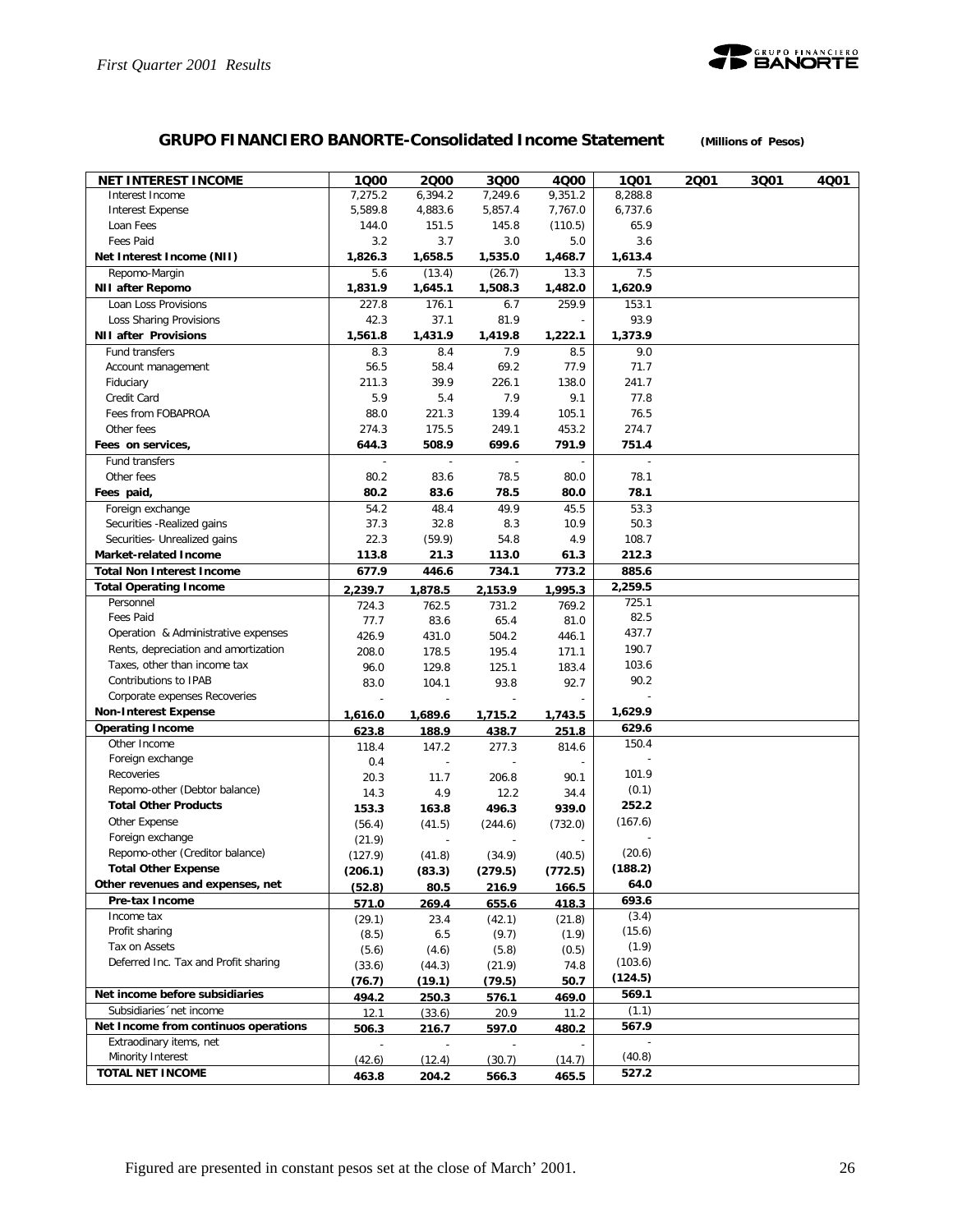

#### **GRUPO CONSOLIDATED STATEMENT OF CASH FLOW JANUARY 1, 2001 –MARCH 31,2001**

 *(Millions of Pesos)*

#### **CASH FLOW FROM OPERATING ACTIVITIES :**

| Net Income                                                                           | 527.2                |
|--------------------------------------------------------------------------------------|----------------------|
| Adjustments to Reconcile Net Income to Net Cash by<br><b>Operating Activities</b>    |                      |
| Mark to Market Valuation Results                                                     | 18.1                 |
| Provisions for loan losses                                                           | 247.0                |
| Depreciation and amortization                                                        | 69.5                 |
| <b>Defferred Taxes</b>                                                               | 103.6                |
| Provisions for Obligations                                                           | 152.7                |
| Minoritary Interest                                                                  | (40.8)               |
| Undistribuated Earnings of Subsidiaries                                              |                      |
|                                                                                      | 1,077.3              |
| <b>Cash Flows From Investing Activities:</b>                                         |                      |
| <b>Banks Deposits</b>                                                                | 1,037.8              |
| Decrease (Increase) loan portfolio                                                   | 683.3                |
| Decrease (Increase) treasury operations<br>Decrease (Increase) financial instruments | (2,074.0)<br>(127.7) |
| Loans from banks and other entities                                                  | (1,958.7)            |
|                                                                                      |                      |
| Net Resources provided by operations                                                 | (2.439.2)            |
|                                                                                      |                      |
| <b>Financial Activities:</b>                                                         |                      |
| Subordinated Debentures                                                              |                      |
| Subordinated Debentures amortization                                                 |                      |
| <b>Equity Variation</b><br>Net Resources provided by Investing activities            |                      |
|                                                                                      |                      |
| <b>CASH FLOW FROM FINANCING ACTIVITIES:</b>                                          |                      |
| Proceeds from issuance of common stock                                               | 22.6                 |
| Decrease (Increase) Deferred charges or credits                                      | (305.4)              |
| Decrease (Increase) Foreclosed assets                                                | 88.6                 |
| Decrease (Increase) in accounts receivable and payable                               | (335.9)              |
| Net Cash provided by financing activities                                            | (530.1)              |
| Decrease (increase) in cash and due from banks                                       | (1,892.0)            |
|                                                                                      |                      |
| Cash and due from banks at the beginning of the year                                 | 9,646.3              |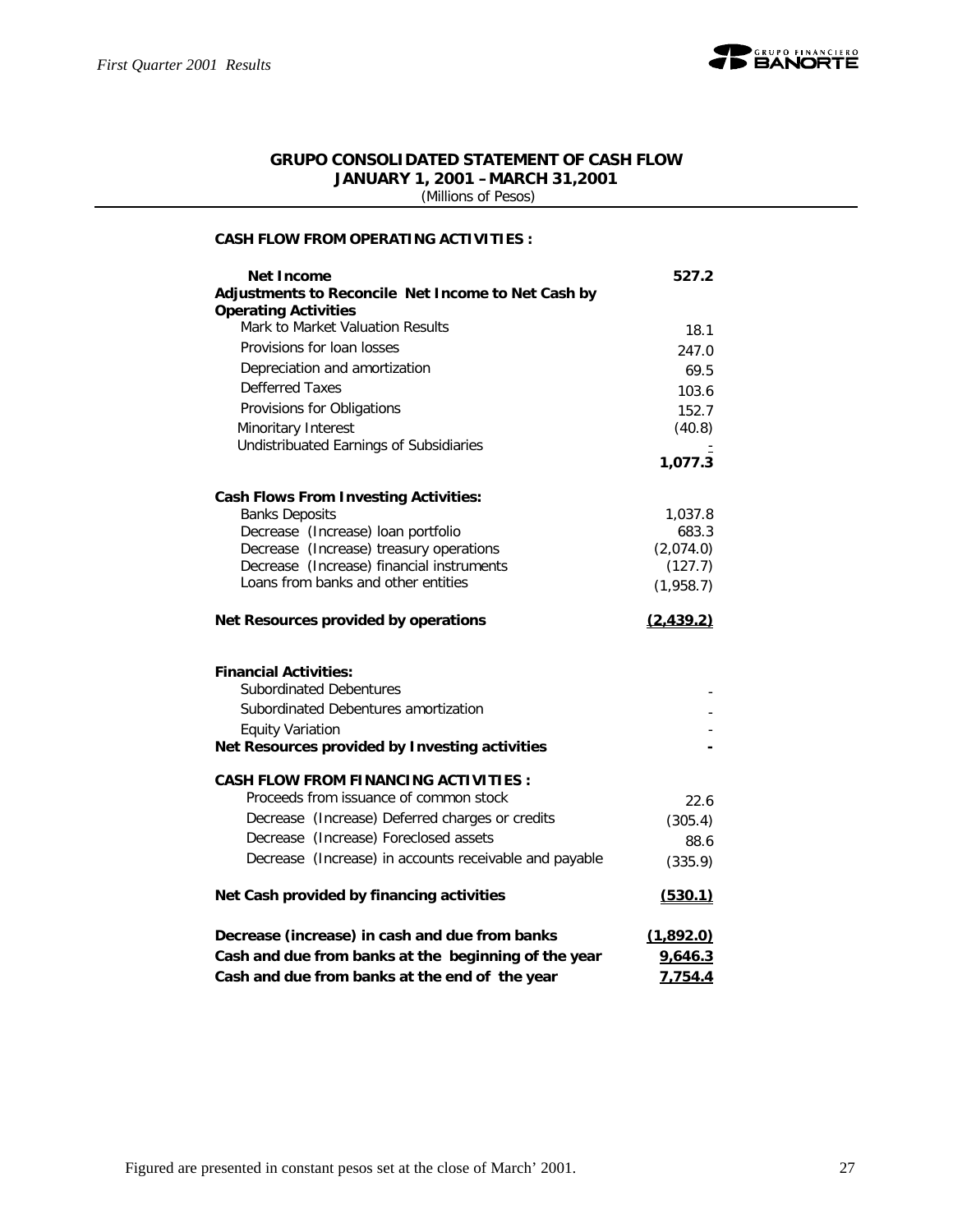

|                                |               | <b>CONTRIBUATED CAPITAL</b> |                   |
|--------------------------------|---------------|-----------------------------|-------------------|
| (Millions of Pesos)            | Fixed Paid-in | Variable                    | Premium, Bonds    |
|                                | Capital       | Paid-in Capital             | & oth. Securities |
| Balance as of December 31,2000 | 2,794.9       | 1,855.1                     | 1,277.0           |
| <b>Stock Changes</b>           |               |                             |                   |
| Issuance of stock              |               | (1.4)                       | 4.6               |
| Profits Capitalization         |               |                             |                   |
|                                |               | (1.4)                       | 4.6               |
| Total                          |               |                             |                   |
| <b>Total Income</b>            |               |                             |                   |
| Total Income:                  |               |                             |                   |
| Net Income                     |               |                             |                   |
| Results of assets holdings     |               |                             |                   |
| Minority Interest              |               |                             |                   |
| Total                          |               |                             |                   |
| Balance as of March 31,2001    | 2,794.9       | 1,853.7                     | 1,281.6           |

## **CONSOLIDATED STATEMENTS OF CHANGES IN STOCKHOLDERS´ EQUITY JANUARY 1, 2001- MARCH 31, 2000-.**

|                                                                     |                     |                      |                                | <b>EARNED CAPITAL</b>                         |                           |                        |                                               |
|---------------------------------------------------------------------|---------------------|----------------------|--------------------------------|-----------------------------------------------|---------------------------|------------------------|-----------------------------------------------|
|                                                                     | Capital<br>Reserves | Retained<br>earnings | Excess if<br>Insuf.<br>Capital | Resultado por<br>Tenencia de<br>Activos (val. | Net Income<br>of the year | Minoritary<br>Interest | Total<br><b>Stockholders</b><br><b>Equity</b> |
| Balance as of December 31,2000                                      | 751.4               | 6,143.3              | (4, 782.7)                     | (2, 134.6)                                    | 1,699.8                   | 726.1                  | 8,330.3                                       |
| <b>Stock Changes</b><br>Issuance of stock<br>Profits Capitalization | (6.7)<br>(6.7)      | 1,699.8<br>1,699.8   |                                |                                               | (1,699.8)<br>(1,699.8)    |                        | (3.5)<br>(3.5)                                |
| Total<br>Total Income                                               |                     |                      |                                |                                               |                           |                        |                                               |
| Total Income:<br>Net Income<br>Results of assets holdings           |                     |                      |                                | (174.2)                                       | 527.2                     |                        | 527.2<br>(174.2)                              |
| Minority Interest<br>Total                                          |                     |                      |                                | (174.2)                                       | 527.2                     | 31.6<br>31.6           | 31.6<br>384.5                                 |
| Balance as of March 31,2001                                         | 744.7               | 7,843.1              | (4, 782.7)                     | 2,308.8                                       | 527.2                     | 757.6                  | 8,711.3                                       |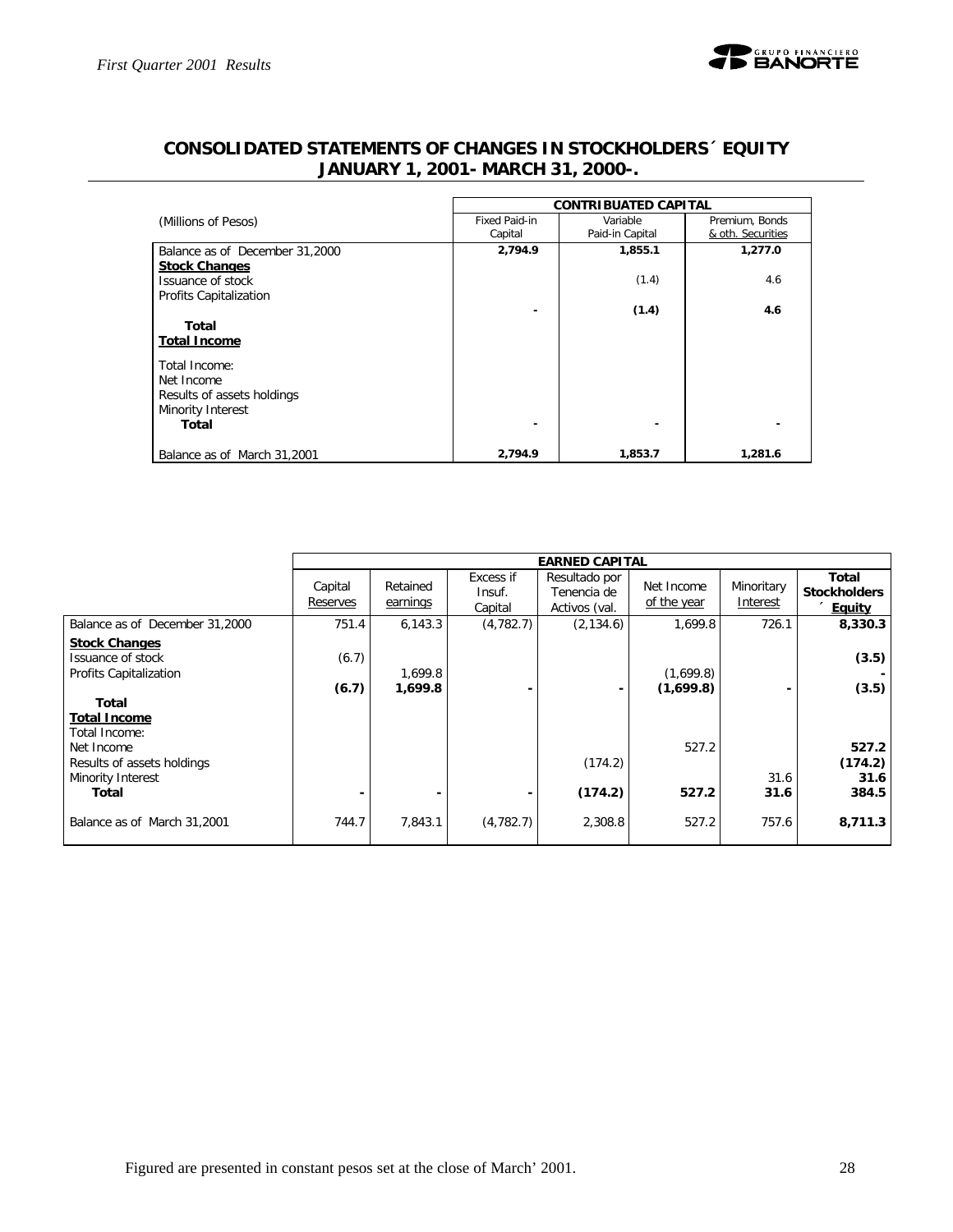

## **BANKING SECTOR- Balance Sheet (\*)** *(Millions of Pesos)*

| <b>ASSETS</b>                           | 1000                     | 2000           | 3000    | 4000    | 1001    | 2001 | 3001 | 4001 |
|-----------------------------------------|--------------------------|----------------|---------|---------|---------|------|------|------|
| Cash and due from Banks                 | 11,576                   | 10,992         | 9,028   | 9,382   | 7,376   |      |      |      |
| Negotiable Instruments                  | 23,441                   | 15,662         | 14,867  | 4,106   | 6,119   |      |      |      |
| Securities held for sale                | 50                       | 49             | 166     | 172     | 1,756   |      |      |      |
| Securities held to maturity             | 5,007                    | 4,886          | 3,248   | 2,970   | 1,257   |      |      |      |
| <b>Financial Instruments:</b>           | 28,498                   | 20,597         | 18,281  | 7,247   | 9,132   |      |      |      |
| Repurchase agreements, net              | 30                       | 65             | 105     | 28      | 128     |      |      |      |
| Operations with collateral              |                          |                |         |         |         |      |      |      |
| Futures receivable, net                 |                          |                |         |         |         |      |      |      |
| Options and derivatives, net            | 10                       | 9              |         | 6       | 5       |      |      |      |
| Repos & Derivatives:                    | 41                       | 74             | 105     | 34      | 133     |      |      |      |
| Commercial                              | 16,490                   | 16,078         | 16,674  | 19,479  | 18,002  |      |      |      |
| <b>Financial Intermediaries</b>         | 2,781                    | 5,113          | 3,800   | 2,621   | 1,719   |      |      |      |
| Credit Card & Consumer                  | 596                      | 607            | 616     | 631     | 1,237   |      |      |      |
| Mortgage                                | 4,323                    | 4,311          | 4,199   | 4,122   | 4,027   |      |      |      |
| <b>Goverment Entities</b>               | 3,272                    | 3,287          | 2,737   | 38,261  | 38,833  |      |      |      |
| Fobaproa                                | 54,853                   | 54,826         | 53,359  | 12,036  | 11,907  |      |      |      |
| Fiduciary collection rights             | $\overline{\phantom{a}}$ |                |         |         |         |      |      |      |
| <b>Performing Loans</b>                 | 82,314                   | 84,222         | 81,385  | 77,151  | 75,726  |      |      |      |
| Commercial                              | 2,166                    | 1,985          | 1,794   | 1,745   | 1,725   |      |      |      |
| <b>Financial Intermediaries</b>         |                          | $\overline{7}$ |         |         |         |      |      |      |
| Credit Card & Consumer                  | 620                      | 615            | 602     | 603     | 613     |      |      |      |
| Mortgage                                | 1,797                    | 1,724          | 1,785   | 1,827   | 1,872   |      |      |      |
| <b>Goverment Entities</b>               |                          |                |         |         |         |      |      |      |
| <b>Past Due Loans</b>                   | 4,582                    | 4,330          | 4,183   | 4,175   | 4,210   |      |      |      |
| <b>Total Loans</b>                      | 86,896                   | 88,552         | 85,567  | 81,325  | 79,936  |      |      |      |
| Preventive loan loss reserves           | 4,690                    | 4,573          | 4,306   | 4,222   | 4,229   |      |      |      |
| Net Loan Portfolio                      | 82,206                   | 83,980         | 81,261  | 77,103  | 75,707  |      |      |      |
| Sundry debtors and other assets, net    | 1,583                    | 1,436          | 1,463   | 1,700   | 1,509   |      |      |      |
| Foreclosed assets, net                  | 1,426                    | 1,420          | 1,386   | 1,522   | 1,434   |      |      |      |
| Real Estate, Furniture & Equipment, net | 3,220                    | 3,169          | 3,153   | 3,181   | 3,096   |      |      |      |
| Investments in subsidiaries             | 821                      | 756            | 796     | 841     | 947     |      |      |      |
| Deferred taxes                          | 333                      | 17             | 130     | 740     | 757     |      |      |      |
| Deferred charges & Intangibles          | 602                      | 328            | 351     | 484     | 698     |      |      |      |
| UDIS Mortgage loans reserve coverage    | 34                       |                |         |         |         |      |      |      |
| <b>Other Assets</b>                     | 8,019                    | 7,125          | 7,279   | 8,468   | 8,442   |      |      |      |
| <b>TOTAL ASSETS</b>                     | 130,340                  | 122,767        | 115,954 | 102,236 | 100,789 |      |      |      |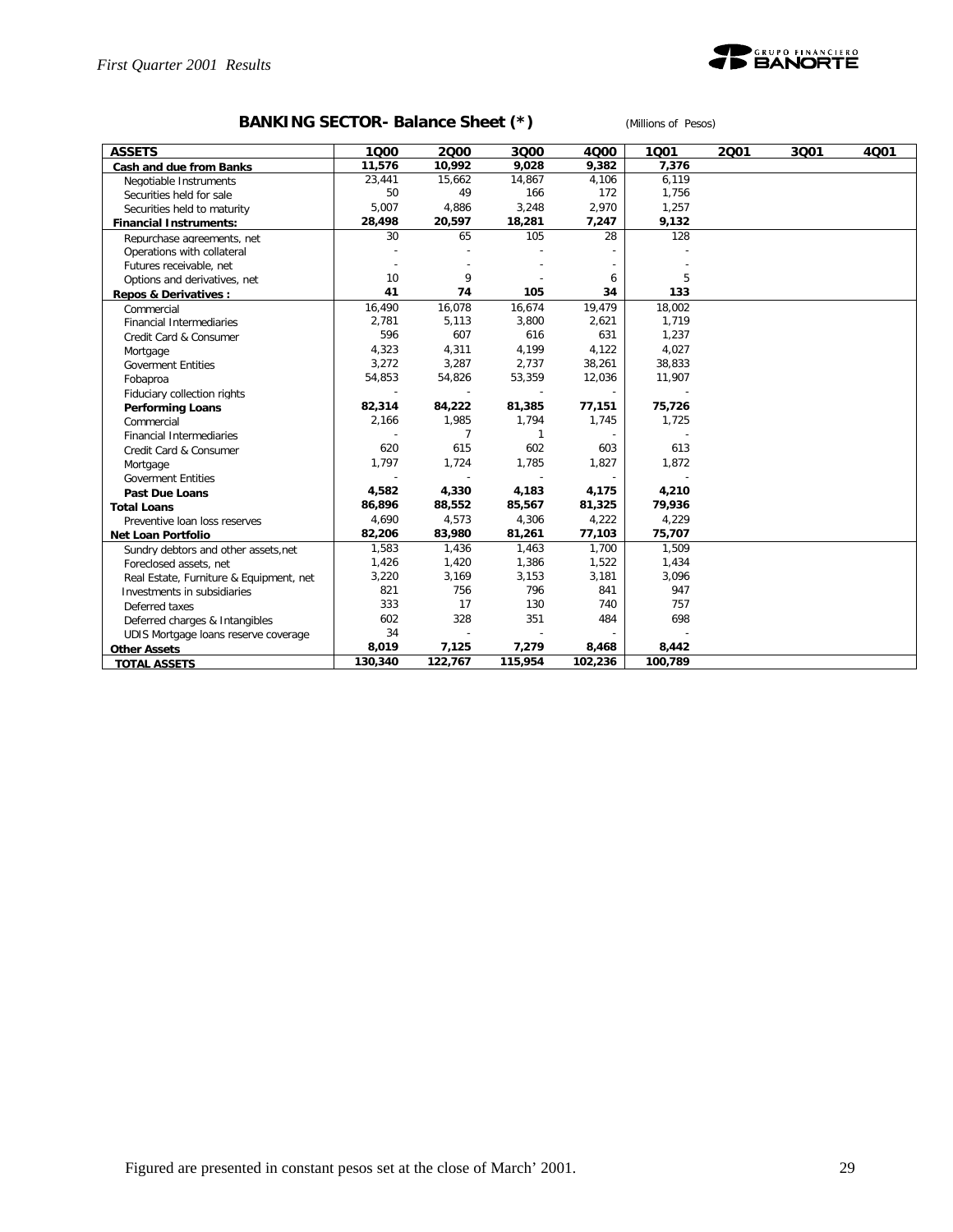

#### **BANKING SECTOR- Balance Sheet (\*)***(Millions of Pesos)*

|                                        |                |              | ,,,,,,,,,,,,,,, |         | $\sum$ ( <i>intimated of the code)</i> |      |      |      |
|----------------------------------------|----------------|--------------|-----------------|---------|----------------------------------------|------|------|------|
| <b>LIABILITIES</b>                     | 1000           | 2000         | 3000            | 4000    | 1001                                   | 2001 | 3Q01 | 4Q01 |
| <b>Demand Deposits</b>                 | 22,824         | 23,714       | 24,165          | 26,326  | 24,257                                 |      |      |      |
| <b>Time Deposits</b>                   | 78,884         | 68,737       | 62,521          | 41,087  | 44,154                                 |      |      |      |
| <b>Bonds</b>                           | 1,074          | 1,100        | 1,305           | 1,326   | 1,337                                  |      |      |      |
| <b>Deposits</b>                        | 102,781        | 93,551       | 87,991          | 68,740  | 69,747                                 |      |      |      |
| Demand                                 | 394            | 2,636        | 310             | 3,929   | 4,182                                  |      |      |      |
| Short term                             | 7,200          | 7,085        | 9,394           | 9,502   | 7,988                                  |      |      |      |
| Long term                              | 9,884          | 9,592        | 9,722           | 10,277  | 9,405                                  |      |      |      |
| Due to banks and correspondents        | 17,477         | 19,312       | 19,426          | 23,708  | 21,575                                 |      |      |      |
| Repurchase agreements, net             | 5              | 65           | 24              | 35      | 18                                     |      |      |      |
| Operations with collateral             |                |              |                 |         |                                        |      |      |      |
| Futures receivable, net                |                |              |                 |         |                                        |      |      |      |
| Options and derivatives, net           |                | 68           | 56              | 33      | 17                                     |      |      |      |
| <b>Repos &amp; Derivatives:</b>        | 5              | 132          | 80              | 68      | 35                                     |      |      |      |
| Income Tax & Profit Sharing            | $\overline{7}$ | $\mathbf{1}$ | 14              | 175     | 255                                    |      |      |      |
| Other Payable accounts                 | 2,114          | 2,076        | 1,894           | 2,471   | 1,758                                  |      |      |      |
| Other payable accounts                 | 2,121          | 2,076        | 1,908           | 2,646   | 2,013                                  |      |      |      |
| Subordinated non Convertible Debenture | 203            |              |                 |         |                                        |      |      |      |
| Defered Taxes                          |                | 19           |                 |         |                                        |      |      |      |
| Deferred credits                       | 109            | 108          | 105             | 118     | 118                                    |      |      |      |
| <b>TOTAL LIABILITIES</b>               | 122,696        | 115,198      | 109,511         | 95,279  | 93,487                                 |      |      |      |
| <b>STOCKHOLDER 'S EQUITY</b>           |                |              |                 |         |                                        |      |      |      |
| Paid-in Capital                        | 4,369          | 4,369        | 4,169           | 4,347   | 4,808                                  |      |      |      |
| Share subscription premiums            | 294            | 295          | 295             | 548     | 548                                    |      |      |      |
| Subordinated Convertible Debentures    | 455            | 450          | 444             |         |                                        |      |      |      |
| <b>Subscribed Capital</b>              | 5,119          | 5,114        | 4,908           | 4,894   | 5,356                                  |      |      |      |
| Capital Reserves                       | 2,557          | 2,873        | 1,628           | 1,454   | 2,166                                  |      |      |      |
| <b>Retained Earnings</b>               | 2,256          | 1,789        | 1,673           | 1,735   | 2,145                                  |      |      |      |
| Surplus (Deficit) from securities      | (465)          | (487)        | (482)           | (322)   | (497)                                  |      |      |      |
| Results of foreign operations exchange |                |              |                 |         |                                        |      |      |      |
| Excess (Insuf.) in capital restatement | (2,075)        | (2,081)      | (2,087)         | (2,086) | (2,086)                                |      |      |      |
| Non Mon assets results fixed assets    | (120)          |              |                 |         |                                        |      |      |      |
| Non Mon assets results Investm         | 48             | (39)         | (63)            | (58)    | (62)                                   |      |      |      |
| Adjustment in the employees pension    | (103)          |              |                 |         |                                        |      |      |      |
| Accumulated Deferred tax effect        |                | (273)        | (273)           | (244)   | (244)                                  |      |      |      |
| Net Income                             | 428            | 673          | 1,139           | 1,584   | 522                                    |      |      |      |
| <b>Earned Capital</b>                  | 2,526          | 2,455        | 1,535           | 2,062   | 1,946                                  |      |      |      |
| Minority Holdings                      | $\sim$         | $\sim$       | $\mathbf{r}$    | $\sim$  |                                        |      |      |      |
| Total Stockholder's Equity             | 7,644          | 7,569        | 6,443           | 6,957   | 7,302                                  |      |      |      |
| <b>TOTAL LIABILITIES &amp;</b>         | 130,340        | 122,767      | 115,954         | 102,236 | 100,789                                |      |      |      |
|                                        |                |              |                 |         |                                        |      |      |      |

(\*) Does not include Afore.

#### **MEMORANDUM ACCOUNTS OF THE BANKING SECTOR** *(Millions of Pesos)*

|                                             | 1000      | 2000     | 3000      | 4Q00      | 1001      | 2001 | 3Q01 | 4Q01 |
|---------------------------------------------|-----------|----------|-----------|-----------|-----------|------|------|------|
| Signature guarantees granted                |           |          |           |           |           |      |      |      |
| Other contingent obligations                | 8,382     | 9,051    | 10,336    | 9,410     | 9,665     |      |      |      |
| Irrevocable lines of credit                 | 565       | 450      | 661       | 503       | 1,132     |      |      |      |
| Assets held in trust and mandate            | 36,397    | 37,273   | 35,833    | 36,686    | 37,182    |      |      |      |
| Assets held in custody or in administration | 102,107   | 92,695   | 85,338    | 69,608    | 72,979    |      |      |      |
| Investment banking transactions for third   | 25,526    | 29,058   | 47,203    | 70,271    | 80,501    |      |      |      |
| Engaged amounts in fobaproa operations      | 9,111     | 9,518    | 8,465     | 3,653     | 3,810     |      |      |      |
| Investment of retirement saving funds       | 2,486     | 2,511    | 2,197     | 2,191     | 2,213     |      |      |      |
| Integration of loan portfolio               |           |          |           |           |           |      |      |      |
| Received amounts in derivative instruments  | 2,233     | 2,544    | 2,591     | 2,685     | 2,583     |      |      |      |
| Fobaproa trusts                             |           |          |           |           |           |      |      |      |
| Securities to be received                   | 13,164    | 14,028   | 48,413    | 67,855    | 85,961    |      |      |      |
| (Less) payable for reversal                 | (13, 133) | (14,092) | (48, 182) | (67, 880) | (85, 833) |      |      |      |
| Receivables for reversal                    | 2.966     | 3,661    | 19,028    | 30,908    | 39,061    |      |      |      |
| (Less) securities to be delivered           | (2,971)   | (3, 597) | (18, 857) | (30, 889) | (39, 079) |      |      |      |
| Other control accounts                      | 279,167   | 276,717  | 348,789   | 193,518   | 229,420   |      |      |      |
|                                             | 466,003   | 459,820  | 541,819   | 388,522   | 439,598   |      |      |      |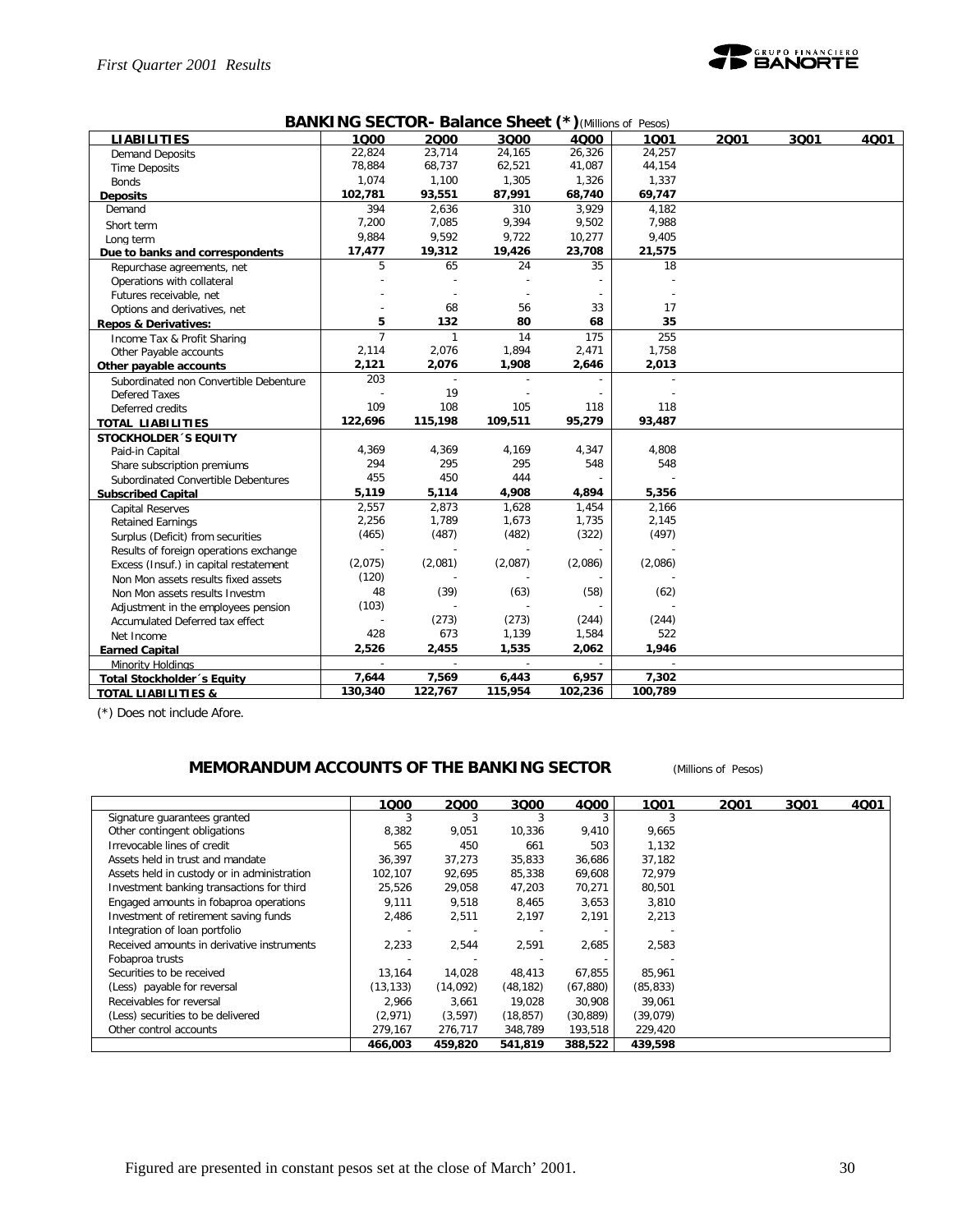

| BANKING SECTOR - Income Statement (*)<br>(Millions of Pesos) |         |                          |         |         |         |      |      |      |  |  |  |
|--------------------------------------------------------------|---------|--------------------------|---------|---------|---------|------|------|------|--|--|--|
| <b>NET INTEREST INCOME</b>                                   | 1000    | 2000                     | 3Q00    | 4Q00    | 1001    | 2001 | 3Q01 | 4Q01 |  |  |  |
| Interest Income                                              | 6,158.2 | 5,579.2                  | 6,842.4 | 9,843.9 | 8,251.4 |      |      |      |  |  |  |
| <b>Interest Expense</b>                                      | 4,580.4 | 4,146.8                  | 5,556.9 | 8,291.6 | 6,791.5 |      |      |      |  |  |  |
| Loan Fees                                                    | 140.5   | 149.0                    | 143.7   | (113.0) | 65.9    |      |      |      |  |  |  |
| Fees Paid                                                    | 3.2     | 3.9                      | 3.9     | 5.2     | 3.6     |      |      |      |  |  |  |
| Net Interest Income (NII)                                    | 1,715.2 | 1,577.5                  | 1,425.4 | 1,434.1 | 1,522.2 |      |      |      |  |  |  |
| Repomo-Margin                                                | 26.5    | (3.1)                    | (17.1)  | 7.3     | 14.0    |      |      |      |  |  |  |
| <b>NII after Repomo</b>                                      | 1,741.7 | 1,574.4                  | 1,408.2 | 1,441.4 | 1,536.2 |      |      |      |  |  |  |
| Loan Loss Provisions                                         | 225.1   | 175.4                    | 6.4     | 259.6   | 152.7   |      |      |      |  |  |  |
| Loss Sharing Provisions                                      | 42.3    | 37.1                     | 81.9    |         | 93.9    |      |      |      |  |  |  |
| <b>NII after Provisions</b>                                  | 1,474.4 | 1,361.9                  | 1,319.9 | 1,181.8 | 1,289.6 |      |      |      |  |  |  |
| Fund transfers                                               | 8.3     | 8.4                      | 7.9     | 8.5     | 9.0     |      |      |      |  |  |  |
| Account management                                           | 56.5    | 58.4                     | 69.2    | 77.9    | 71.7    |      |      |      |  |  |  |
| Fiduciary                                                    | 211.3   | 39.9                     | 226.1   | 138.0   | 241.7   |      |      |      |  |  |  |
| Credit Card                                                  | 5.9     | 5.4                      | 7.9     | 9.1     | 77.8    |      |      |      |  |  |  |
| Fees from FOBAPROA                                           | 88.0    | 221.3                    | 139.4   | 105.1   | 76.5    |      |      |      |  |  |  |
| Other fees                                                   | 85.6    | 47.4                     | 51.9    | 318.0   | 69.0    |      |      |      |  |  |  |
| Fees on services,                                            | 455.6   | 380.8                    | 502.4   | 656.7   | 545.7   |      |      |      |  |  |  |
| Fund transfers                                               |         | $\overline{\phantom{a}}$ | $\sim$  | $\sim$  | $\sim$  |      |      |      |  |  |  |
| Other fees                                                   | 88.6    | 89.9                     | 85.4    | 84.8    | 81.5    |      |      |      |  |  |  |
| Fees paid,                                                   | 88.6    | 89.9                     | 85.4    | 84.8    | 81.5    |      |      |      |  |  |  |
| Foreign exchange                                             | 54.2    | 48.4                     | 49.9    | 45.5    | 53.3    |      |      |      |  |  |  |
| Securities - Realized gains                                  | 11.7    | 7.4                      | (1.2)   | (0.5)   | 30.2    |      |      |      |  |  |  |
| Securities- Unrealized gains                                 | 20.2    | (26.4)                   | (9.0)   | 7.8     | 111.2   |      |      |      |  |  |  |
| Market-related Income                                        | 86.2    | 29.5                     | 39.6    | 52.8    | 194.7   |      |      |      |  |  |  |
| <b>Total Non Interest Income</b>                             | 453.2   | 320.4                    | 456.7   | 624.7   | 659.0   |      |      |      |  |  |  |
| <b>Total Operating Income</b>                                | 1,927.6 | 1,682.3                  | 1,776.6 | 1,806.6 | 1,948.6 |      |      |      |  |  |  |
| Personnel                                                    | 603.9   | 633.2                    | 601.5   | 665.2   | 667.7   |      |      |      |  |  |  |
| Fees Paid                                                    | 75.5    | 81.8                     | 62.5    | 78.9    | 81.0    |      |      |      |  |  |  |
| Operation & Administrative expenses                          | 385.9   | 382.4                    | 451.6   | 387.4   | 345.7   |      |      |      |  |  |  |
| Rents, depreciation and amortization                         | 182.8   | 152.4                    | 169.4   | 149.9   | 164.1   |      |      |      |  |  |  |
| Taxes, other than income tax                                 | 93.4    | 126.3                    | 121.9   | 180.2   | 100.9   |      |      |      |  |  |  |
| Contributions to IPAB                                        | 83.0    | 104.1                    | 93.8    | 92.7    | 90.2    |      |      |      |  |  |  |
| Corporate expenses Recoveries                                |         |                          |         |         |         |      |      |      |  |  |  |
| <b>Non-Interest Expense</b>                                  | 1,424.5 | 1,480.1                  | 1,500.7 | 1,554.2 | 1,449.6 |      |      |      |  |  |  |
| <b>Operating Income</b>                                      | 503.0   | 202.2                    | 276.0   | 252.4   | 499.0   |      |      |      |  |  |  |
| Other Income                                                 | 119.9   | 151.0                    | 161.0   | 200.5   | 90.9    |      |      |      |  |  |  |
| Foreign exchange                                             | 0.4     |                          |         |         |         |      |      |      |  |  |  |
| Recoveries                                                   | 18.7    | 11.2                     | 206.0   | 89.5    | 100.4   |      |      |      |  |  |  |
| Repomo-other (Debtor balance)                                | 16.9    |                          |         |         |         |      |      |      |  |  |  |
| <b>Total Other Products</b>                                  | 155.8   | 162.2                    | 367.0   | 290.1   | 191.3   |      |      |      |  |  |  |
| Other Expense                                                | (56.4)  | (41.5)                   | (134.4) | (148.3) | (104.6) |      |      |      |  |  |  |
| Foreign exchange                                             | (21.9)  |                          |         |         |         |      |      |      |  |  |  |
| Repomo-other (Creditor balance)                              | (125.4) | (40.8)                   | (33.9)  | (41.4)  | (21.3)  |      |      |      |  |  |  |
| <b>Total Other Expense</b>                                   | (203.7) | (82.2)                   | (168.2) | (189.7) | (125.9) |      |      |      |  |  |  |
| Other revenues and expenses, net                             | (47.9)  | 80.0                     | 198.8   | 100.4   | 65.5    |      |      |      |  |  |  |
| Pre-tax Income                                               | 455.1   | 282.2                    | 474.7   | 352.8   | 564.4   |      |      |      |  |  |  |
| Income tax                                                   |         |                          | (6.3)   | (21.4)  |         |      |      |      |  |  |  |
| Profit sharing                                               | $\sim$  | $\overline{\phantom{a}}$ |         |         | (14.7)  |      |      |      |  |  |  |
| Tax on Assets                                                | (5.6)   | (4.6)                    | (5.8)   | (0.5)   | (1.9)   |      |      |      |  |  |  |
| Deferred Inc. Tax and Profit sharing                         | (52.0)  | (39.1)                   | (24.0)  | 105.2   | (65.0)  |      |      |      |  |  |  |
|                                                              | (57.7)  | (43.7)                   | (36.0)  | 83.3    | (81.6)  |      |      |      |  |  |  |
| Net income before subsidiaries                               | 397.5   | 238.5                    | 438.7   | 436.1   | 482.9   |      |      |      |  |  |  |
| Subsidiaries 'net income                                     | 33.9    | 6.1                      | 27.9    | 8.1     | 39.5    |      |      |      |  |  |  |
| Net Income from continuos operations                         | 431.4   | 244.6                    | 466.6   | 444.1   | 522.4   |      |      |      |  |  |  |
| Extraodinary items, net                                      |         |                          |         |         |         |      |      |      |  |  |  |
| Minority Interest                                            | (3.2)   |                          |         |         |         |      |      |      |  |  |  |
| <b>TOTAL NET INCOME</b>                                      | 428.2   | 244.6                    | 466.6   | 444.1   | 522.4   |      |      |      |  |  |  |

(\*) Does not include Afore.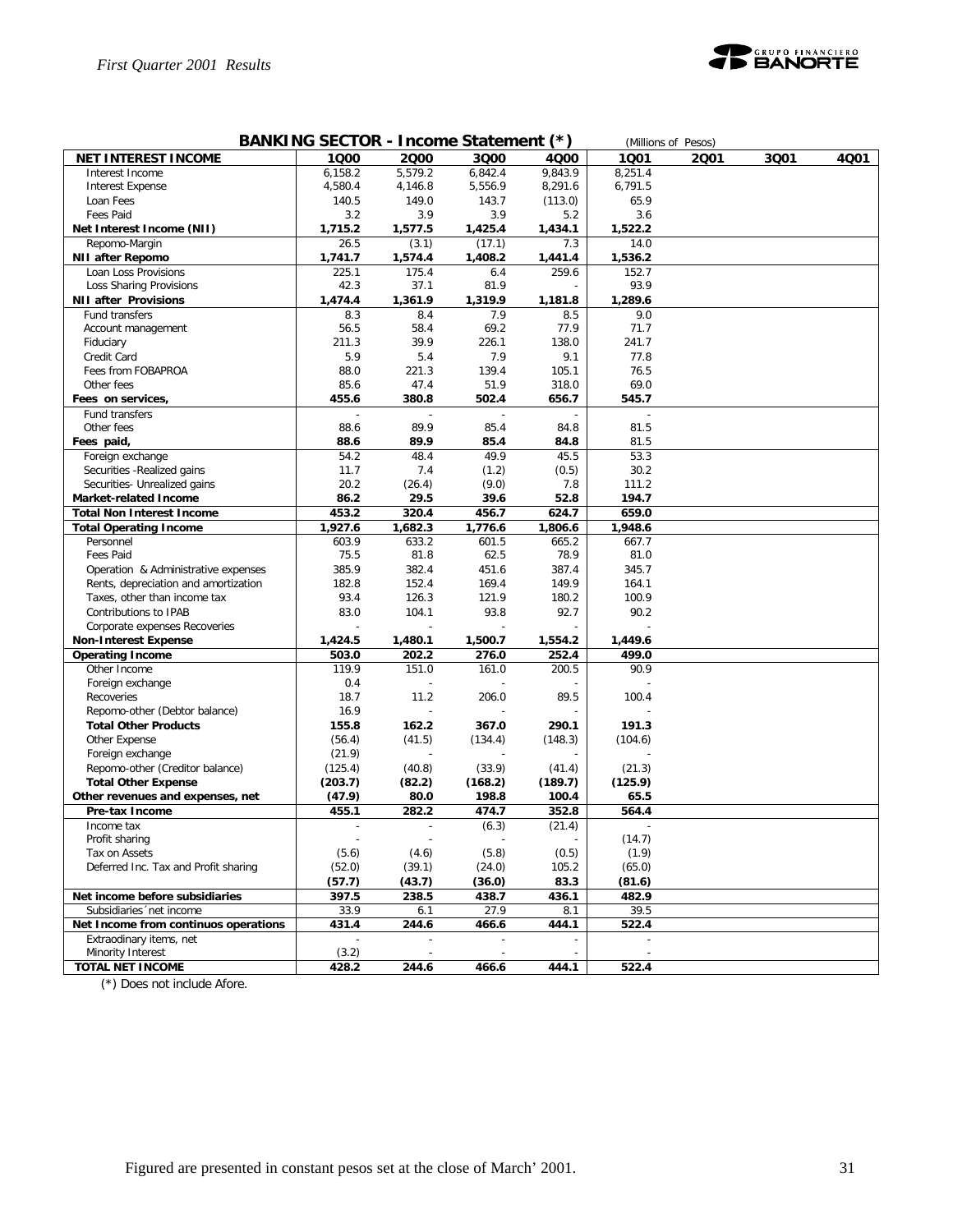

## **BANCO MERCANTIL DEL NORTE- Balance Sheet (\*)** *(Millions of Pesos)*

| <b>ASSETS</b>                           | 1000    | 2000   | 3000    | 4000    | 1001   | 2001 | 3Q01 | 4001 |
|-----------------------------------------|---------|--------|---------|---------|--------|------|------|------|
| Cash and due from Banks                 | 10,356  | 10,081 | 10,243  | 8,418   | 6,659  |      |      |      |
| Negotiable Instruments                  | 23,441  | 15,662 | 23,697  | 5,018   | 7,090  |      |      |      |
| Securities held for sale                | 50      | 49     | 48      | 47      | 1,599  |      |      |      |
| Securities held to maturity             | 4,401   | 4,414  | 2,959   | 2,702   | 978    |      |      |      |
| <b>Financial Instruments:</b>           | 27,893  | 20,125 | 26,704  | 7,767   | 9,667  |      |      |      |
| Repurchase agreements, net              | 30      | 64     | 70      | 19      | 88     |      |      |      |
| Operations with collateral              |         |        |         |         |        |      |      |      |
| Futures receivable, net                 |         |        |         |         |        |      |      |      |
| Options and derivatives, net            | 10      | 9      |         | 6       | 5      |      |      |      |
| Repos & Derivatives :                   | 40      | 74     | 70      | 25      | 93     |      |      |      |
| Commercial                              | 15,950  | 15,486 | 16,646  | 19,452  | 17,699 |      |      |      |
| <b>Financial Intermediaries</b>         | 2,761   | 4,667  | 3,800   | 2,621   | 1,719  |      |      |      |
| Credit Card & Consumer                  | 588     | 594    | 616     | 631     | 1,237  |      |      |      |
| Mortgage                                | 2,953   | 2,972  | 3,835   | 3,782   | 3,712  |      |      |      |
| <b>Goverment Entities</b>               | 2,915   | 2,913  | 2,737   | 38,255  | 38.822 |      |      |      |
| Fobaproa                                | 36,134  | 35,971 | 34,925  | 12,036  | 11,995 |      |      |      |
| Fiduciary collection rights             |         |        |         |         |        |      |      |      |
| <b>Performing Loans</b>                 | 61,301  | 62,603 | 62,560  | 76,778  | 75,185 |      |      |      |
| Commercial                              | 1.731   | 1,612  | 1,665   | 1,681   | 1,674  |      |      |      |
| <b>Financial Intermediaries</b>         |         |        | 1       |         |        |      |      |      |
| Credit Card & Consumer                  | 507     | 503    | 602     | 603     | 613    |      |      |      |
| Mortgage                                | 1,441   | 1,370  | 1,662   | 1,691   | 1,730  |      |      |      |
| <b>Goverment Entities</b>               |         |        |         |         |        |      |      |      |
| Past Due Loans                          | 3,678   | 3,485  | 3,931   | 3,974   | 4,017  |      |      |      |
| <b>Total Loans</b>                      | 64,979  | 66,088 | 66,491  | 80,752  | 79,202 |      |      |      |
| Preventive loan loss reserves           | 3,294   | 3,202  | 3,920   | 3,834   | 3,825  |      |      |      |
| <b>Net Loan Portfolio</b>               | 61,685  | 62,886 | 62,571  | 76,918  | 75,377 |      |      |      |
| Sundry debtors and other assets, net    | 1,271   | 1,066  | 1,033   | 1,153   | 749    |      |      |      |
| Foreclosed assets, net                  | 665     | 653    | 1,386   | 1,439   | 1,351  |      |      |      |
| Real Estate, Furniture & Equipment, net | 2,811   | 2,761  | 3,153   | 3,179   | 3,095  |      |      |      |
| Investments in subsidiaries             | 615     | 651    | 289     | 332     | 409    |      |      |      |
| Deferred taxes                          | 408     | 17     | 130     | 740     | 757    |      |      |      |
| Deferred charges & Intangibles          | 1,221   | 931    | 351     | 483     | 696    |      |      |      |
| UDIS Mortgage loans reserve coverage    | 34      |        |         |         |        |      |      |      |
| <b>Other Assets</b>                     | 7,025   | 6,079  | 6,342   | 7,325   | 7,057  |      |      |      |
| <b>TOTAL ASSETS</b>                     | 106,999 | 99,245 | 105,930 | 100,453 | 98,853 |      |      |      |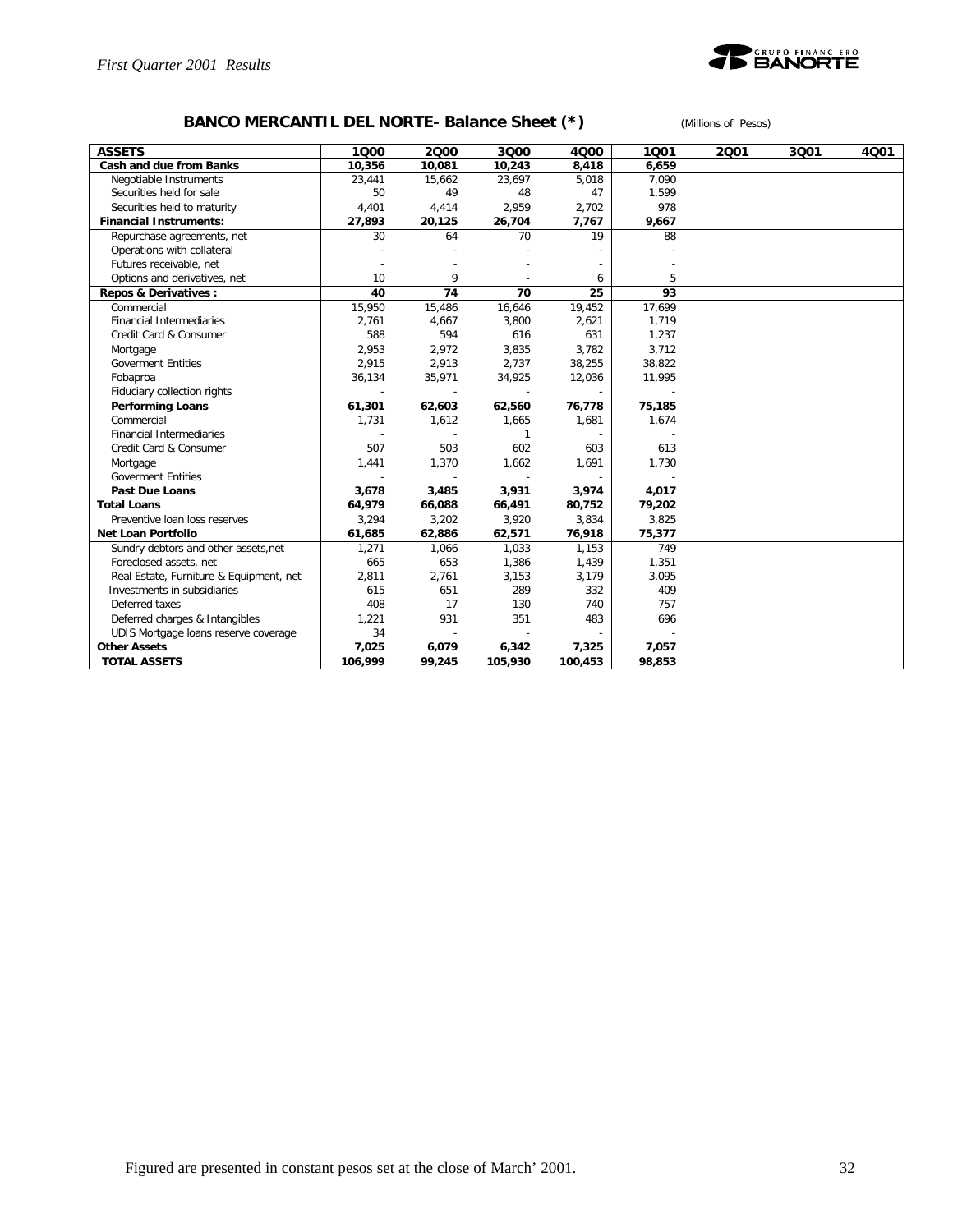

#### **BANCO MERCANTIL DEL NORTE- Balance Sheet (\*)** *(Millions of Pesos)*

| <b>LIABILITIES</b>                     | 1000    | 2000                     | 3000           | 4000    | 1001    | 2001 | 3Q01 | 4Q01 |
|----------------------------------------|---------|--------------------------|----------------|---------|---------|------|------|------|
| <b>Demand Deposits</b>                 | 20.443  | 21,255                   | 24.165         | 26,267  | 24,257  |      |      |      |
| <b>Time Deposits</b>                   | 62,467  | 52,371                   | 54,084         | 41,082  | 44,154  |      |      |      |
| <b>Bonds</b>                           | 1,074   | 1,100                    | 1,305          | 1,326   | 1,337   |      |      |      |
| <b>Deposits</b>                        | 83,984  | 74,726                   | 79,553         | 68,676  | 69,747  |      |      |      |
| Demand                                 | 394     | 2,636                    | 310            | 3,929   | 4,182   |      |      |      |
| Short term                             | 5,970   | 5,698                    | 11,306         | 9,502   | 7,988   |      |      |      |
| Long term                              | 8,356   | 8,113                    | 7,444          | 9,939   | 9,094   |      |      |      |
| Due to banks and correspondents        | 14,720  | 16,447                   | 19,061         | 23,370  | 21,264  |      |      |      |
| Repurchase agreements, net             | 4       | 64                       | 24             |         | 9       |      |      |      |
| Operations with collateral             |         |                          |                |         |         |      |      |      |
| Futures receivable, net                |         |                          |                |         |         |      |      |      |
| Options and derivatives, net           |         | 68                       | $\overline{2}$ | 33      | 17      |      |      |      |
| <b>Repos &amp; Derivatives:</b>        | 4       | 132                      | 27             | 33      | 26      |      |      |      |
| Income Tax & Profit Sharing            | 5       | $\mathbf{1}$             | 12             | 161     | 240     |      |      |      |
| Other Payable accounts                 | 1,876   | 1,924                    | 1,894          | 2,460   | 1,742   |      |      |      |
| Other payable accounts                 | 1,881   | 1,925                    | 1,906          | 2,620   | 1,983   |      |      |      |
| Subordinated non Convertible Debenture | 203     | $\overline{\phantom{a}}$ |                |         |         |      |      |      |
| Defered Taxes                          |         | 19                       |                |         |         |      |      |      |
| Deferred credits                       | 99      | 97                       | 105            | 118     | 117     |      |      |      |
| <b>TOTAL LIABILITIES</b>               | 100,891 | 93,345                   | 100,652        | 94,816  | 93,137  |      |      |      |
| <b>STOCKHOLDER 'S EQUITY</b>           |         |                          |                |         |         |      |      |      |
| Paid-in Capital                        | 3,234   | 3,234                    | 3,682          | 3,860   | 3,860   |      |      |      |
| Share subscription premiums            | 294     | 295                      | 295            | 548     | 548     |      |      |      |
| Subordinated Convertible Debentures    | 455     | 450                      | 444            |         |         |      |      |      |
| <b>Subscribed Capital</b>              | 3,983   | 3,979                    | 4,421          | 4,408   | 4,408   |      |      |      |
| <b>Capital Reserves</b>                | 2,276   | 2,354                    | 1,628          | 1,454   | 2,018   |      |      |      |
| <b>Retained Earnings</b>               | 1,926   | 1,697                    | 1,673          | 1,735   | 1,904   |      |      |      |
| Surplus (Deficit) from securities      | (465)   | (487)                    | (474)          | (298)   | (472)   |      |      |      |
| Results of foreign operations exchange |         |                          |                |         |         |      |      |      |
| Excess (Insuf.) in capital restatement | (2,089) | (2,094)                  | (2,092)        | (2,086) | (2,086) |      |      |      |
| Non Mon assets results fixed assets    | (120)   |                          |                |         |         |      |      |      |
| Non Mon assets results Investm         | 45      | (40)                     | (74)           | (66)    | (67)    |      |      |      |
| Adjustment in the employees pension    | (103)   |                          |                |         |         |      |      |      |
| Accumulated Deferred tax effect        |         | (273)                    | (273)          | (244)   | (244)   |      |      |      |
| Net Income                             | 130     | 301                      | 469            | 733     | 255     |      |      |      |
| <b>Earned Capital</b>                  | 1,601   | 1,458                    | 857            | 1,229   | 1,308   |      |      |      |
| Minority Holdings                      | 524     | 463                      | $\sim$         |         | $\sim$  |      |      |      |
| <b>Total Stockholder's Equity</b>      | 6,108   | 5,900                    | 5,278          | 5,637   | 5,716   |      |      |      |
| <b>TOTAL LIABILITIES &amp;</b>         | 106,999 | 99,245                   | 105,930        | 100,453 | 98,853  |      |      |      |

(\*) Consolidate Subsidiaries. Consolidated with Banpaís since February, 2000.

#### **MEMORANDUM ACCOUNTS OF BANCO MERCANTIL DEL NORTE (Banorte)** *(Millions of Pesos)*

|                                             | 1Q00     | 2000      | 3Q00      | 4000      | 1001      | 2001 | 3Q01 | 4Q01 |
|---------------------------------------------|----------|-----------|-----------|-----------|-----------|------|------|------|
| Signature guarantees granted                |          |           |           |           |           |      |      |      |
| Other contingent obligations                | 6,041    | 6,585     | 10,336    | 6,777     | 7,939     |      |      |      |
| Irrevocable lines of credit                 | 543      | 429       | 661       | 503       | 1,132     |      |      |      |
| Assets held in trust and mandate            | 19,238   | 17,882    | 16,540    | 18,069    | 19,149    |      |      |      |
| Assets held in custody or in administration | 74,492   | 61,692    | 85,338    | 68,695    | 72,016    |      |      |      |
| Investment banking transactions for third   | 25,270   | 28,824    | 47,203    | 70,264    | 80,501    |      |      |      |
| Engaged amounts in fobaproa operations      | 8,536    | 9,203     | 8,146     | 3,591     | 3,721     |      |      |      |
| Investment of retirement saving funds       | 2,486    | 2,511     | 2.197     | 2,191     | 2,213     |      |      |      |
| Integration of loan portfolio               |          |           |           |           |           |      |      |      |
| Received amounts in derivative instruments  | 2,233    | 2,544     | 2.591     | 2,685     | 2,583     |      |      |      |
| Fobaproa trusts                             |          |           |           |           |           |      |      |      |
| Securities to be received                   | 13,034   | 13.910    | 24,744    | 37,596    | 44,795    |      |      |      |
| (Less) payable for reversal                 | (13,004) | (13, 974) | (24, 769) | (37,586)  | (44, 707) |      |      |      |
| Receivables for reversal                    | 2.837    | 3.543     | 7.925     | 17,451    | 20,535    |      |      |      |
| (Less) securities to be delivered           | (2,841)  | (3, 479)  | (7, 855)  | (17, 441) | (20, 544) |      |      |      |
| Other control accounts                      | 219,060  | 215,628   | 348,789   | 162,223   | 185,894   |      |      |      |
|                                             | 357,927  | 345,301   | 521,851   | 335,021   | 375,230   |      |      |      |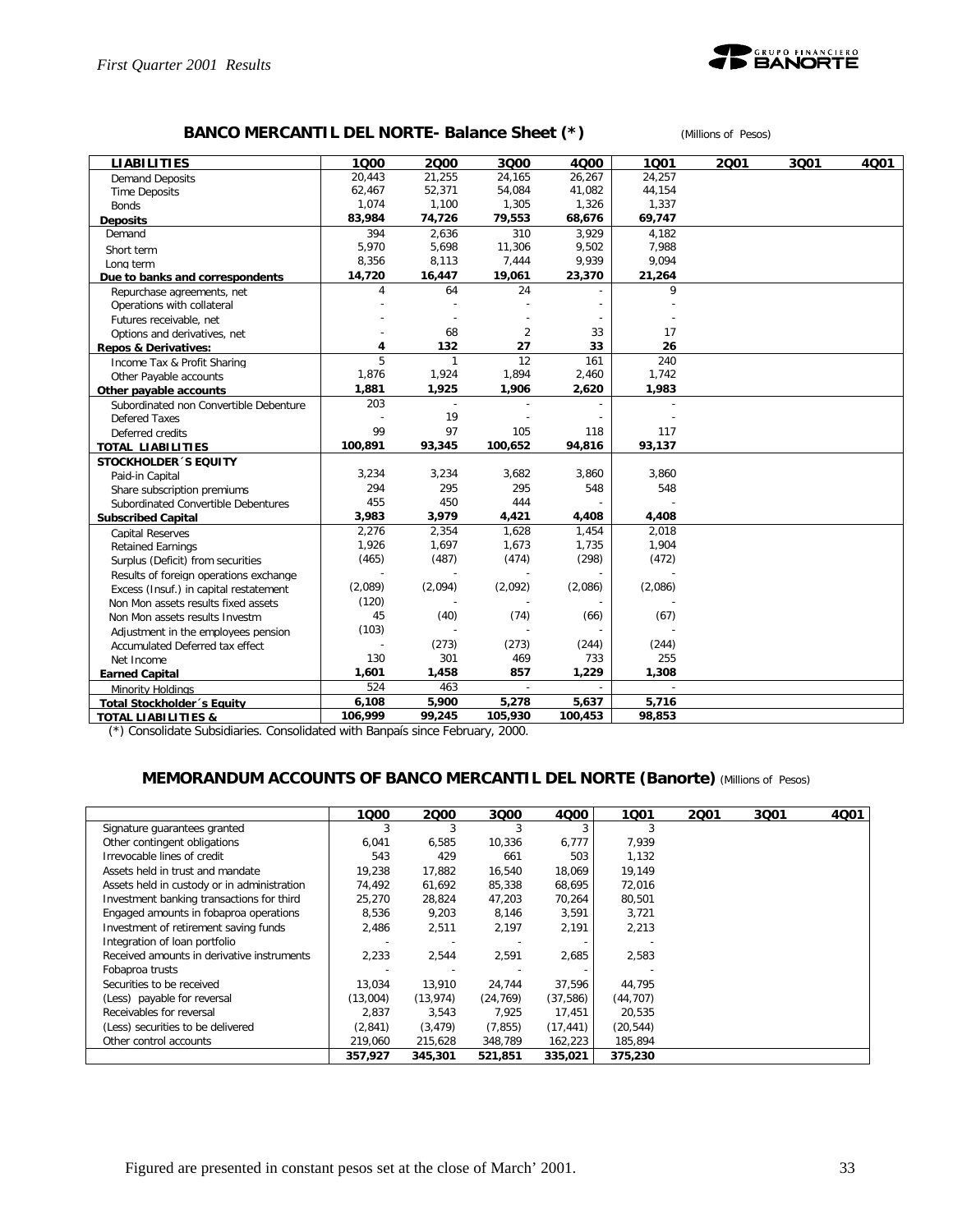

## **BANCO MERCANTIL DEL NORTE – Income Statement (\*)** *(Millions of Pesos)*

| <b>NET INTEREST INCOME</b>                             | 1000               | 2000             | 3000             | 4Q00             | 1001             | 2001 | 3Q01 | 4001 |
|--------------------------------------------------------|--------------------|------------------|------------------|------------------|------------------|------|------|------|
| Interest Income                                        | 4,330.8            | 4,587.7          | 4,954.7          | 6,910.7          | 6,641.8          |      |      |      |
| <b>Interest Expense</b>                                | 3,353.9            | 3,487.9          | 3,895.8          | 5,455.0          | 5,176.7          |      |      |      |
| Loan Fees                                              | 125.0              | 139.1            | 137.7            | (113.8)          | 65.5             |      |      |      |
| Fees Paid                                              | 2.0                | 3.4              | 3.5              | 5.2              | 3.6              |      |      |      |
| Net Interest Income (NII)                              | 1,099.9            | 1,235.5          | 1,193.1          | 1,336.7          | 1,527.0          |      |      |      |
| Repomo-Margin                                          | 60.6               | 6.2              | (8.9)            | 12.6             | 19.0             |      |      |      |
| <b>NII after Repomo</b>                                | 1,160.5            | 1,241.7          | 1,184.3          | 1,349.3          | 1,546.0          |      |      |      |
| Loan Loss Provisions                                   | 26.3               | 113.4            | (0.1)            | 220.7            | 126.7            |      |      |      |
| Loss Sharing Provisions<br><b>NII after Provisions</b> | 42.3<br>1,091.9    | 37.1<br>1,091.2  | 81.9<br>1,102.5  | 1,128.7          | 90.1<br>1,329.3  |      |      |      |
| Fund transfers                                         | 7.4                | 7.9              | 7.6              | 8.5              | 9.0              |      |      |      |
| Account management                                     | 46.5               | 51.2             | 64.9             | 77.9             | 71.7             |      |      |      |
| Fiduciary                                              | 13.9               | 16.0             | 13.7             | 12.3             | 17.9             |      |      |      |
| Credit Card                                            | 5.3                | 5.0              | 7.6              | 9.1              | 77.8             |      |      |      |
| Fees from FOBAPROA                                     | 74.2               | 217.3            | 134.0            | 101.9            | 71.9             |      |      |      |
| Other fees                                             | 203.6              | 142.4            | 143.6            | 318.2            | 69.0             |      |      |      |
| Fees on services,                                      | 350.9              | 439.8            | 371.3            | 527.9            | 317.3            |      |      |      |
| Fund transfers                                         |                    |                  |                  |                  |                  |      |      |      |
| Other fees                                             | 79.1               | 82.9             | 81.1             | 79.9             | 70.9             |      |      |      |
| Fees paid,                                             | 79.1               | 82.9             | 81.1             | 79.9             | 70.9             |      |      |      |
| Foreign exchange                                       | 46.4               | 41.5             | 45.2             | 45.5             | 53.3             |      |      |      |
| Securities - Realized gains                            | 11.7               | 7.4              | (3.4)            | (12.2)           | 12.1             |      |      |      |
| Securities- Unrealized gains                           | 28.7               | (21.4)           | 18.3             | 14.7             | 63.4             |      |      |      |
| Market-related Income                                  | 86.8               | 27.6             | 60.2             | 48.0             | 128.9            |      |      |      |
| <b>Total Non Interest Income</b>                       | 358.6              | 384.5            | 350.3            | 496.0            | 375.3            |      |      |      |
| <b>Total Operating Income</b><br>Personnel             | 1,450.4<br>532.0   | 1,475.7<br>589.4 | 1,452.9<br>586.4 | 1,624.7<br>662.1 | 1,704.6<br>667.7 |      |      |      |
| Fees Paid                                              | 61.5               | 69.8             | 58.1             | 75.6             | 68.8             |      |      |      |
| Operation & Administrative expenses                    | 326.6              | 363.6            | 449.0            | 386.4            | 343.1            |      |      |      |
| Rents, depreciation and amortization                   | 166.9              | 154.1            | 166.1            | 149.6            | 164.0            |      |      |      |
| Taxes, other than income tax                           | 70.3               | 102.5            | 106.6            | 168.3            | 91.9             |      |      |      |
| Contributions to IPAB                                  | 53.4               | 84.4             | 78.2             | 87.6             | 88.9             |      |      |      |
| Corporate expenses Recoveries                          | (66.1)             | (94.1)           | (52.3)           | (41.0)           | (30.0)           |      |      |      |
| <b>Non-Interest Expense</b>                            | 1,144.6            | 1,269.6          | 1,392.2          | 1,488.7          | 1,394.4          |      |      |      |
| <b>Operating Income</b>                                | 305.9              | 206.0            | 60.7             | 136.0            | 310.2            |      |      |      |
| Other Income                                           | 38.0               | 64.2             | 108.6            | 133.4            | 39.5             |      |      |      |
| Foreign exchange                                       |                    |                  |                  |                  |                  |      |      |      |
| Recoveries                                             | 14.1               | 9.3              | 201.2            | 89.5             | 100.2            |      |      |      |
| Repomo-other (Debtor balance)                          |                    |                  |                  |                  |                  |      |      |      |
| <b>Total Other Products</b>                            | 52.1               | 73.5             | 309.8            | 222.9            | 139.7            |      |      |      |
| Other Expense                                          | (46.3)             | (40.1)           | (132.7)          | (148.2)          | (104.3)          |      |      |      |
| Foreign exchange<br>Repomo-other (Creditor balance)    | (21.9)             |                  |                  |                  |                  |      |      |      |
| <b>Total Other Expense</b>                             | (94.9)             | (29.0)           | (26.6)           | (43.8)           | (17.4)           |      |      |      |
| Other revenues and expenses, net                       | (163.0)<br>(110.9) | (69.1)<br>4.4    | (159.3)<br>150.5 | (192.0)<br>30.9  | (121.8)<br>17.9  |      |      |      |
| Pre-tax Income                                         | 195.0              | 210.4            | 211.2            | 166.9            | 328.1            |      |      |      |
| Income tax                                             |                    |                  | (6.3)            | (7.3)            |                  |      |      |      |
| Profit sharing                                         |                    |                  |                  |                  | (14.7)           |      |      |      |
| Tax on Assets                                          | (4.2)              | (2.8)            | (3.6)            | (1.3)            | (1.9)            |      |      |      |
| Deferred Inc. Tax and Profit sharing                   | (42.4)             | (39.1)           | (24.0)           | 105.2            | (65.0)           |      |      |      |
|                                                        | (46.6)             | (41.8)           | (33.8)           | 96.6             | (81.6)           |      |      |      |
| Net income before subsidiaries                         | 148.4              | 168.6            | 177.4            | 263.5            | 246.6            |      |      |      |
| Subsidiaries 'net income                               | 16.8               | 4.5              | 6.4              | 0.7              | 7.9              |      |      |      |
| Net Income from continuos operations                   | 165.2              | 173.1            | 183.8            | 264.2            | 254.5            |      |      |      |
| Extraodinary items, net                                |                    |                  |                  |                  |                  |      |      |      |
| Minority Interest                                      | (34.9)             | (2.3)            | (16.1)           |                  |                  |      |      |      |
| TOTAL NET INCOME                                       | 130.3              | 170.7            | 167.7            | 264.2            | 254.5            |      |      |      |

(\*) Consoldiate Subsidiaries. Consolidated with Banpaís since February, 2000.

Note: Consolidates the Afore until August, 2000.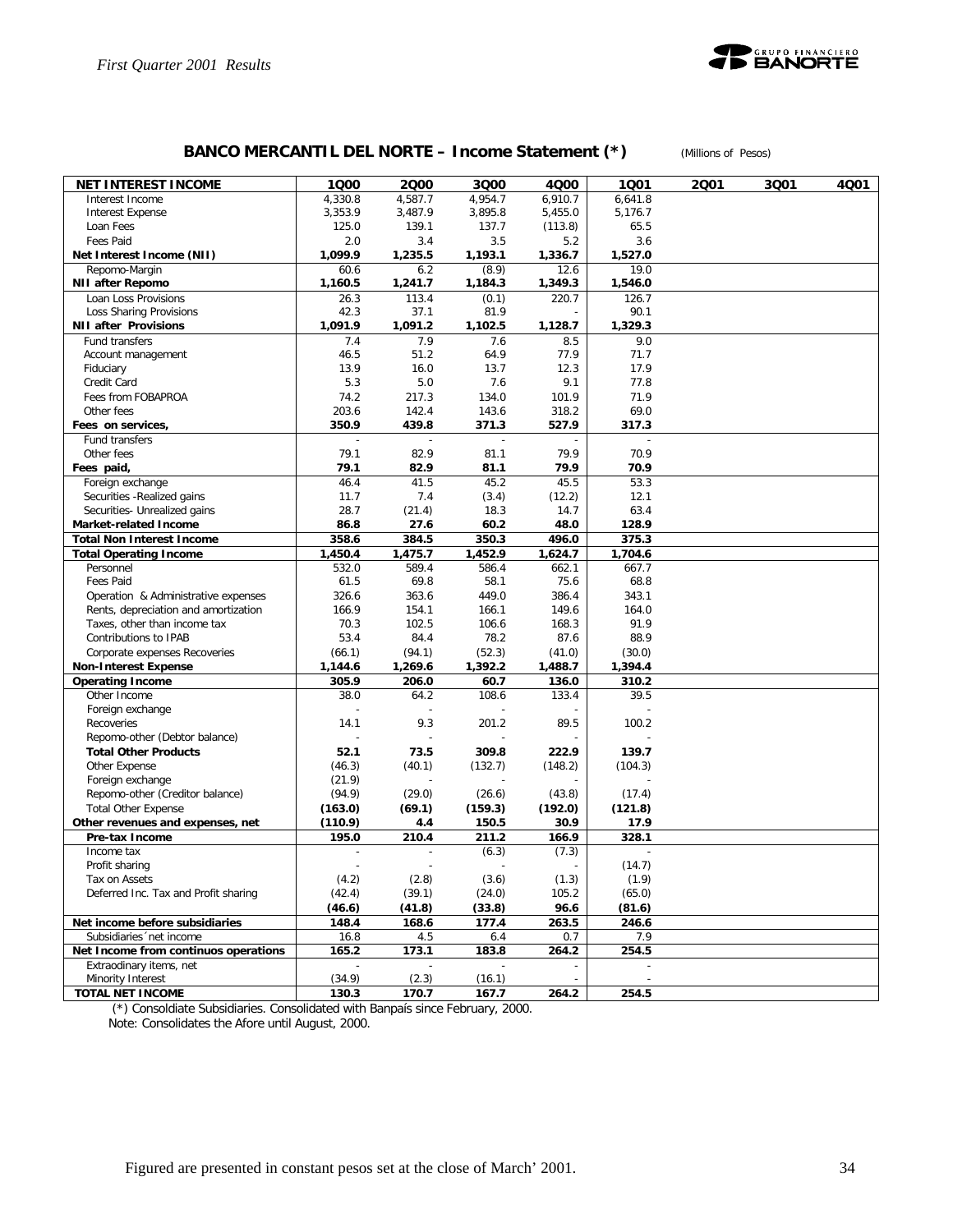

## **BANCO DEL CENTRO (BANCEN)- Balance Sheet (\*)** *(Millions of Pesos)*

| <b>ASSETS</b>                           | 1000   | 2000           | 3000   | 4000  | 1001         | 2001 | 3Q01 | 4001 |
|-----------------------------------------|--------|----------------|--------|-------|--------------|------|------|------|
| Cash and due from Banks                 | 2,326  | 2,051          | 824    | 1,123 | 1,486        |      |      |      |
| Negotiable Instruments                  |        |                |        |       | $\mathbf{1}$ |      |      |      |
| Securities held for sale                |        |                | 118    | 125   | 157          |      |      |      |
| Securities held to maturity             | 605    | 472            | 289    | 268   | 278          |      |      |      |
| <b>Financial Instruments:</b>           | 605    | 472            | 407    | 393   | 435          |      |      |      |
| Repurchase agreements, net              |        |                | 35     | 9     | 40           |      |      |      |
| Operations with collateral              |        |                |        |       |              |      |      |      |
| Futures receivable, net                 |        |                |        |       |              |      |      |      |
| Options and derivatives, net            |        |                |        |       |              |      |      |      |
| Repos & Derivatives:                    | 1      |                | 35     | 9     | 40           |      |      |      |
| Commercial                              | 539    | 591            | 27     | 27    | 303          |      |      |      |
| <b>Financial Intermediaries</b>         | 20     | 446            |        |       |              |      |      |      |
| Credit Card & Consumer                  | 8      | 14             |        |       |              |      |      |      |
| Mortgage                                | 1,370  | 1,339          | 363    | 339   | 315          |      |      |      |
| <b>Goverment Entities</b>               | 357    | 373            |        | 6     | 11           |      |      |      |
| Fobaproa                                | 18,718 | 18,855         | 18,434 |       |              |      |      |      |
| Fiduciary collection rights             |        | $\sim$         |        |       |              |      |      |      |
| <b>Performing Loans</b>                 | 21,013 | 21,619         | 18,825 | 372   | 630          |      |      |      |
| Commercial                              | 435    | 373            | 129    | 65    | 51           |      |      |      |
| <b>Financial Intermediaries</b>         |        | $\overline{7}$ |        |       |              |      |      |      |
| Credit Card & Consumer                  | 113    | 111            |        |       |              |      |      |      |
| Mortgage                                | 356    | 354            | 122    | 136   | 142          |      |      |      |
| <b>Goverment Entities</b>               |        |                |        |       |              |      |      |      |
| <b>Past Due Loans</b>                   | 904    | 845            | 252    | 200   | 193          |      |      |      |
| <b>Total Loans</b>                      | 21,917 | 22,464         | 19,077 | 573   | 823          |      |      |      |
| Preventive loan loss reserves           | 1,396  | 1,370          | 386    | 387   | 404          |      |      |      |
| <b>Net Loan Portfolio</b>               | 20,521 | 21,094         | 18,691 | 186   | 418          |      |      |      |
| Sundry debtors and other assets, net    | 360    | 374            | 435    | 552   | 768          |      |      |      |
| Foreclosed assets, net                  | 761    | 767            |        | 84    | 83           |      |      |      |
| Real Estate, Furniture & Equipment, net | 436    | 434            | 25     | 27    | 26           |      |      |      |
| Investments in subsidiaries             | 17     | 15             | 369    | 336   | 334          |      |      |      |
| Deferred taxes                          |        |                |        |       |              |      |      |      |
| Deferred charges & Intangibles          | 19     | 16             | 606    | 601   | 588          |      |      |      |
| UDIS Mortgage loans reserve coverage    |        |                |        |       |              |      |      |      |
| <b>Other Assets</b>                     | 1,593  | 1,607          | 1,434  | 1,599 | 1,799        |      |      |      |
| <b>TOTAL ASSETS</b>                     | 25,045 | 25,223         | 21,391 | 3,310 | 4,180        |      |      |      |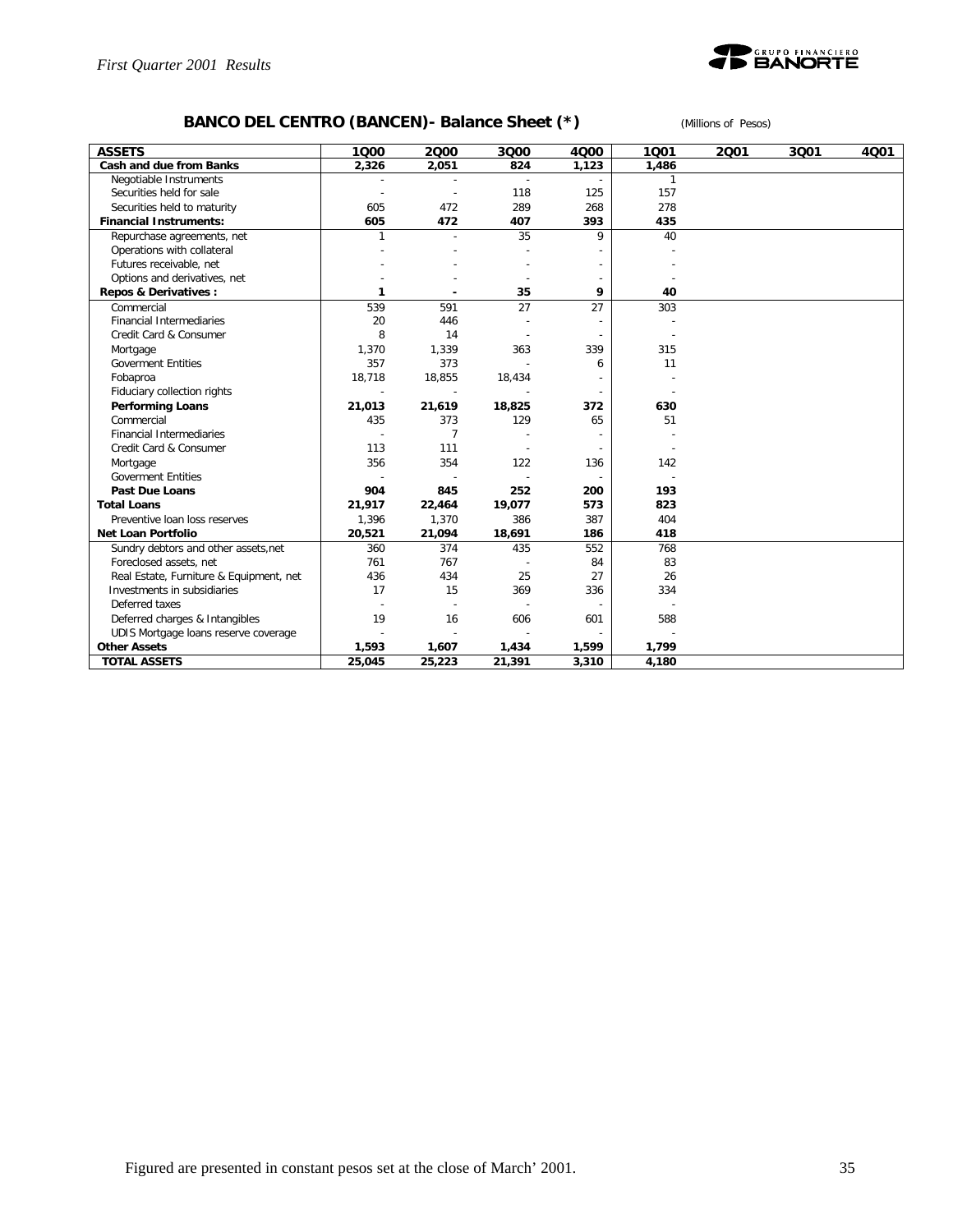

## **BANCO DEL CENTRO (BANCEN)- Balance Sheet (\*)** *(Millions of Pesos)*

| <b>LIABILITIES</b>                     | 1000           | 2000           | 3000           | 4000           | 1001  | 2001 | 3001 | 4001 |
|----------------------------------------|----------------|----------------|----------------|----------------|-------|------|------|------|
| <b>Demand Deposits</b>                 | 2,381          | 2,458          |                | 59             | 88    |      |      |      |
| <b>Time Deposits</b>                   | 16,416         | 16,366         | 17,268         | 917            | 971   |      |      |      |
| <b>Bonds</b>                           |                |                |                | $\overline{a}$ |       |      |      |      |
| <b>Deposits</b>                        | 18,797         | 18,824         | 17,268         | 976            | 1,059 |      |      |      |
| Demand                                 |                |                |                |                | 500   |      |      |      |
| Short term                             | 2,322          | 2,526          |                | $\sim$         |       |      |      |      |
| Long term                              | 1,528          | 1,479          | 2,278          | 338            | 311   |      |      |      |
| Due to banks and correspondents        | 3,850          | 4,005          | 2,278          | 338            | 811   |      |      |      |
| Repurchase agreements, net             | $\mathbf{1}$   |                |                | 35             | 9     |      |      |      |
| Operations with collateral             |                |                |                |                |       |      |      |      |
| Futures receivable, net                |                |                |                |                |       |      |      |      |
| Options and derivatives, net           |                |                | 54             |                |       |      |      |      |
| <b>Repos &amp; Derivatives:</b>        | 1              |                | 54             | 35             | 9     |      |      |      |
| Income Tax & Profit Sharing            | $\overline{2}$ | $\overline{a}$ | $\overline{2}$ | 15             | 15    |      |      |      |
| Other Payable accounts                 | 325            | 252            | 138            | 25             | 34    |      |      |      |
| Other payable accounts                 | 327            | 252            | 140            | 40             | 49    |      |      |      |
| Subordinated non Convertible Debenture | $\overline{a}$ |                |                |                |       |      |      |      |
| Defered Taxes                          |                |                |                | 113            | 149   |      |      |      |
| Deferred credits                       | 10             | 11             |                |                |       |      |      |      |
| <b>TOTAL LIABILITIES</b>               | 22,985         | 23,092         | 19,739         | 1,501          | 2,077 |      |      |      |
| <b>STOCKHOLDER 'S EQUITY</b>           |                |                |                |                |       |      |      |      |
| Paid-in Capital                        | 1,135          | 1,136          | 487            | 487            | 948   |      |      |      |
| Share subscription premiums            |                |                |                | ÷,             |       |      |      |      |
| Subordinated Convertible Debentures    |                |                |                |                |       |      |      |      |
| <b>Subscribed Capital</b>              | 1,135          | 1,136          | 487            | 487            | 948   |      |      |      |
| <b>Capital Reserves</b>                | 281            | 519            | $\overline{a}$ | $\overline{a}$ | 148   |      |      |      |
| <b>Retained Earnings</b>               | 330            | 92             |                |                | 241   |      |      |      |
| Surplus (Deficit) from securities      |                |                | (8)            | (25)           | (24)  |      |      |      |
| Results of foreign operations exchange |                |                |                |                |       |      |      |      |
| Excess (Insuf.) in capital restatement | 13             | 13             | 5              |                |       |      |      |      |
| Non Mon assets results fixed assets    |                |                |                |                |       |      |      |      |
| Non Mon assets results Investm         | 3              | $\mathbf{1}$   | 11             | 8              | 5     |      |      |      |
| Adjustment in the employees pension    |                |                |                |                |       |      |      |      |
| Accumulated Deferred tax effect        |                |                |                |                |       |      |      |      |
| Net Income                             | 298            | 372            | 671            | 851            | 268   |      |      |      |
| <b>Earned Capital</b>                  | 925            | 996            | 678            | 833            | 638   |      |      |      |
| Minority Holdings                      | $\sim$         | $\sim$         | 487            | 489            | 517   |      |      |      |
| Total Stockholder's Equity             | 2,060          | 2,132          | 1,652          | 1,809          | 2,103 |      |      |      |
| <b>TOTAL LIABILITIES &amp;</b>         | 25,045         | 25,223         | 21,391         | 3,310          | 4,180 |      |      |      |

(\*) Consolidate Afore

#### **MEMORANDUM ACCOUNTS OF BANCO DEL CENTRO (Bancen)** *(Millions of Pesos)*

|                                             | 1000    | 2000    | 3000                     | 4000      | 1001      | 2001 | 3Q01 | 4Q01 |
|---------------------------------------------|---------|---------|--------------------------|-----------|-----------|------|------|------|
| Signature guarantees granted                |         |         |                          |           |           |      |      |      |
| Other contingent obligations                | 2,341   | 2,466   | $\overline{\phantom{a}}$ | 2,633     | 1,727     |      |      |      |
| Irrevocable lines of credit                 | 22      | 21      |                          |           |           |      |      |      |
| Assets held in trust and mandate            | 17,159  | 19,391  | 19,293                   | 18,617    | 18,033    |      |      |      |
| Assets held in custody or in administration | 27,616  | 31,003  |                          | 912       | 963       |      |      |      |
| Investment banking transactions for third   | 256     | 234     |                          |           |           |      |      |      |
| Engaged amounts in fobaproa operations      | 575     | 315     | 319                      | 63        | 88        |      |      |      |
| Investment of retirement saving funds       |         |         |                          |           |           |      |      |      |
| Integration of loan portfolio               |         |         |                          |           |           |      |      |      |
| Received amounts in derivative instruments  |         |         |                          |           |           |      |      |      |
| Fobaproa trusts                             |         |         |                          |           |           |      |      |      |
| Securities to be received                   | 130     | 118     | 23.639                   | 30,259    | 41,166    |      |      |      |
| (Less) payable for reversal                 | (129)   | (117)   | (23,693)                 | (30, 294) | (41, 126) |      |      |      |
| Receivables for reversal                    | 129     | 117     | 11,068                   | 13,457    | 18,525    |      |      |      |
| (Less) securities to be delivered           | (130)   | (118)   | (11, 033)                | (13, 448) | (18, 534) |      |      |      |
| Other control accounts                      | 60,107  | 61,089  |                          | 31,295    | 43,527    |      |      |      |
|                                             | 108,076 | 114,519 | 19,593                   | 53,501    | 64,369    |      |      |      |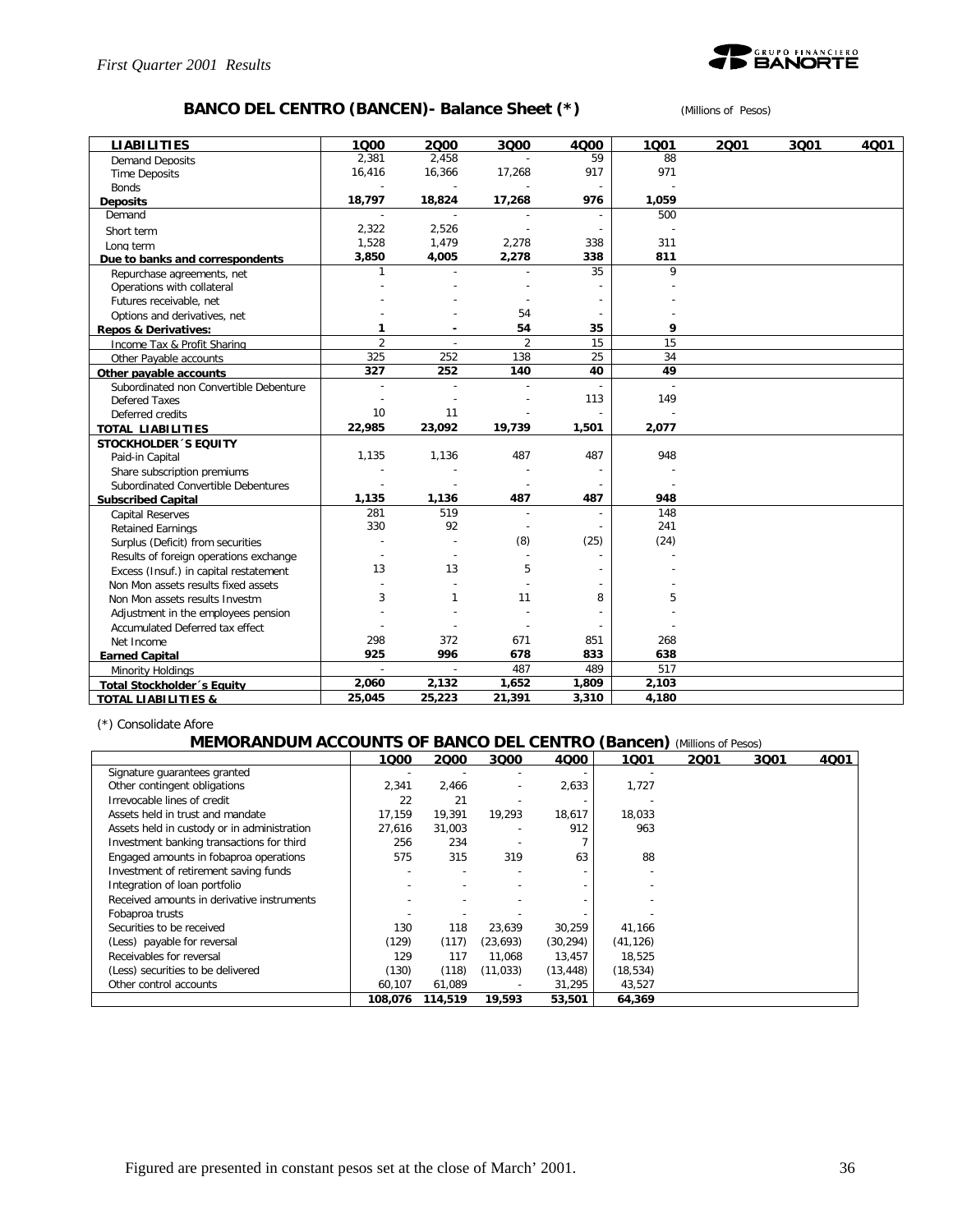

## **BANCO DEL CENTRO (BANCEN) - Income Statement (\*)** *(Millions of Pesos)*

| <b>NET INTEREST INCOME</b>           | 1000                     | 2000                     | 3000                     | 4Q00                     | 1001                     | 2001 | 3Q01 | 4Q01 |
|--------------------------------------|--------------------------|--------------------------|--------------------------|--------------------------|--------------------------|------|------|------|
| Interest Income                      | 1,274.7                  | 1,028.3                  | 2,075.4                  | 3,379.7                  | 2,247.0                  |      |      |      |
| <b>Interest Expense</b>              | 774.8                    | 695.5                    | 1,846.9                  | 3,276.3                  | 2,241.8                  |      |      |      |
| Loan Fees                            | 11.2                     | 9.9                      | 6.0                      | 0.8                      | 0.3                      |      |      |      |
| Fees Paid                            | 1.1                      | 0.5                      | 0.4                      |                          | ÷,                       |      |      |      |
| Net Interest Income (NII)            | 510.0                    | 342.2                    | 234.1                    | 104.3                    | 5.5                      |      |      |      |
| Repomo-Margin                        | (10.2)                   | (9.2)                    | (7.5)                    | (3.4)                    | (5.7)                    |      |      |      |
| <b>NII after Repomo</b>              | 499.8                    | 333.1                    | 226.6                    | 100.9                    | (0.2)                    |      |      |      |
| Loan Loss Provisions                 | 197.9                    | 62.0                     | 6.5                      | 38.9                     | 26.0                     |      |      |      |
| Loss Sharing Provisions              |                          |                          |                          |                          | 3.8                      |      |      |      |
| <b>NII after Provisions</b>          | 301.9                    | 271.1                    | 220.1                    | 62.0                     | (30.1)                   |      |      |      |
| Fund transfers                       | 0.5                      | 0.5                      | 0.3                      |                          |                          |      |      |      |
| Account management                   | 6.5                      | 7.2                      | 4.3                      | $\overline{a}$           |                          |      |      |      |
| Fiduciary                            | 196.0                    | 23.9                     | 212.4                    | 125.7                    | 223.8                    |      |      |      |
| Credit Card                          | 0.3                      | 0.4                      | 0.3                      |                          |                          |      |      |      |
| Fees from FOBAPROA                   | 13.8                     | 3.9                      | 5.4                      | 3.2                      | 4.6                      |      |      |      |
| Other fees                           | 2.4                      | 2.9                      | 81.7                     | 121.2                    | 178.1                    |      |      |      |
| Fees on services,                    | 219.6                    | 38.9                     | 304.5                    | 250.1                    | 406.5                    |      |      |      |
| Fund transfers                       | ÷                        | ÷,                       | $\overline{\phantom{a}}$ | $\overline{\phantom{a}}$ | $\overline{a}$           |      |      |      |
| Other fees                           | 13.5                     | 16.6                     | 10.1                     | 9.6                      | 17.3                     |      |      |      |
| Fees paid,                           | 13.5                     | 16.6                     | 10.1                     | 9.6                      | 17.3                     |      |      |      |
| Foreign exchange                     | 7.8                      | 6.9                      | 4.6                      |                          |                          |      |      |      |
| Securities - Realized gains          | Ĭ.                       | $\overline{\phantom{a}}$ | 2.1                      | 11.6                     | 18.1                     |      |      |      |
| Securities- Unrealized gains         |                          | ÷,                       | (17.8)                   | (0.7)                    | 47.8                     |      |      |      |
| <b>Market-related Income</b>         | 7.8                      | 6.9                      | (11.0)                   | 11.0                     | 65.9                     |      |      |      |
| <b>Total Non Interest Income</b>     | 213.8                    | 29.2                     | 283.4                    | 251.5                    | 455.1                    |      |      |      |
| <b>Total Operating Income</b>        | 515.8                    | 300.3                    | 503.4                    | 313.5                    | 425.0                    |      |      |      |
| Personnel                            | 79.9                     | 90.6                     | 63.4                     | 36.9                     | 1.5                      |      |      |      |
| <b>Fees Paid</b>                     | 10.5                     | 13.5                     | 6.9                      | 4.6                      | 13.3                     |      |      |      |
| Operation & Administrative expenses  | 108.4                    | 135.2                    | 83.0                     | 82.6                     | 104.2                    |      |      |      |
| Rents, depreciation and amortization | 18.5                     | 15.8                     | 20.5                     | 17.2                     | 19.0                     |      |      |      |
| Taxes, other than income tax         | 17.5                     | 24.9                     | 16.3                     | 14.9                     | 9.9                      |      |      |      |
| Contributions to IPAB                | 21.6                     | 19.7                     | 15.6                     | 5.1                      | 1.3                      |      |      |      |
| Corporate expenses Recoveries        |                          |                          |                          |                          |                          |      |      |      |
| <b>Non-Interest Expense</b>          | 256.5                    | 299.6                    | 205.6                    | 161.3                    | 149.2                    |      |      |      |
| <b>Operating Income</b>              | 259.3                    | 0.8                      | 297.8                    | 152.2                    | 275.8                    |      |      |      |
| Other Income                         | 78.0                     | 85.6                     | 54.4                     | 67.3                     | 51.4                     |      |      |      |
| Foreign exchange                     | 0.1                      | $\overline{\phantom{a}}$ |                          |                          |                          |      |      |      |
| Recoveries                           | 1.8                      | 1.9                      | 4.8                      |                          | 0.2                      |      |      |      |
| Repomo-other (Debtor balance)        |                          | $\overline{\phantom{a}}$ |                          |                          |                          |      |      |      |
| <b>Total Other Products</b>          | 79.9                     | 87.6                     | 59.2                     | 67.3                     | 51.6                     |      |      |      |
| Other Expense                        | (9.4)                    | (1.3)                    | (1.7)                    | (0.1)                    | (0.3)                    |      |      |      |
| Foreign exchange                     |                          |                          |                          |                          |                          |      |      |      |
| Repomo-other (Creditor balance)      | (30.5)                   | (11.8)                   | (7.3)                    | 2.4                      | (3.8)                    |      |      |      |
| <b>Total Other Expense</b>           | (39.9)                   | (13.1)                   | (8.9)                    | 2.3                      | (4.1)                    |      |      |      |
| Other revenues and expenses, net     | 40.0                     | 74.4                     | 50.3                     | 69.6                     | 47.5                     |      |      |      |
| Pre-tax Income                       | 299.3                    | 75.2                     | 348.1                    | 221.8                    | 323.3                    |      |      |      |
| Income tax                           | $\overline{\phantom{a}}$ | $\overline{\phantom{a}}$ | $\blacksquare$           | (14.1)                   | $\overline{\phantom{a}}$ |      |      |      |
| Profit sharing                       |                          |                          |                          | $\overline{\phantom{a}}$ |                          |      |      |      |
| Tax on Assets                        | (1.4)                    | (1.9)                    | (2.2)                    | 0.8                      |                          |      |      |      |
| Deferred Inc. Tax and Profit sharing |                          |                          | (36.7)                   | (32.8)                   | (38.0)                   |      |      |      |
|                                      | (1.4)                    | (1.9)                    | (38.9)                   | (46.2)                   | (38.0)                   |      |      |      |
| Net income before subsidiaries       | 297.9                    | 73.3                     | 309.2                    | 175.6                    | 285.3                    |      |      |      |
| Subsidiaries 'net income             | $\mathcal{L}$            | 0.5                      | 0.7                      | 9.6                      | 12.7                     |      |      |      |
| Net Income from continuos operations | 297.8                    | 73.8                     | 309.9                    | 185.2                    | 298.0                    |      |      |      |
| Extraodinary items, net              | $\mathcal{L}$            | $\blacksquare$           | $\sim$                   |                          |                          |      |      |      |
| Minority Interest                    |                          | $\overline{\phantom{a}}$ | (10.9)                   | (5.3)                    | (30.1)                   |      |      |      |
| <b>TOTAL NET INCOME</b>              | 297.8                    | 73.8                     | 299.0                    | 179.9                    | 267.9                    |      |      |      |

(\*) Consolidate Afore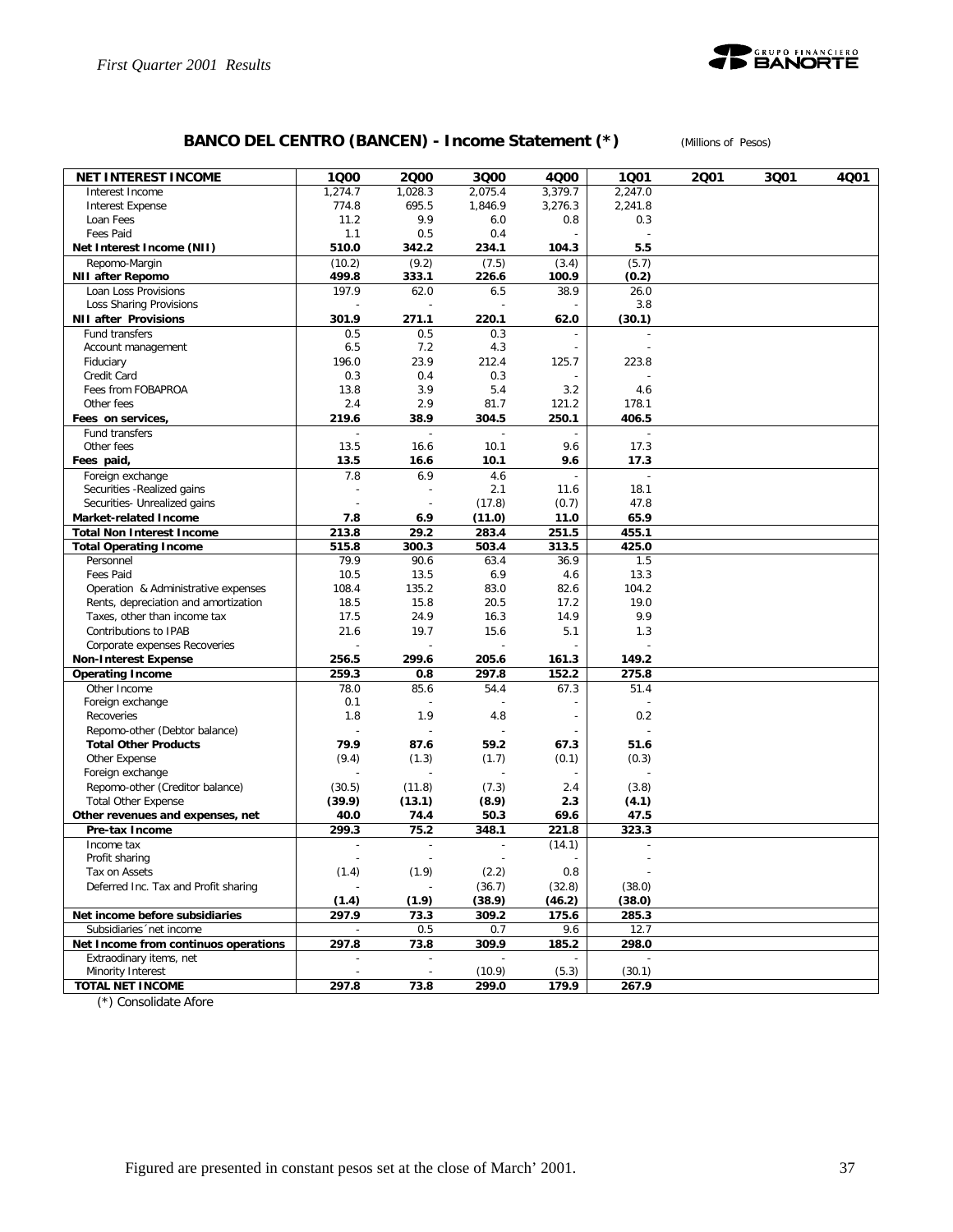# **Notes to Banking Sector Financial Statements**

## **Financial Instruments and Valuation Effects 1Q01**

*(Millions of Pesos)*

|                                 | <b>BOOK</b>  | <b>MARKET</b> | <b>UNREALIZED</b>        |
|---------------------------------|--------------|---------------|--------------------------|
| <b>NEGOTIABLE INSTRUMENTS</b>   | <b>VALUE</b> | <b>VALUE</b>  | <b>GAIN (LOSS)</b>       |
| <b>Goverment Securities</b>     | 0.6          | 0.6           | $\overline{\phantom{a}}$ |
| <b>Banking Securities</b>       | 5,329.7      | 5,354.9       | 25.2                     |
| Private                         | 105.7        | 101.7         | (3.9)                    |
| Commercial Paper                | 660.8        | 662.1         | 1.2                      |
| Total                           | 6,096.7      | 6,119.3       | 22.5                     |
| SECURITIES HELD FOR SALE        |              |               |                          |
| <b>Goverment Securities</b>     | 46.9         | 47.0          | 0.1                      |
| <b>Stock</b>                    | 175.7        | 156.8         | (18.9)                   |
| Eurobonds                       | 2,040.4      | 1,552.3       | (488.1)                  |
| Total                           | 2,262.9      | 1,756.0       | (506.9)                  |
| SECURITIES HELD TO MATURITY     |              |               |                          |
| <b>Special Cetes</b>            | 4,475.9      | 4,475.9       |                          |
| <b>Trust Bonds</b>              | (3,335.1)    | (3,335.1)     |                          |
| <b>US Clearing Master Trust</b> | 115.7        | 115.7         |                          |
| Total                           | 1,256.6      | 1,256.6       |                          |
| <b>TOTAL</b>                    | 9,616.2      | 9,131.9       | (484.4)                  |

## **Repurchase Agreement Operations 1Q01**

*(Millions of Pesos)*

| <b>REPURCHASE AGREEMENT DEBTORS</b>             | <b>MARKET</b><br>VALUE (1) | <b>ASSET BALANCE</b>     |
|-------------------------------------------------|----------------------------|--------------------------|
| <b>Goverment Securities</b>                     | 66,855.6                   | 69.8                     |
| <b>Banking Securities</b>                       | 19,105.3                   | 58.3                     |
| Total                                           | 85,960.9                   | 128.2                    |
|                                                 |                            |                          |
| <b>REPURCHASE AGREEMENT</b><br><b>CREDITORS</b> | <b>MARKET</b><br>VALUE (2) | <b>LIABILITY BALANCE</b> |
| <b>Goverment Securities</b>                     | 33.723.7                   | (28.1)                   |
| <b>Banking Securities</b>                       | 5.355.0                    | 46.3                     |
|                                                 |                            |                          |

1) RECEIVABLES ON REPURCHASE AGREEMENT

2) PAYABLES ON REPURCHASE AGREEMENT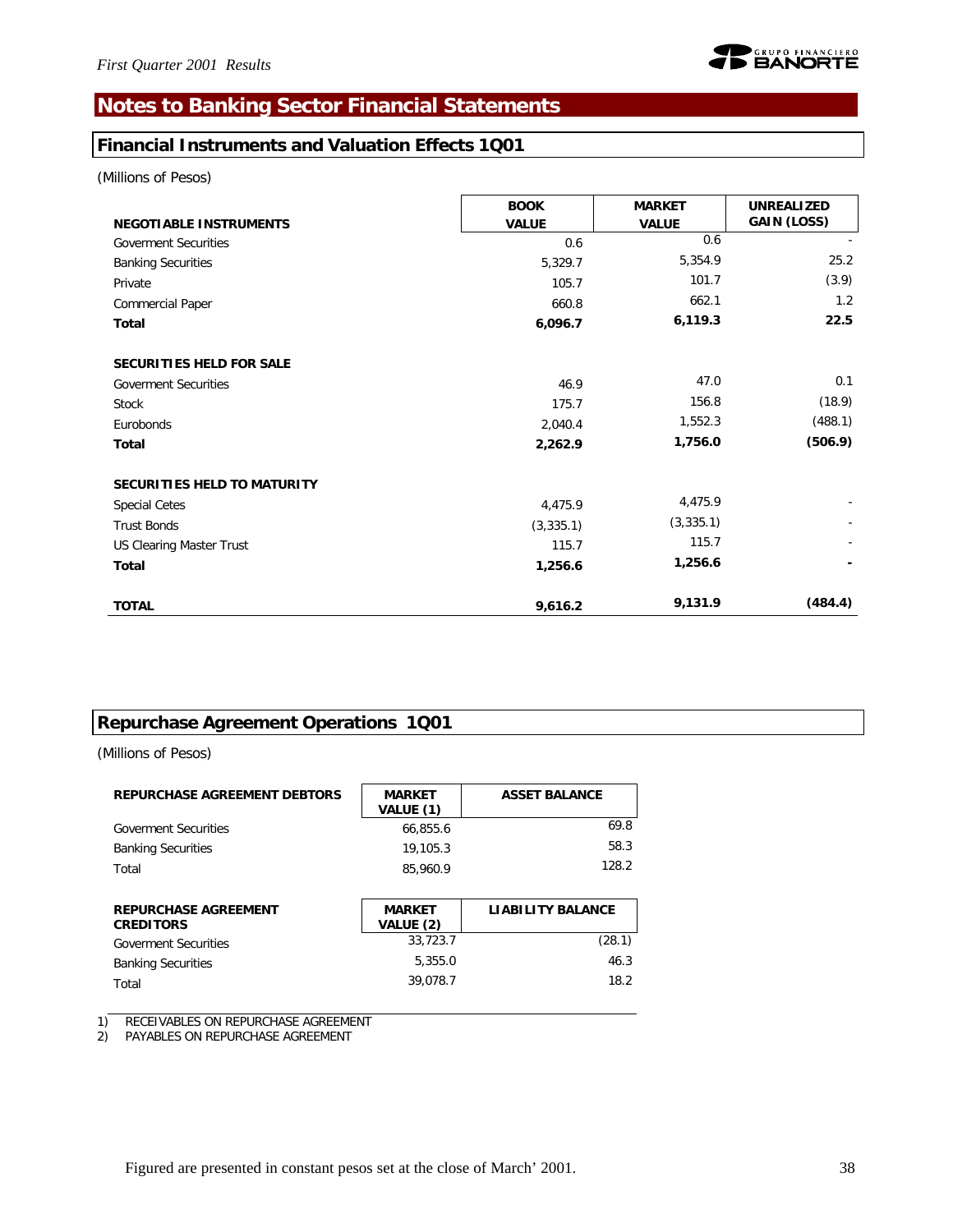

#### **Derivate Financial Instruments 1Q01**

#### *(Millions of Pesos)*

| <b>NEGOTIABLE INSTRUMENTS</b>    |            |             |            |
|----------------------------------|------------|-------------|------------|
| <b>FOREIGN CURRENCY FUTURES</b>  | <b>BUY</b> | <b>SELL</b> | <b>NET</b> |
| Market Value                     | 60.0       | (56.9)      | 3.1        |
| <b>Agreed Price</b>              | (60.0)     | 57.5        | (2.5)      |
| Total                            |            | .6          | .6         |
| <b>FOREIGN CURRENCY FORWARDS</b> |            |             |            |
| Market Value                     | 1,033.9    | (1,043.4)   | (9.5)      |
| <b>Agreed Price</b>              | (1,044.1)  | 1.057.6     | 13.5       |
| Total                            | (10.2)     | 14.2        | 3.9        |
| DEBTOR BALANCE NOTE              |            |             | 4.5        |

| <b>COVERAGE INSTRUMENTS</b>     |                                  |                        |                  |
|---------------------------------|----------------------------------|------------------------|------------------|
|                                 | <b>FLOW</b>                      | <b>FLOW RECEIVABLE</b> | <b>NET FLOWS</b> |
| <b>SWAPS</b>                    | <b>PAYABLE</b>                   |                        |                  |
| <b>Cross Currency</b>           | (1, 426.2)                       | 1,410.3                | (15.9)           |
| Interest Rate                   | (1.6)                            | 1.7                    | 0.1              |
| Total                           | (1, 427.8)                       | 1,412.0                | (15.8)           |
|                                 |                                  |                        |                  |
|                                 |                                  |                        |                  |
| <b>FOREIGN CURRENCY OPTIONS</b> | <b>OPENING</b><br><b>PREMIUM</b> | <b>VALUED PREMIUM</b>  | <b>VALUATION</b> |
| Foreign Currency Options        | (0.4)                            | (0.4)                  | (0.8)            |
| Total                           | (0.4)                            | (0.4)                  | (0.8)            |
|                                 |                                  |                        |                  |

## **Nongovernmental Financial Instruments above by 5% of Net Capital 1Q01**

*(Millions of Pesos)*

#### **BANORTE**

| <b>INDUSTRY</b> | INVESTMENT INSTRUMENT           | <b>AMOUNT</b> | % NET CAPITAL |
|-----------------|---------------------------------|---------------|---------------|
| CREMI           | Certificates of Deposits        | 2,607.1       | 51.0%         |
| <b>UNION</b>    | <b>Certificates of Deposits</b> | 1.402.6       | 27.4%         |
| <b>FINASA</b>   | Term Deposits                   | 743.1         | 14.5%         |
| <b>SERFIN</b>   | <b>Bank Bonds</b>               | 600.4         | 11.7%         |
| COPAMEX         | <b>Eurobonds</b>                | 389.7         | 7.6%          |

BANCEN doesn't have Nongovernmental Financial Instruments above by 5% of Net Capital.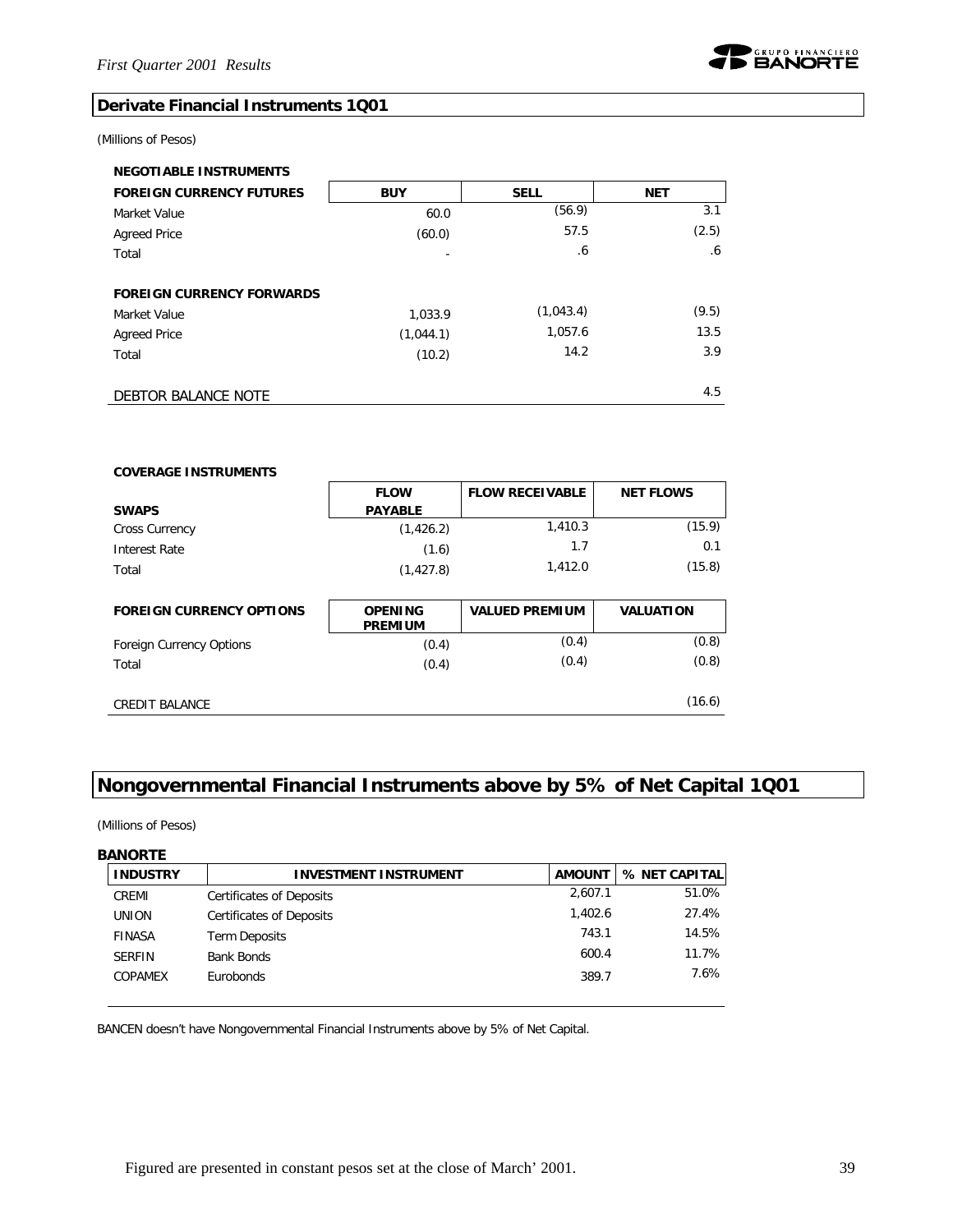

#### **Cost and Balances of FINAPE, FOPIME, Mortage UDIS and Mortage FOVI loan portfolios as of 1Q01**

|                    |               | <b>BANORTE</b>   | <b>BANCEN</b>            |                  |               | <b>TOTAL</b>     |  |
|--------------------|---------------|------------------|--------------------------|------------------|---------------|------------------|--|
| (Million of Pesos) | <b>PERIOD</b> | <b>BALANCE</b>   | <b>PERIOD</b>            | <b>BALANCE</b>   | <b>PERIOD</b> | <b>BALANCE</b>   |  |
|                    | <b>COST</b>   | <b>LOAN</b>      | <b>COST</b>              | <b>LOAN</b>      | <b>COST</b>   | <b>LOAN</b>      |  |
|                    |               | <b>PORTFOLIO</b> |                          | <b>PORTFOLIO</b> |               | <b>PORTFOLIO</b> |  |
| <b>FINAPE</b>      | 0.3           | 335.7            | 0.1                      | 0.6              | 0.4           | 336.3            |  |
| <b>FOPIME</b>      | 2.9           | 455.2            | 0.1                      | 0.3              | 3.0           | 455.5            |  |
| Mortage UDIS       | 20.6          | 207.2            | 3.9                      | 10.5             | 24.5          | 217.7            |  |
| Mortage FOVI       | 5.9           | 31.7             | $\overline{\phantom{a}}$ | Ξ                | 5.9           | 31.7             |  |
|                    | 29.7          | 1,029.8          | 4.1                      | 11.4             | 33.8          | 1,041.2          |  |

The quarter ending with a balance of Ps 1,041.2 millon pesos in debtors support programs with a cost of the period of Ps 33.8 millon. The 98.9% of this portfolio are concentrated in Banorte.

#### **Deferred Taxes 1Q01**

| (Millions of Pesos)                                                                                 |            |        |             |
|-----------------------------------------------------------------------------------------------------|------------|--------|-------------|
| <b>ASSETS</b>                                                                                       |            |        |             |
| Allowance for loan losses (not deducted)                                                            | <b>ISR</b> | PTU    | <b>NET</b>  |
| Tax loss carryforwards                                                                              | 502.8      | 143.6  | 646.4       |
| Deficit from retirement obligations                                                                 | 475.8      |        | 475.8       |
| <b>Others</b>                                                                                       | 196.5      | 56.1   | 252.6       |
| <b>Total Assets</b>                                                                                 | 28.2       |        | <u>28.2</u> |
|                                                                                                     | 1,203.3    | 199.8  | 1,403.1     |
| <b>LIABILITIES</b>                                                                                  |            |        |             |
| Obligations FOBAPROA, Net                                                                           |            |        |             |
| Accrued interest and inflationary component of del<br>Fixed Assets, Foreclosed, Intangible & Others | (172.6)    |        | (172.6)     |
|                                                                                                     | (441.0)    | (32.0) | (473.0)     |
| <b>Total liabilities</b>                                                                            |            |        |             |
| Assets (Liabilities) Accumulated Net                                                                | (613.7)    | (32.0) | (645.7)     |
|                                                                                                     | 589.6      | 167.8  | 757.4       |

#### **Long term debt as of 1Q01**

| <b>TYPE OF DEBT</b>            | <b>CURR</b><br><b>ENCY</b> | <b>DATE</b><br><b>OF</b><br><b>ISSUE</b> | <b>AMOUNT</b><br>(Millons Ps)<br>o DIs) | ORIGINAL<br><b>AMOUNT</b><br>(Millons Ps)<br>o DIs) | <b>TERM</b> | <b>INTEREST</b><br><b>RATE</b> | <b>MATURITY</b> | <b>INTEREST</b><br><b>PAYMENT</b> |
|--------------------------------|----------------------------|------------------------------------------|-----------------------------------------|-----------------------------------------------------|-------------|--------------------------------|-----------------|-----------------------------------|
| <b>BANORTE</b>                 |                            |                                          |                                         |                                                     |             |                                |                 |                                   |
| Bonos Bancarios - Banorte 1-00 | <b>Ps</b>                  | 23-Mar-00                                |                                         | 1,000                                               | 3 years     | 15.59%                         | 1- May-03       | $E/189$ days                      |
| Bonos Bancarios - Banorte 2-00 | <b>Ps</b>                  | $27 -$ Jul-00                            |                                         | 250                                                 | 3 years     | 16.00%                         | $4-Sep-03$      | $E/189$ days                      |
| Certificados-Banorte U01001    | <b>UDIS</b>                | 11-Ene-01                                |                                         | 90                                                  | 10 years    | 8.13%                          | 30-Dec-10       | $E/182$ days                      |
| Certificados Serie 1999-1      | <b>DIS</b>                 | 15-Jul-99                                | 200                                     | 200                                                 | 7 years     | $Libor+1.15%$                  | 15-Jul-06       | Monthly                           |
| Certificados 1999-2A           | <b>DIS</b>                 | 15-Jul-99                                | 64.2                                    | 75                                                  | 5 years     | 8.94%                          | $15 -$ Jul-04   | Monthly                           |
| Certificados Serie 1999-2B     | <b>DIS</b>                 | 15-Jul-99                                | 25                                      | 25                                                  | 7 years     | 9.49%                          | 15-Jul-06       | Monthly                           |
| Certificados Serie 2000-1      | <b>DIS</b>                 | 10-Mar-00                                | 29                                      | 35                                                  | 5 years     | $Libor + 2.375%$               | 15-Mar-05       | Monthly                           |

BANCEN. does not present balance as of December 31, 2001.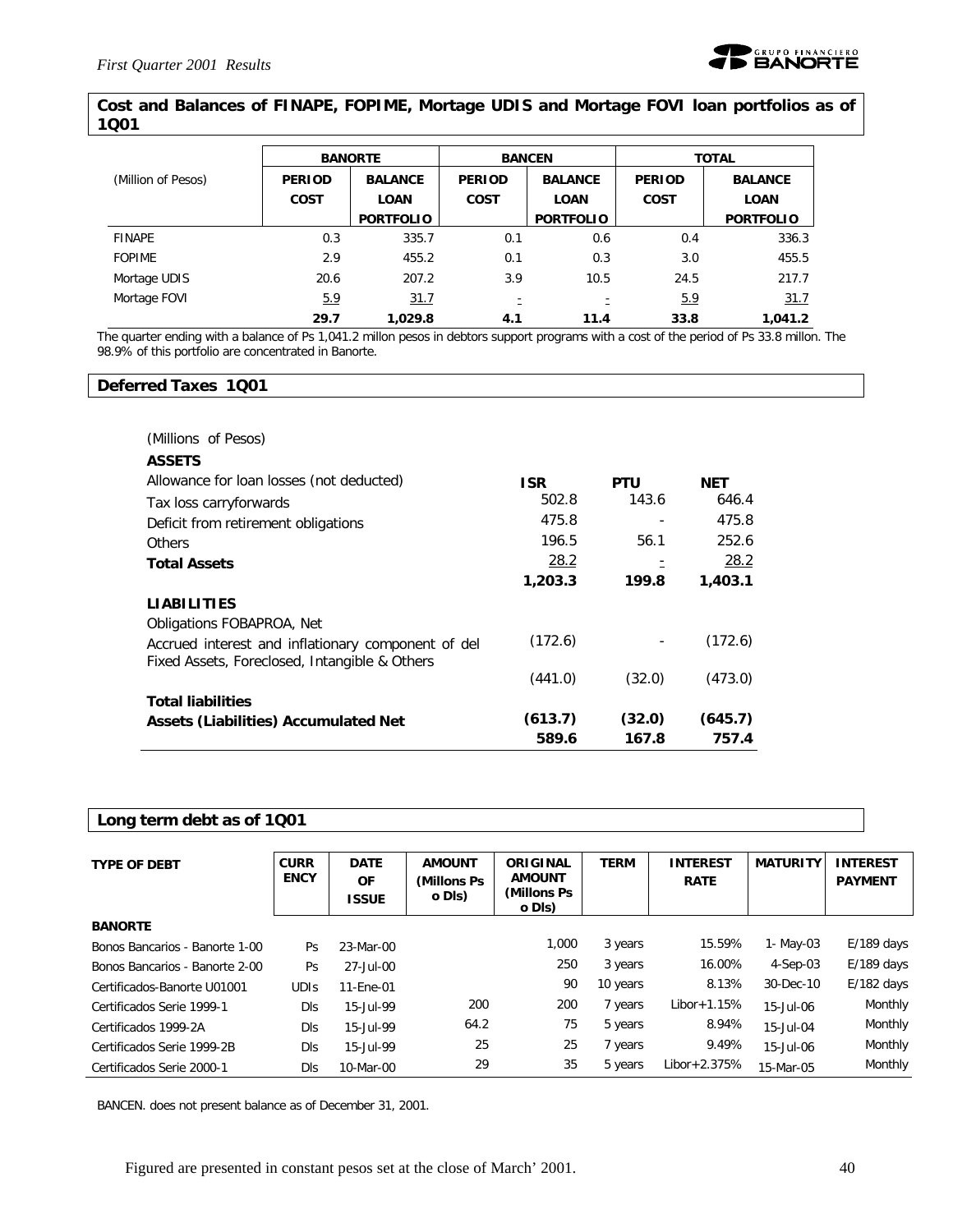

## **Bank and Other entities loans as of 1Q01**

| (Millions of Pesos)                                          | <b>LOCAL</b>    | <b>INTEREST</b> | <b>TERM</b>              | <b>FOREIGN</b>           | <b>INTEREST</b>          | <b>TERM</b>              | <b>TOTAL</b> |
|--------------------------------------------------------------|-----------------|-----------------|--------------------------|--------------------------|--------------------------|--------------------------|--------------|
|                                                              | <b>CURRENCY</b> | <b>RATE</b>     | (DAYS)                   | <b>CURRENCY</b>          | <b>RATE</b>              | (DAYS)                   |              |
| LOANS FROM LOCAL BANKS (*)                                   |                 |                 |                          | 1,229.4                  | $LIBOR+6.00$             | 668                      | 1,229.4      |
| LOANS FROM FOREIGN BANK CONCERTED<br><b>FROM THE COUNTRY</b> |                 |                 | $\overline{\phantom{0}}$ | 128.7                    | 5.75                     | 321                      | 128.7        |
| LOANS FROM FOREIGN BANK CONCERTED<br><b>FROM CAYMAN</b>      |                 |                 |                          | 1,973.7                  | 7.16                     | 257                      | 1,973.7      |
| <b>SECURITIZATION</b>                                        | $\blacksquare$  |                 | $\overline{\phantom{a}}$ | 3,022.4                  | 7.20                     | 2,160                    | 3,022.4      |
| LOANS FROM DEVELOPING BANKS                                  |                 |                 |                          | 1,457.6                  | N.D.                     | N.D.                     | 1,457.6      |
| <b>LOANS FROM PUBLIC FUNDS</b>                               |                 |                 |                          | 328.8                    | N.D.                     | N.D.                     | 328.8        |
| CALL & LOANS FROM BANKS                                      | 8,430.3         | 16.43           |                          |                          |                          | $\overline{\phantom{a}}$ | 8,430.3      |
| LOANS FROM DEVELOPING BANKS                                  | 1,218.0         | N.D.            | N.D.                     |                          |                          | $\overline{\phantom{a}}$ | 1,218.0      |
| <b>LOANS FROM PUBLIC FUNDS</b>                               | 1,957.2         | N.D.            | N.D.                     | $\overline{\phantom{a}}$ | $\overline{\phantom{a}}$ | $\overline{\phantom{a}}$ | 1,957.2      |
| LOANS FROM FIDUCIARY FUNDS                                   | 1,700.6         | N.D.            | N.D.                     |                          |                          | $\overline{\phantom{a}}$ | 1,700.6      |
| PROVISIONS FOR INTEREST                                      | 128.0           | N.D.            | N.D.                     |                          |                          |                          | 128.0        |
|                                                              | 13,434.1        |                 |                          | 8,140.6                  |                          |                          | 21,574.7     |

(\*) Includes "Banco Nacional de Comercio Exterior".

#### **Capitalization**

| (Millions of Pesos)                                                                            | <b>2003 RULES</b><br><b>BANORTE</b><br><b>BANCEN</b> |       |  |  |
|------------------------------------------------------------------------------------------------|------------------------------------------------------|-------|--|--|
| Tier 1 Capital:                                                                                |                                                      |       |  |  |
| Stockholders Equity                                                                            | 5,715                                                | 1,586 |  |  |
| (+) Subordinated debt and Capitalization Instruments                                           |                                                      |       |  |  |
| (-) Investment in Subordinated debt                                                            |                                                      |       |  |  |
| (-) Investment in Financial Institutions                                                       | 36                                                   |       |  |  |
| (-) Investment in Non-Financial Institutions                                                   |                                                      |       |  |  |
| (-) Financing granted for the acquisition of shares of the bank or other<br>Group subsidiaries | 78                                                   | 538   |  |  |
| (-) Excess on deferred taxes                                                                   | 460                                                  |       |  |  |
| (-) Restructuring Charges and others intangibles                                               | 471                                                  | 1     |  |  |
| (-) Others Assets                                                                              |                                                      |       |  |  |
| <b>Total Deductions</b>                                                                        | 1,044                                                | 539   |  |  |
| <b>Total Tier 1</b>                                                                            | 4,671                                                | 1,047 |  |  |
| Tier 2 Capital:                                                                                |                                                      |       |  |  |
| Capitalization Instruments                                                                     |                                                      |       |  |  |
| (+) General Preventive Reserves                                                                | 440                                                  |       |  |  |
| (-) Subordinated Debt                                                                          |                                                      |       |  |  |
| <b>Total Tier 2</b>                                                                            | 440                                                  |       |  |  |
| <b>Net Capital</b>                                                                             | 5,111                                                | 1,047 |  |  |

|                              | <b>BANORTE</b>      |                           |                     | <b>BANCEN</b>       |                           |                     |  |
|------------------------------|---------------------|---------------------------|---------------------|---------------------|---------------------------|---------------------|--|
|                              | <b>Total Assets</b> | Weighted<br><b>Assets</b> | Required<br>Capital | <b>Total Assets</b> | Weighted<br><b>Assets</b> | Required<br>Capital |  |
| <b>Credit Risk-Weighted</b>  |                     |                           |                     |                     |                           |                     |  |
| Group 1 (risk weight 0%)     | 75.185              |                           |                     | 14.971              |                           |                     |  |
| Group 2 (risk weight 20%)    | 17.541              | 3.508                     | 281                 | 8.991               | 1.470                     | 118                 |  |
| Group 2bis (risk weight 10%) | 5.251               | 525                       | 41                  | 26                  | 63                        | 5                   |  |
| Group 3 (risk weight 100%)   | 32,814              | 32,814                    | 2,625               | 1.679               | 2,142                     | 171                 |  |

Figured are presented in constant pesos set at the close of March' 2001. 41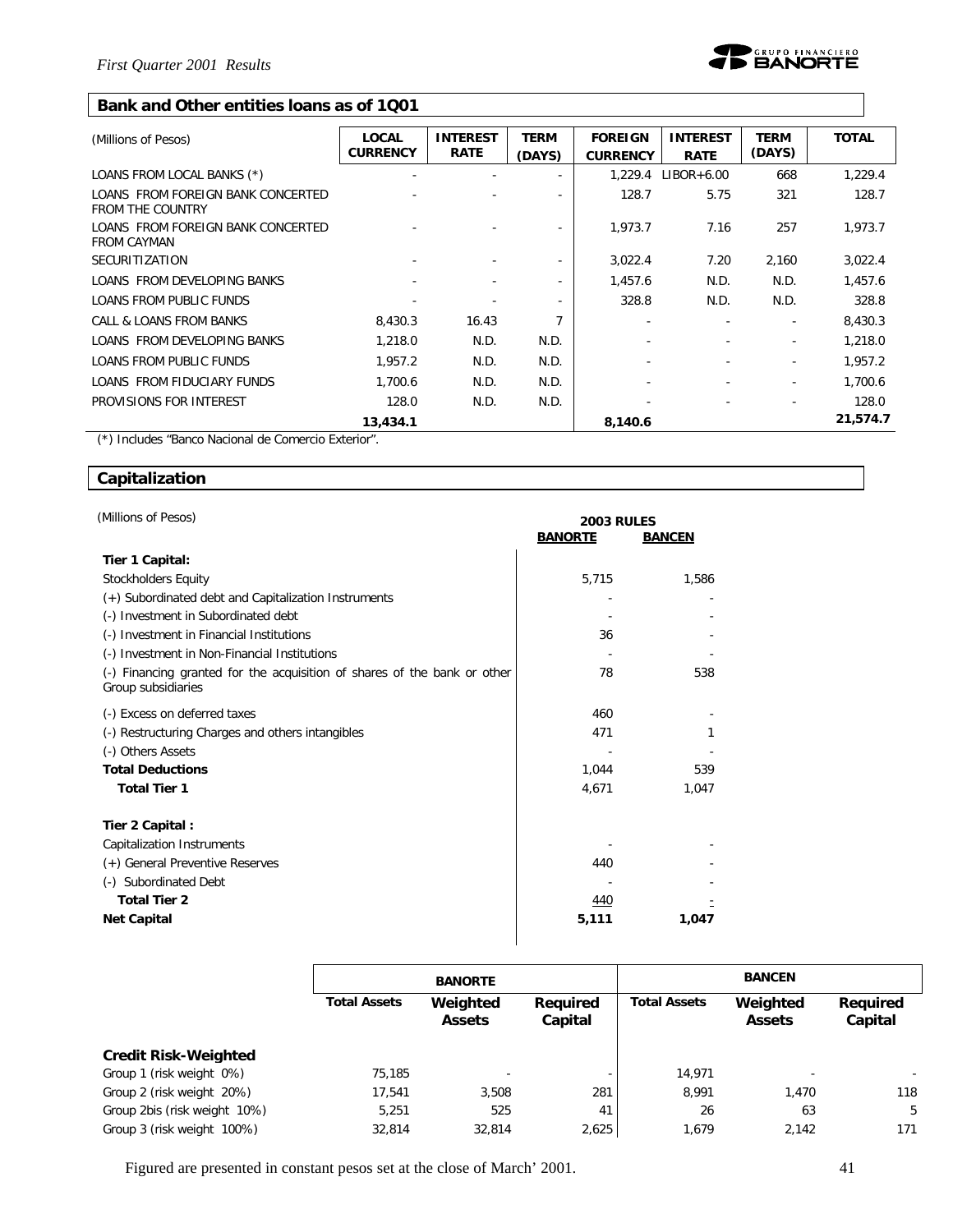#### *First Quarter 2001 Results*



| Group 3bis2 (risk weight 115%)                                 | 1,553   | 1,786  | 143                                               |                     |                                                   |                     |
|----------------------------------------------------------------|---------|--------|---------------------------------------------------|---------------------|---------------------------------------------------|---------------------|
| Group 3V (risk weight 150%)                                    | 1,159   | 1,738  | 139                                               |                     |                                                   |                     |
| <b>Total Credit Risk-Weighted</b><br><b>Assets</b>             | 133,503 | 40,372 | 3,228                                             | 25,666              | 3,675                                             | 294                 |
|                                                                |         |        | <b>BANORTE</b>                                    |                     | <b>BANCEN</b>                                     |                     |
|                                                                |         |        | Amount in<br>equivalent<br>positions in<br>assets | Required<br>Capital | Amount in<br>equivalent<br>positions in<br>assets | Required<br>Capital |
| Market risk-weighted assets:                                   |         |        |                                                   |                     |                                                   |                     |
| Peso Nominal interest rate operations                          |         |        | 3,675                                             | 294                 | 1,585                                             | 127                 |
| Peso or UDI real interest rate operations                      |         |        | 269                                               | 22                  |                                                   |                     |
| Interest rate operations in foreign currency with nominal rate |         |        | 1,243                                             | 99                  | 18                                                | 1                   |
| Position in UDIS or with a return indexed to inflation         |         |        | 2                                                 |                     |                                                   |                     |
| Positions in foreign currency or indexed to the FX rate        |         |        | 46                                                |                     |                                                   |                     |
| Positions in share or index to the price of securities         |         |        |                                                   |                     |                                                   |                     |
| Total market risk weighted assets                              |         |        | 5,235                                             | 419                 | 1,603                                             | 128                 |
| Total credit and market risk-weighted assets                   |         |        | 45,607                                            | 3,647               | 5,278                                             | 422                 |
|                                                                |         |        |                                                   |                     |                                                   |                     |

#### **Risk Management**

#### **Loan Risk**

Loan Risk is the risk of clients failing to comply with their payments. Therefore, it is essential to correctly manage such a risk in order to maintain a quality loan portfolio.

The objectives of loan risk management at GFNorte are:

- To develop and carry out loan risk policies that are compatible with the strategic objectives of the institution.
- To support strategic decision making, maximizing the creation of value for the stockholders and guaranteeing security for our clients.
- To set specific policies and procedures to identify the level of risk of the debtor, using said procedures as a basis for granting loans as well as for their follow-up.
- To calculate the exposure of loan risk in time, considering and evaluating the concentration of exposure by qualifying risk, geographical regions, economic activities, currency and type of product.
- To create diversification strategies of the loan portfolio, setting down its limits.
- To implement a global loan risk management supervising all the operations and aspects related to loan risk.

#### **Individual Loan Risk**

Individual risk is identified and measured at GFNorte by Qualifying Loan Risk, by Target Markets and by the Risk Acceptance Criteria.

As to the Qualification of Loan Risk, during the year 2000 the clients were qualified applying two methods: the first, proposed by the CNBV in Circular 1128, consists of 5 levels of risk: A, B, C, D, and E; and the second is the Banorte Loan Risk Qualification method, developed internally in accordance with internationally accepted standards and practices. It indicates 10 levels of risk, in which 1 is the lowest and 10 is the highest. Additionally there is a parameter-oriented risk level calculation system for minor loans.

The Target Markets and the Risk Acceptance Criteria are tools that are part of GFNorte's loan strategy which help in determining individual loan risk levels. The Target Markets are activities selected by region and economic activity, backed up by economic and quality studies of the portfolio in which Banorte is interested in placing loans. The Risk Acceptance Criteria are parameters that describe the identified risks per industry, making it possible to identify the risk implied for the bank in granting a loan to a client depending on the economic activity involved. The types of risk considered in the Risk Acceptance Criteria are financial, operation, market, company life cycle, legal and regulatory, loan experience and management quality.

#### **Portfolio Loan Risk**

GFNorte has designed a portfolio loan risk method that, besides contemplating the major and latest international practices in identification, measurement, control and follow-up, has been adapted to work within the context of the Mexican Financial System.